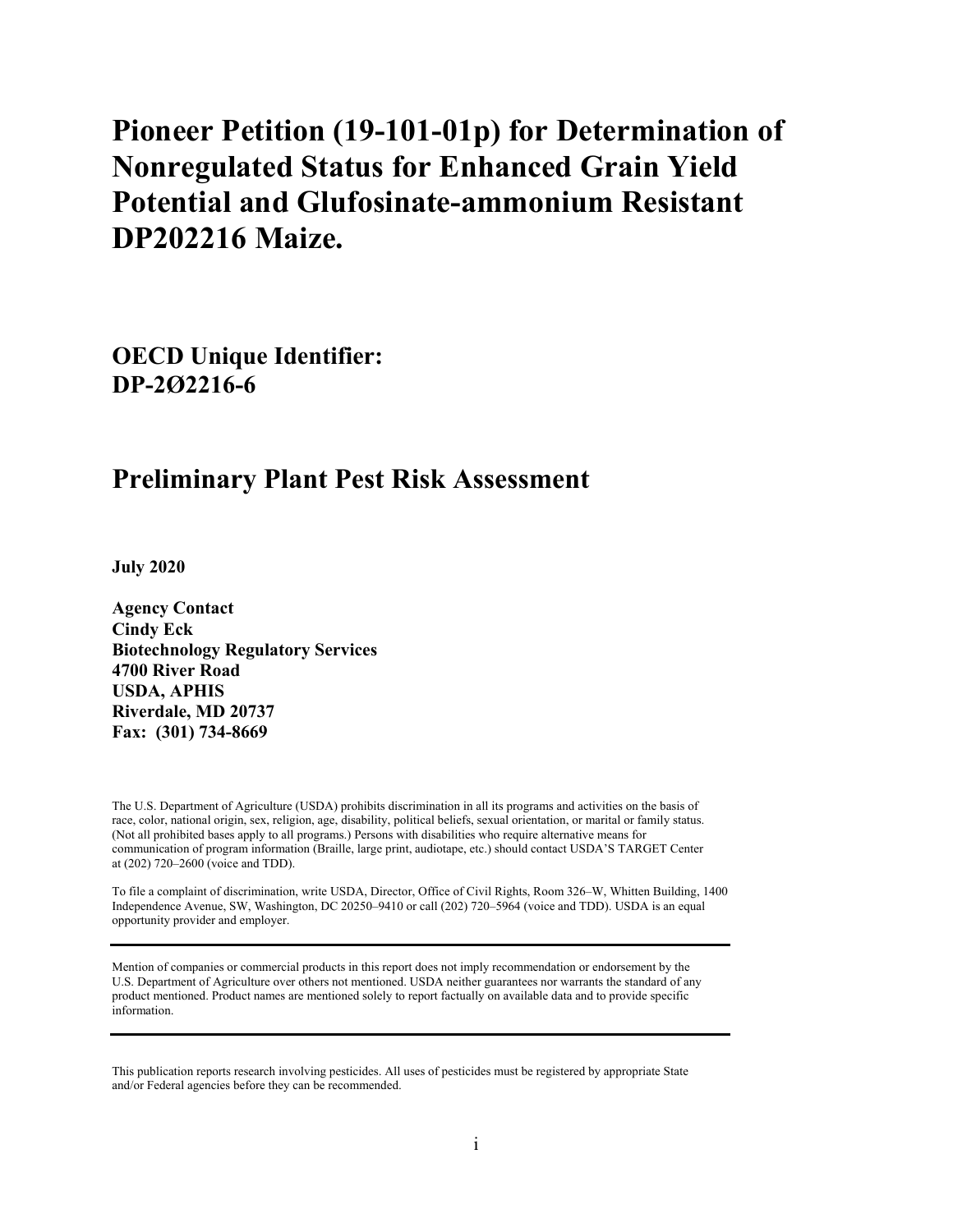# **TABLE OF CONTENTS**

| $\mathsf{A}$ . |                                                                                                                       |  |
|----------------|-----------------------------------------------------------------------------------------------------------------------|--|
| <b>B.</b>      |                                                                                                                       |  |
| C.             | DESCRIPTION OF INSERTED GENETIC MATERIAL, ITS INHERITANCE<br>AND EXPRESSION, GENE PRODUCTS, AND CHANGES TO PLANT      |  |
| D.             |                                                                                                                       |  |
| E.             | POTENTIAL IMPACTS ON NONTARGET ORGANISMS BENEFICIAL TO                                                                |  |
| $F_{\rm{L}}$   | POTENTIAL FOR ENHANCED WEEDINESS OF DP202216 MAIZE  17                                                                |  |
| G.             | POTENTIAL IMPACTS ON THE WEEDINESS OF ANY OTHER PLANTS                                                                |  |
| $H_{\cdot}$    | POTENTIAL CHANGES TO AGRICULTURE OR CULTIVATION PRACTICES                                                             |  |
| $\mathbf{I}$ . | POTENTIAL IMPACTS FROM TRANSFER OF GENETIC INFORMATION TO<br>ORGANISMS WITH WHICH DP202216 MAIZE CANNOT INTERBREED 24 |  |
| J.             |                                                                                                                       |  |
| K.             |                                                                                                                       |  |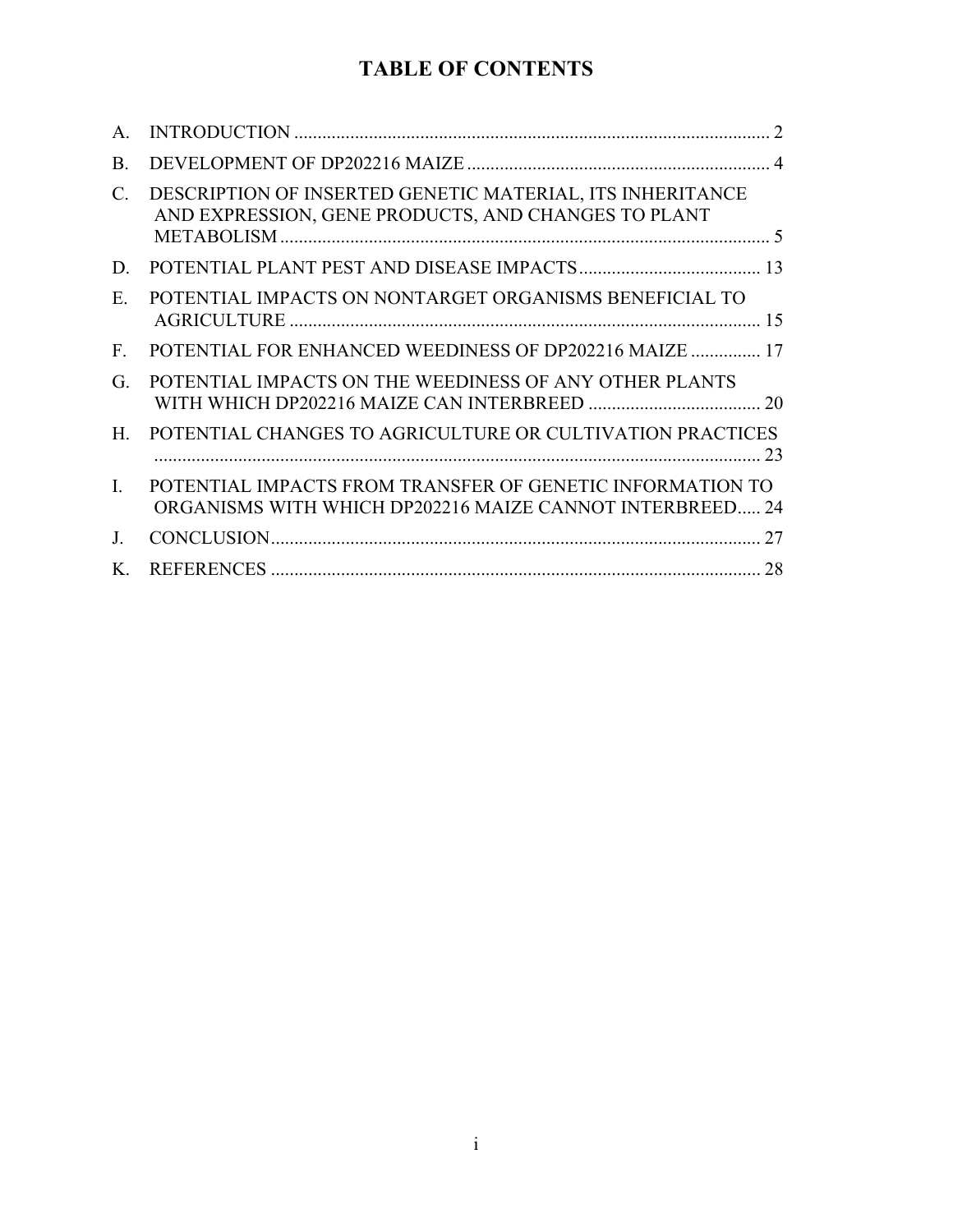### **A. Introduction**

1

Pioneer Hi-Bred International, Inc. (hereafter referred to as Pioneer) has petitioned the Animal and Plant Health Inspection Service (APHIS) of the United States Department Agriculture (USDA) for a determination that the genetically engineered (GE**)** Enhanced Grain Yield Potential and Glufosinate-ammonium Resistant Maize event DP-2Ø2216-6 (hereafter referred to as DP202216 maize) is unlikely to pose a plant pest risk and, therefore, should no longer be a regulated article under the APHIS' 7 Code of Federal Regulations (CFR) part 340. This petition was assigned the number 19-101-01p, and is hereafter referenced as Pioneer (2019). APHIS administers 7 CFR part 340 under the authority of the plant pest provisions of the Plant Protection Act (PPA) of 2000 (7 U.S.C. 7701 *et seq.*)<sup>1</sup>. This plant pest risk assessment was conducted to determine if DP202216 maize is unlikely to pose a plant pest risk.

APHIS regulations in 7 CFR part 340 regulate the introduction (importation, interstate movement, or release into the environment) of certain GE organisms and products. A GE organism is no longer subject to the plant pest provisions of the PPA or to the regulatory requirements of Part 340 when APHIS determines that it is unlikely to pose a plant pest risk. A GE organism is considered a regulated article under Part 340 if the donor organism, recipient organism, or vector, or vector agent used in engineering the organism belongs to any genera or taxa designated in 7 CFR 340.2 and meets the definition of plant pest, or is an unclassified organism and/or an organism whose classification is unknown, or any product which contains such an organism, or any other organism or product altered or produced through genetic engineering which the Administrator determines is a plant pest or has reason to believe is a plant pest<sup>2</sup>. DP202216 maize was produced through the use of *Agrobacterium tumefaciens* as a vector to transfer specific genetic sequences from plasmid PHP40099 (Section III-A, p. 23 in Pioneer 2019). *A. tumefaciens*  is a plant pest listed in 7 CFR 340.2. Additionally, portions of the introduced genetic sequences in the T-DNA of plasmid PHP40099 come from plant pest organisms listed in 7 CFR 340.2 (Table 3, pp. 32-33 Pioneer 2019). Therefore, DP202216 maize is considered a regulated article under APHIS regulations at 7 CFR part 340. Pioneer has conducted introductions of DP202216 maize as a regulated article under APHIS authorizations since 2009 (Appendix 1, pp. 114-116, Pioneer 2019), in part, to gather information to support that DP202216 maize is unlikely to pose a plant pest risk.

Potential impacts in this plant pest risk assessment are those that pertain to plant pest risk associated with DP202216 maize and its progeny and their use in the absence of confinement relative to the unmodified recipient and/or other appropriate comparators.

<sup>&</sup>lt;sup>1</sup> Plant Protection Act in 7 U.S.C. 7702 § 403(14) defines plant pest as: "Plant Pest - The term "plant pest" means any living stage of any of the following that can directly or indirectly injure, cause damage to, or cause disease in any plant or plant product: (A) A protozoan. (B) A nonhuman animal. (C) A parasitic plant. (D) A bacterium. (E) A fungus. (F) A virus or viroid. (G) An infectious agent or other pathogen. (H) Any article similar to or allied with any of the articles specified in the preceding subparagraphs."

<sup>&</sup>lt;sup>2</sup> Limited exclusions or exemptions apply for certain engineered microorganisms and for interstate movement of some organisms, as in 7 CFR 340.1 and 340.2.(b).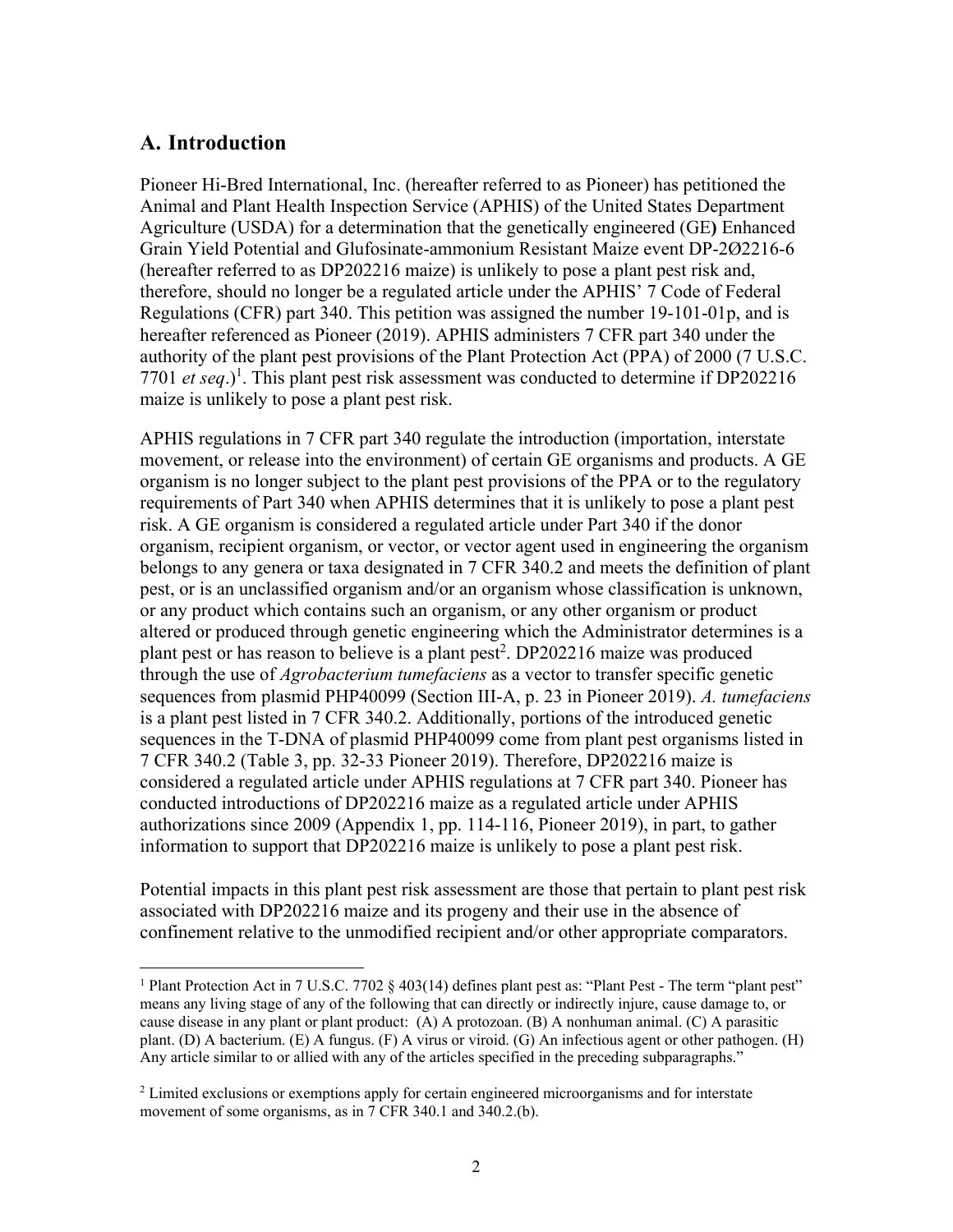APHIS utilizes data and information submitted by the applicant, in addition to current literature, to determine if DP202216 maize is unlikely to pose a plant pest risk. APHIS regulations in 7 CFR 340.6(c) specify the information needed for consideration in a petition for nonregulated status. APHIS will assess information submitted by the applicant about DP202216 maize related: to plant pest risk characteristics; expression of the gene product, new enzymes, or changes to plant metabolism; disease and pest susceptibilities and indirect plant pest effects on other agricultural products; effects of the regulated article on non-target organisms; weediness of the regulated article; impact on the weediness of any other plant with which it can interbreed; changes to agricultural or cultivation practices that may impact diseases and pests of plants; and transfer of genetic information to organisms with which it cannot interbreed.

APHIS may also consider information relevant to reviews conducted by other agencies that are part of the 'Coordinated Framework for the Regulation of Biotechnology'(51 FR 23302 1986; 57 FR 22984 1992). Under the Coordinated Framework, the oversight of biotechnology-derived plants rests with APHIS, the Food and Drug Administration (FDA), and the Office of Pesticide Programs of the U.S. Environmental Protection Agency (EPA). Depending on its characteristics, certain biotechnology-derived products are subjected to review by one or more of these agencies.

EPA regulates the distribution, sale, use and testing of pesticidal substances produced in plants and microbes, including those pesticides that are produced by an organism through techniques of modern biotechnology, under the Federal Insecticide, Fungicide and Rodenticide Act (FIFRA) (7 USC 136 *et seq.*). EPA also sets tolerance limits for residues of pesticides on and in food and animal feed, or establishes an exemption from the requirement for a tolerance, under the Federal Food, Drug and Cosmetic Act (FFDCA) (21 USC 301 *et seq*.). Prior to registration for a new use for a new or previously registered pesticide, EPA must determine through testing that the pesticide does not cause unreasonable adverse effects on humans, the environment, and non-target species when used in accordance with label instructions. EPA must also approve the language used on the pesticide label in accordance with 40 CFR part 158. Other applicable EPA regulations include Pesticide Registration and Classification Procedures (40 CFR part 152) and Experimental Use Permits (40 CFR part 172). At present, no pending EPA reviews are relevant to DP202216 maize.

The FDA is responsible for ensuring the safety and proper labeling of all plant-derived food and feed, including those developed through modern biotechnology, under the FFDCA. To help sponsors of foods and feeds derived from genetically engineered crops comply with their obligations, the FDA encourages them to participate in its voluntary early food safety evaluation for new non-pesticidal proteins produced by new plant varieties intended to be used as food (US-FDA 2006) and a more comprehensive voluntary consultation process prior to commercial distribution of food or feed (57 FR 22984). Pioneer (2019) submitted a voluntary safety and nutritional assessment for food and feed derived from DP202216 maize to FDA in 2018. As of January  $29<sup>th</sup>$ , 2020, FDA has not completed its consultation on DP202216 maize (FDA 2019).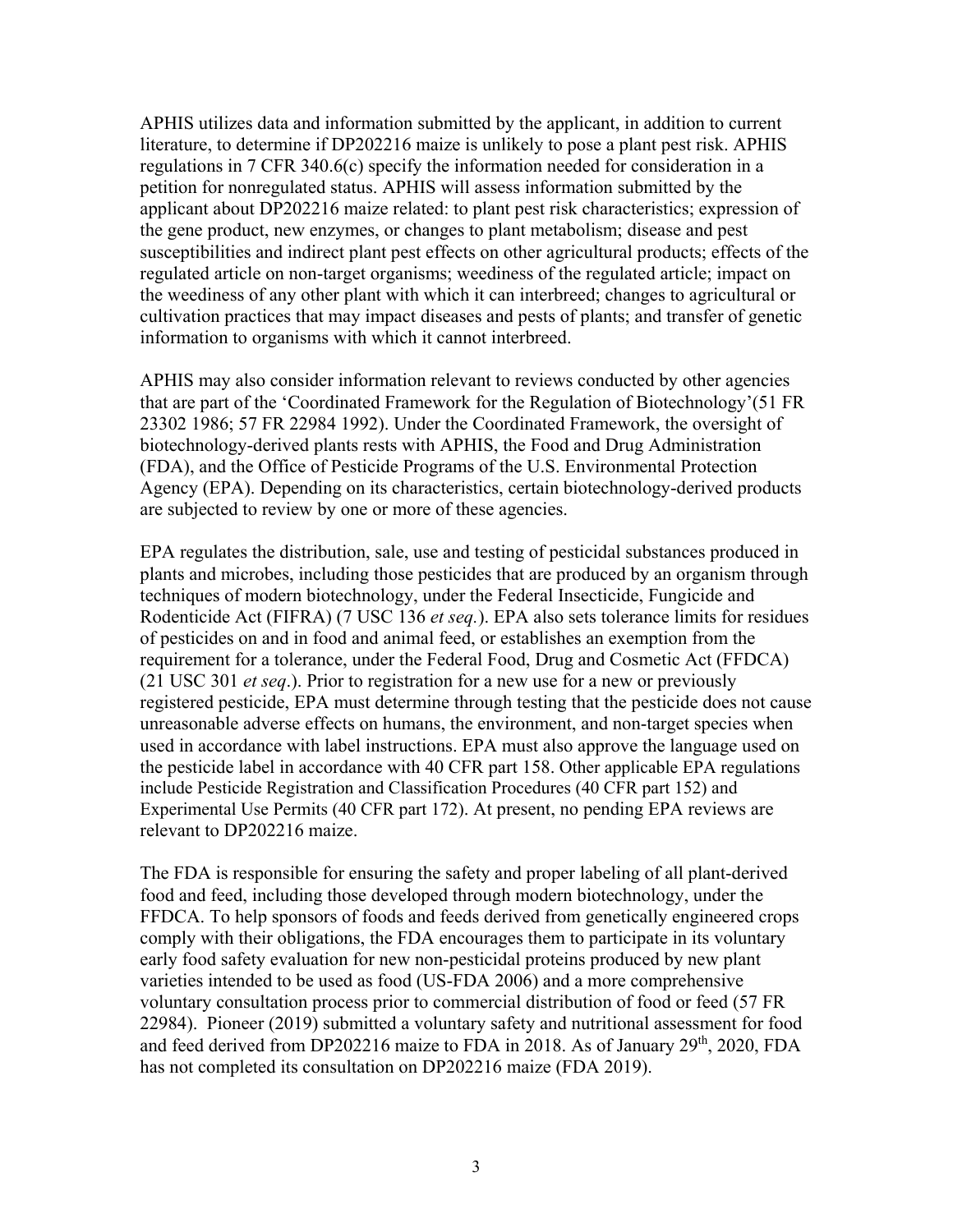### **B. Development of DP202216 maize**

Maize (*Zea mays* ssp. *mays*), commonly referred to as corn in English-speaking countries, is the most widely cultivated grain crop in the United States and the United States is the world's largest producer (FAOSTAT 2015; USDA-ERS 2019). Maize is primarily grown for animal feed grain in the United States, accounting for more than 95% of 2018 total feed grain production, when over 14 billion bushels were produced on approximately 82 million acres (USDA-ERS 2019; USDA-NASS 2019b, a). The average maize yield within the United States was an estimated 176 bushels per acre in 2018 (USDA-NASS 2019a).

To optimize yield and economic return, growers select maize lines adapted to local environmental and climatic conditions, growing them as annual row crops using appropriate cultivation practices (e.g., seedbed preparation, planting timing and density, and integrated pest management to handle weed and disease pressure; see Hoeft et al. 2000; OECD 2003).

Maize productivity is impacted by losses due to abiotic factors (light, water, temperature and nutrients) and biotic factors (weeds, pests and pathogens). Plant pests can have a considerable influence on yield and productivity of crops; for example, total losses in maize due to biotic factors was estimated to be 31.2 - 38.3% between 1964 and 2003 (Oerke 2006). In particular, the presence of weeds in maize fields may cause greater production losses than other biotic factors (Aref and Pike 1998; Gibson et al. 2005; Oerke 2006).

Losses in maize productivity due to biotic factors have been reduced through practices that include the increased use of herbicides, pesticides, and hybrids resistant to pests and diseases (Russell 1991; Duvick 2005; USDA-ERS 2017). Global grain production has doubled since the 1960s and increases in maize grain yield is generally considered to be the result of the interaction between improved agronomic practices and improvements in maize genetics (Tollenaar and Lee 2004; Oerke 2006).

Selective breeding programs have altered maize genetics by selecting for desired plant phenotypes, resulting in incremental improvements in maize grain yield over time. Thus, maize grain yield has been positively affected by selective maize breeding programs. Maize breeding programs generally selected for yield-associated phenotypic characteristics, including decreased tassel size, leaf angle changes, increased kernel number and weight, delayed senescence, and a long period of grain fill (Rajcan and Tollenaar 1999; Duvick 2005; Echarte et al. 2013). These selected characteristics often promote efficiencies in growth, development, and resource partitioning in production agricultural systems (Duvick 2005). Prior to the broad adoption of selective maize breeding programs, average maize yield in the United States changed little from 1866 to 1930; however, yields increased steadily from 1930 to 2000 following the advent of the hybrid era (Tollenaar and Lee 2004; Egli 2008).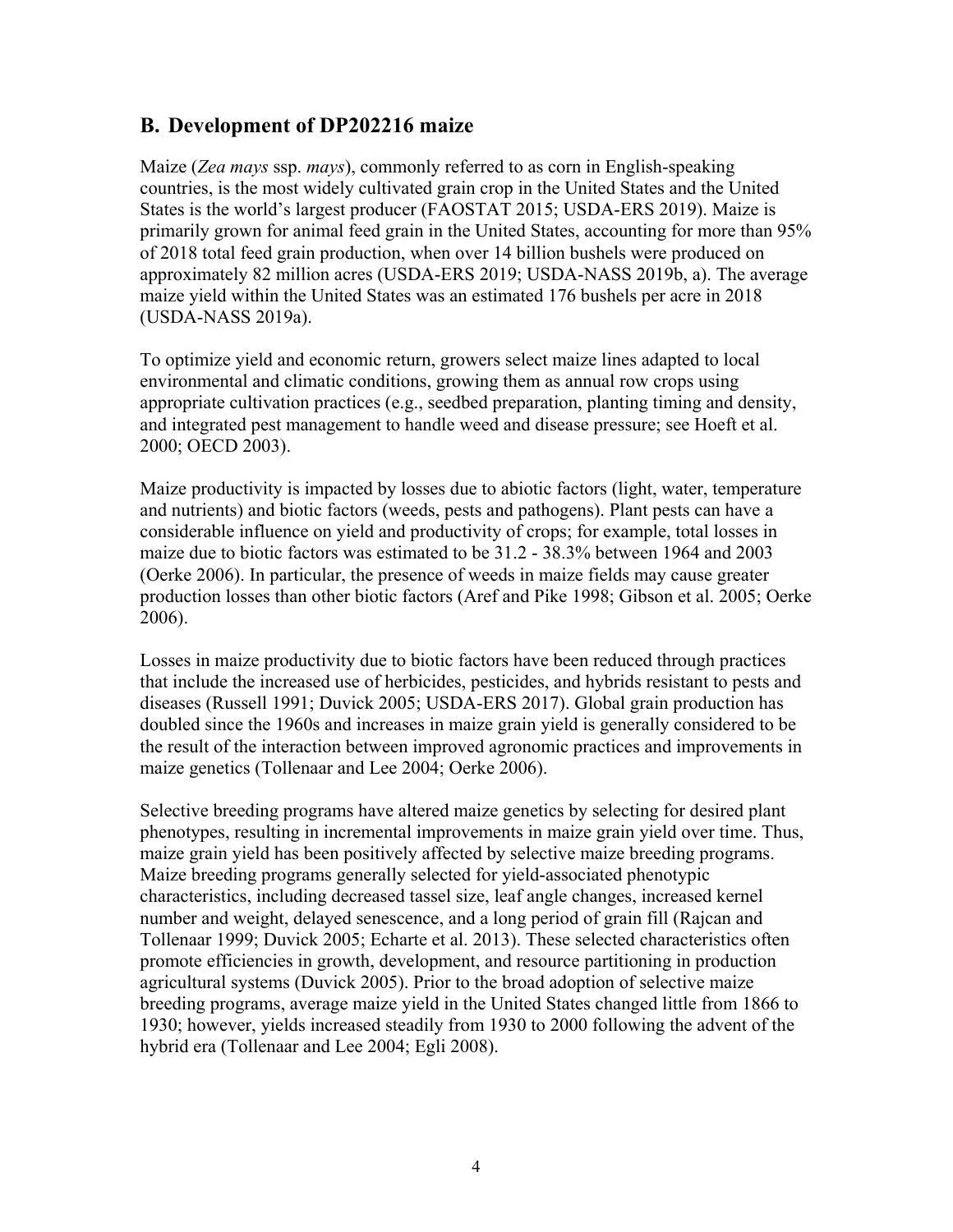Modern biotechnology allows for targeted changes to maize genetics. Using biotechnology tools to alter the expression of specific maize genes known to play a role in certain phenotypic characteristics correlated with positive grain yield represents an approach that complements the selection of genes through selective breeding programs.

DP202216 maize was developed by Pioneer to exhibit enhanced grain yield potential and glufosinate-ammonium resistance. DP202216 maize was created by the insertion of *zmm28* and a maize-optimized phosphinothricin acetyltransferase (*mo-pat*) gene cassettes into a proprietary Pioneer maize line through *Agrobacterium*-mediated transformation. Expression of the *zmm28* gene cassette results in extended and increased activity of the ZMM28 protein, a transcriptional regulator derived from *Z. mays* that confers enhanced grain yield potential. Additionally, expression of the *mo-pat* gene cassette results in accumulation of phosphinothricin acetyltransferase (PAT), a protein derived from *Streptomyces viridochromogenes* that confers resistance to glufosinate-ammonium, the active ingredient in phosphinothricin herbicides (Section III-A, p. 23, Pioneer 2019).

The proprietary Pioneer maize line that forms the genetic background of DP202216 maize was chosen as a recipient for transformation because it is both an elite line used for commercial products and is amenable to transformation (Section II-B, p. 22, Pioneer 2019). Several proprietary non-GE Pioneer maize hybrid and inbred lines were used as comparators in field and safety assessments of DP202216 maize; these maize hybrid and inbred lines were chosen because they represent the genetics of the maize lines used to produce DP202216 maize. Additionally, several non-GE Pioneer maize hybrid lines were used to obtain tolerance intervals for use in field and safety assessments of DP202216 maize. These non-GE Pioneer maize hybrid lines represent the normal range of variation of commercial maize that may be planted in the United States and allow further comparability of DP202216 maize to maize lines currently used in commercial production (Section III-B, p. 27, Pioneer 2019). Collectively, the near-isogenic and commercial maize lines represent conventional controls that DP202216 maize can be compared to in field and safety assessments.

### **C. Description of Inserted Genetic Material, Its Inheritance and Expression, Gene Products, and Changes to Plant Metabolism**

To inform the potential hazards resulting from the genetic modification and potential routes of exposure related to the inserted DNA and its expression products in DP202216 maize, APHIS assessed data and information presented in the petition related to: the transformation process; the source of the inserted genetic material and its function in both the donor organism and the GE crop event; and the integrity, stability and mode of inheritance of the inserted genetic material through sexual reproduction based on the location of the insertion (e.g. nucleus or organelle) and the number of loci inserted.

APHIS also assessed data presented in the petition on whether the genetic modification results in expression of new genes, proteins, or enzymes; or changes in composition of DP202216 maize relative to conventional controls. The assessment encompasses a consideration of the expressed ZM228 and MO-PAT proteins and any observed or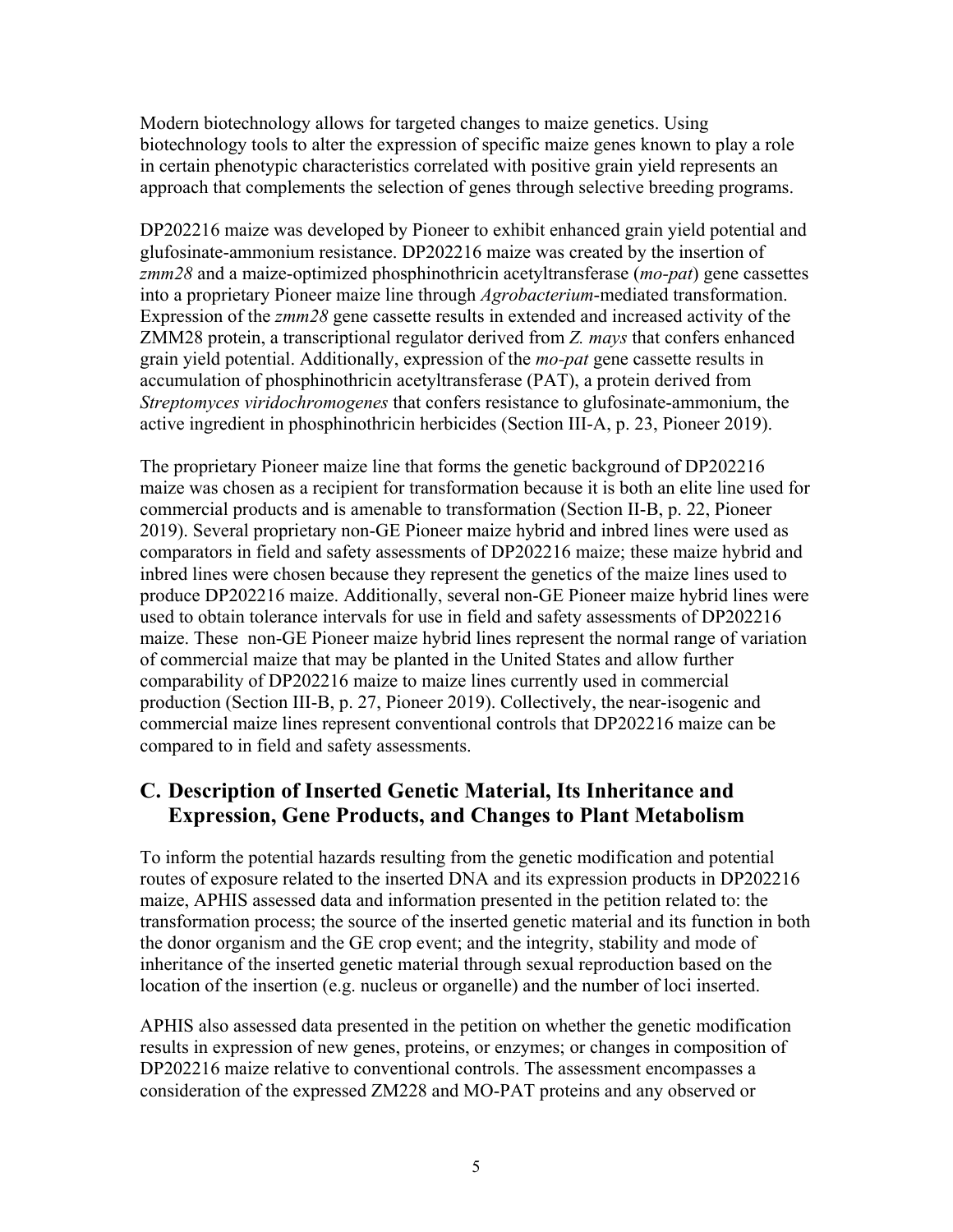anticipated effects on composition of DP202216 maize, including any relevant changes in levels of metabolites, anti-nutrients, or nutrients in grain and forage derived from DP202216 maize compared to those in the conventional controls.

This information is used later to inform whether there is any potential for plant pest vectors or sequences to cause disease or greater plant pest risks in DP202216 maize; or for expression of inserted DNA, new proteins or enzymes, or changes in metabolism to affect plant pest or diseases, non-target beneficial organisms, weediness, agricultural practices that impact pest or diseases or their management, or plant pest risks through horizontal gene flow.

### *Description of the genetic modification and inheritance of inserted DNA*

DP202216 maize was developed using *A. tumefaciens* as a vector. *Agrobacterium*mediated transformation of a proprietary Pioneer maize line was facilitated through the co-cultivation of immature maize embryos and *A. tumefaciens* strain JTLBA4404 containing the plasmid PHP40099. Following 3-6 days of co-cultivation, the immature maize embryos were transferred to selection media (containing glufosinate) to identify positive transformants; additionally, this selection media also contained carbenicillin to eliminate residual *A. tumefaciens*. Following glufosinate selection and carbenicillin treatment, positive transformants developed as calli; transformed calli were then transferred to regeneration media to facilitate somatic embryogenesis and growth. Healthy regenerated plants were then selected for further analysis (Section III-A, pp. 23- 24, Pioneer 2019).

PHP40099 is approximately 50 kb in length and contains backbone sequences necessary for maintenance/selection of the plasmid in bacteria and to facilitate transfer of DNA to a recipient plant, but which are not expected to be transferred into maize. The PHP40099 plasmid backbone sequences are identified and fully described in Figure 3 and Table 2 of the petition (pp. 29 and 30, Pioneer 2019).

Additionally, PHP4009 contains a single Transfer DNA (T-DNA) that is approximately 7.5 kb in length (Figure 4, p. 31, Pioneer 2019). This T-DNA was inserted into the proprietary Pioneer maize line and contains the following genetic elements<sup>3</sup> (Table 3, pp. 32-33, Pioneer 2019):

 Right Border: T-DNA Right Border (RB) sequence from the *A. tumefaciens* Ti plasmid (Komari et al. 1996).

 $\overline{a}$ 

<sup>&</sup>lt;sup>3</sup> Various short intervening sequences are present in the T-DNA of PHP40099 to facilitate cloning (Table 3, pp. 32-33, Pioneer 2019); however these short intervening sequences are not included in the description of the T-DNA within the text. Additionally, several recombination sites to facilitate cloning are also present in the T-DNA of PHP40099 (Table 3, pp. 32-33, Pioneer 2019). These recombination sites include two flippase (Flp) sites, FRT1/RT87; two loxP sites; and four attB sites, attB1/attB2 and attB3/attB4. The presence of these sites does not cause recombination in the absence of a suitable recombinase enzyme; these recombinases are not naturally present in plants (Cox, 1988; Dale and Ow, 1990; Thorpe and Smith, 1998). These recombination sites are also not included in the description of the T-DNA within the text.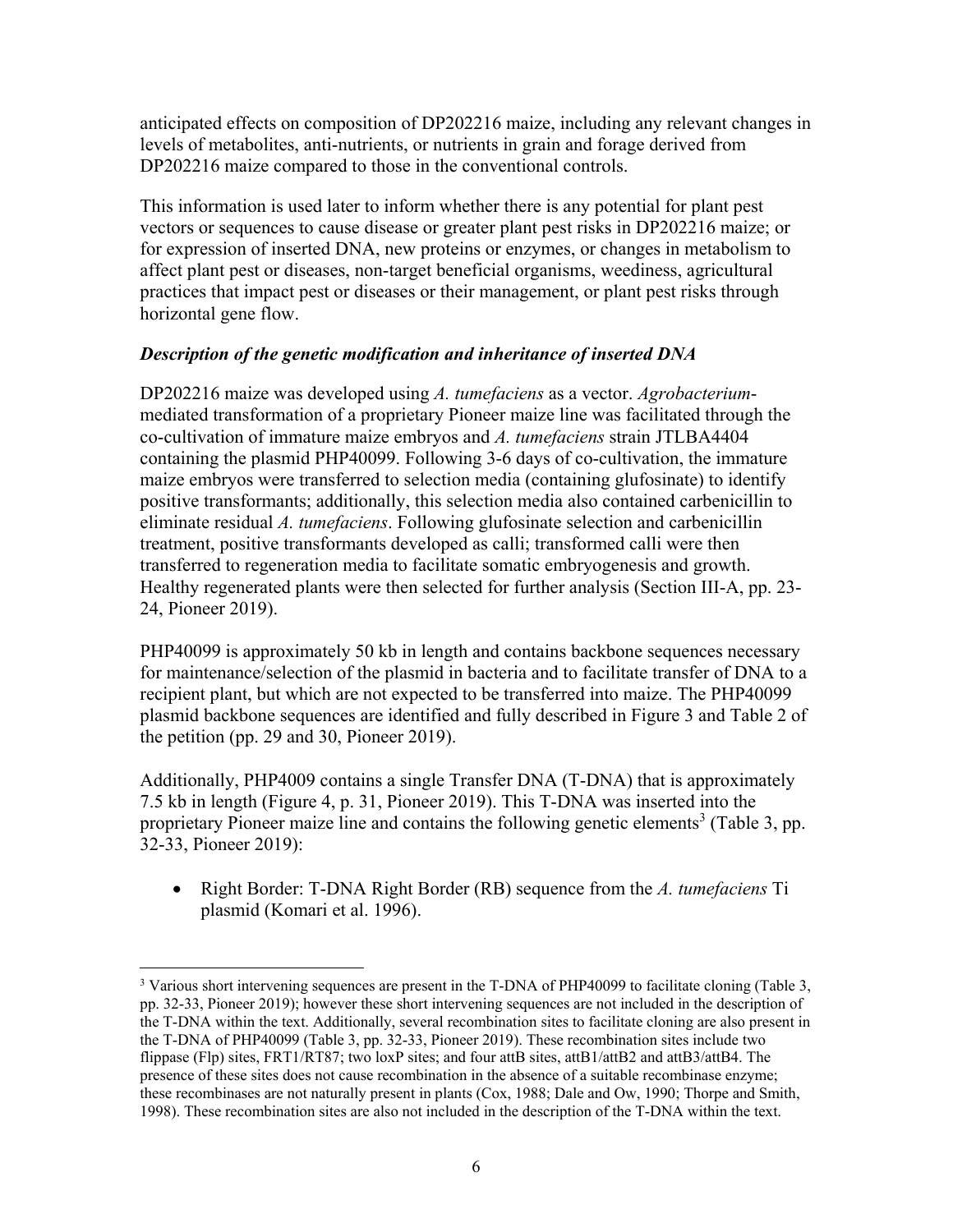- Ti Plasmid Region: Sequence from the *A. tumefaciens* Ti plasmid (Komari et al. 1996).
- *Zm-gos2* Promoter: Promoter region from the *Z. mays* translation initiation factor *gos2* gene (de Pater et al. 1992).
- *ubiZM1* Intron: Intron region from the *Z. mays* ubiquitin gene 1 (*ubiZM1*) (Christensen et al. 1992).
- *zmm28* 5' UTR: 5' untranslated region (UTR) from the *Z. mays zmm28* gene.
- *zmm28*: Transcriptional regulator from *Z. mays*; the coding sequence for *zmm28* gene is 756 bp in length.
- *zmm28* 3' UTR: 3' untranslated region from the *Z. mays zmm28* gene.
- *pinII* Terminator: Terminator region from the *Solanum tuberosum* (potato) proteinase inhibitor II gene (*pinII*) (Keil et al. 1986; An et al. 1989).
- *ubiZM1* Promoter: Promoter region from the *Z. mays* ubiquitin gene 1 (*ubiZM1*) (Christensen et al. 1992).
- *ubiZM1* 5' UTR: 5' untranslated region from the *Z. mays* ubiquitin gene 1 (*ubiZM1*) (Christensen et al. 1992).
- *ubiZM1* Intron: Intron region from the *Z. mays* ubiquitin gene 1 (*ubiZM1*) (Christensen et al. 1992).
- *mo-pat*: Maize-optimized phosphinothricin acetyltransferase (*mo-pat*) gene from *S. viridochromogenes* strain Tü494 (Wohlleben et al. 1988).
- *pinII* Terminator: Terminator region from the *S. tuberosum* proteinase inhibitor II gene (*pinII*) (Keil et al. 1986; An et al. 1989).
- Ti Plasmid Region: Sequence from the *A. tumefaciens* Ti plasmid (Komari et al. 1996).
- Left Border: T-DNA Left Border (LB) from the *A. tumefaciens* Ti plasmid (Komari et al. 1996).

Pioneer confirmed the insertion and stability of the genetic elements listed above by conducting a detailed molecular characterization of the inserted T-DNA in DP202216 maize. An initial Polymerase Chain Reaction (PCR) screen in tandem with a Southernby-Sequencing analysis (SbSTM technology, hereafter referred to as SbS; see Zastrow-Hayes et al. 2015) was utilized to determine the copy number and complexity of the T-DNA insertion, and the absence/presence of PHP4009 plasmid backbone sequences in DP202216 maize (Figure 5 and Appendix 2, p. 36 and 117 - 128, Pioneer 2019). Additionally, Southern blot analysis and PCR/herbicide screening was utilized to determine the genetic stability of the T-DNA insertion in DP202216 maize (Appendix 3 and 4, pp. 129 - 133, Pioneer 2019). Methods and data from these molecular characterization techniques, provided in Section V and Appendices 2, 3, and 4 of the petition (Pioneer 2019) and reviewed by APHIS, demonstrated that:

 A single, intact T-DNA from PHP40099 was inserted into the genome of DP202216 maize. Results from the SbS analysis identified the presence of two unique junction sites in a representative DP202216 maize individual that was initially identified as PCR positive for the PHP40099 T-DNA insert (Figure 6 and 7, pp. 40 - 41, Pioneer 2019). The presence of these two junction sites was identical across multiple individuals of DP2022116 maize that tested positive for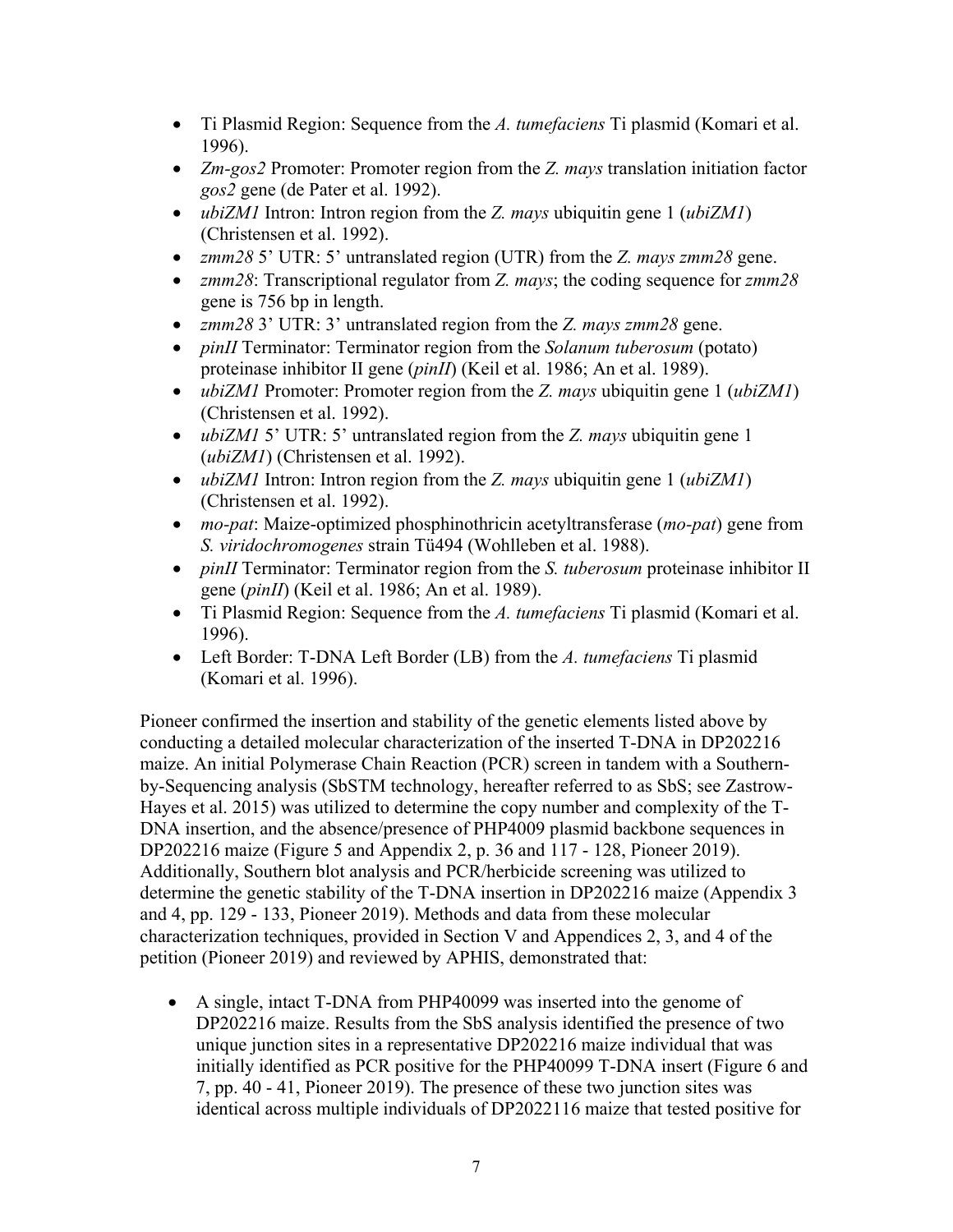the PHP40099 T-DNA insert (Table 4 and Appendix 2, pp. 39 and 117-128, Pioneer 2019). Additionally, SbS data from negative and positive control samples reinforced the integrity of the DP202216 maize SbS analysis. Negative control samples demonstrated the absence of exogenous genetic elements derived from PHP40099 in the proprietary Pioneer maize line (Figure 8, p.42, Pioneer 2019), while positive control samples demonstrated appropriate alignment and read signal with maize genomic DNA spiked with PHP40099 plasmid DNA at a level corresponding to one copy per maize genome and the intact PHP4009 plasmid itself (Figure 9, p.43, Pioneer 2019). No junction sites were observed in the negative control sample (Figure 8, p.42, Pioneer 2019), a result that is expected given the nature of the negative control sample.

- The transformation event in DP202216 maize represents a non-complex T-DNA insertion. Results from the SbS analysis demonstrated an absence of unique junction sites within the inserted PHP40099 T-DNA (Figure 6 and 7, pp. 40 - 41, Pioneer 2019); this indicates an absence of molecular rearrangement within the inserted T-DNA. Additionally, the SbS analysis demonstrated minor truncations within the RB and LB elements of the PHP40099 T-DNA at the two junction sites in DP202216 maize (Section V-B, p. 37, Pioneer 2019); however, minor truncations within the RB and LB sequences following *Agrobacterium*-mediated transformation of plants is common and expected (Kim et al. 2007). This nature of the PHP40099 T-DNA insertion was observed across multiple individuals of DP2022116 maize that tested positive for the PHP40099 T-DNA insert (Figure A2-1, A2-2, A2-3, A2-4, A2-5, A2-6, and A2-7, pp. 122-128, Pioneer 2019).
- Backbone sequences from the PHP40099 plasmid are not present in DP202216 maize. SbS data demonstrated an absence of unique junction sites beyond the RB and LB elements of the PHP40099 T-DNA when sequencing reads were compared between DP202216 maize and the intact PHP40099 plasmid (Figure 6, p. 40, Pioneer 2019). The absence of PHP4009 plasmid backbone sequences was consistently observed across multiple individuals of DP202216 maize that tested positive for the PHP40099 T-DNA insert (Figure A2-1, A2-2, A2-3, A2-4, A2-5, A2-6, and A2-7, pp. 122-128, Pioneer 2019). Accordingly, no junction sites were observed in the negative control sample (Figure 8, p.42, Pioneer 2019), a result that is expected given the nature of the negative control sample.
- The PHP40099 T-DNA insert is stably integrated into DP202216 maize and its progeny. Southern blot analysis utilizing probes corresponding to full-length sequences of *zmm28* and *mo-pat* genes (Table 5 and Figure 11, pp. 46 and 48, Pioneer 2019) demonstrated the consistent presence of *zmm28* and *mo-pat*  restriction fragments across 5 breeding generations of DP202216 maize (Figure 13 and 14, pp. 50-51, Pioneer 2019). The observed restriction fragments for *zmm28* and *mo-pat* (~10 kb and ~7 kb for fragments hybridizing with the zmm28 and mo-pat probes, respectively; see Table 6, p. 46, Pioneer 2019) corresponded to predicted fragment sizes following digestion with the restriction enzyme, *NcoI* (>3.5 kb and >3.9 kb for fragments hybridizing with the zmm28 and mo-pat probes, respectively; see Table 6, p. 46, Pioneer 2019). Furthermore, negative and positive controls subject to the same Southern blot analysis reinforced the integrity of the study by confirming the absence of hybridizing bands derived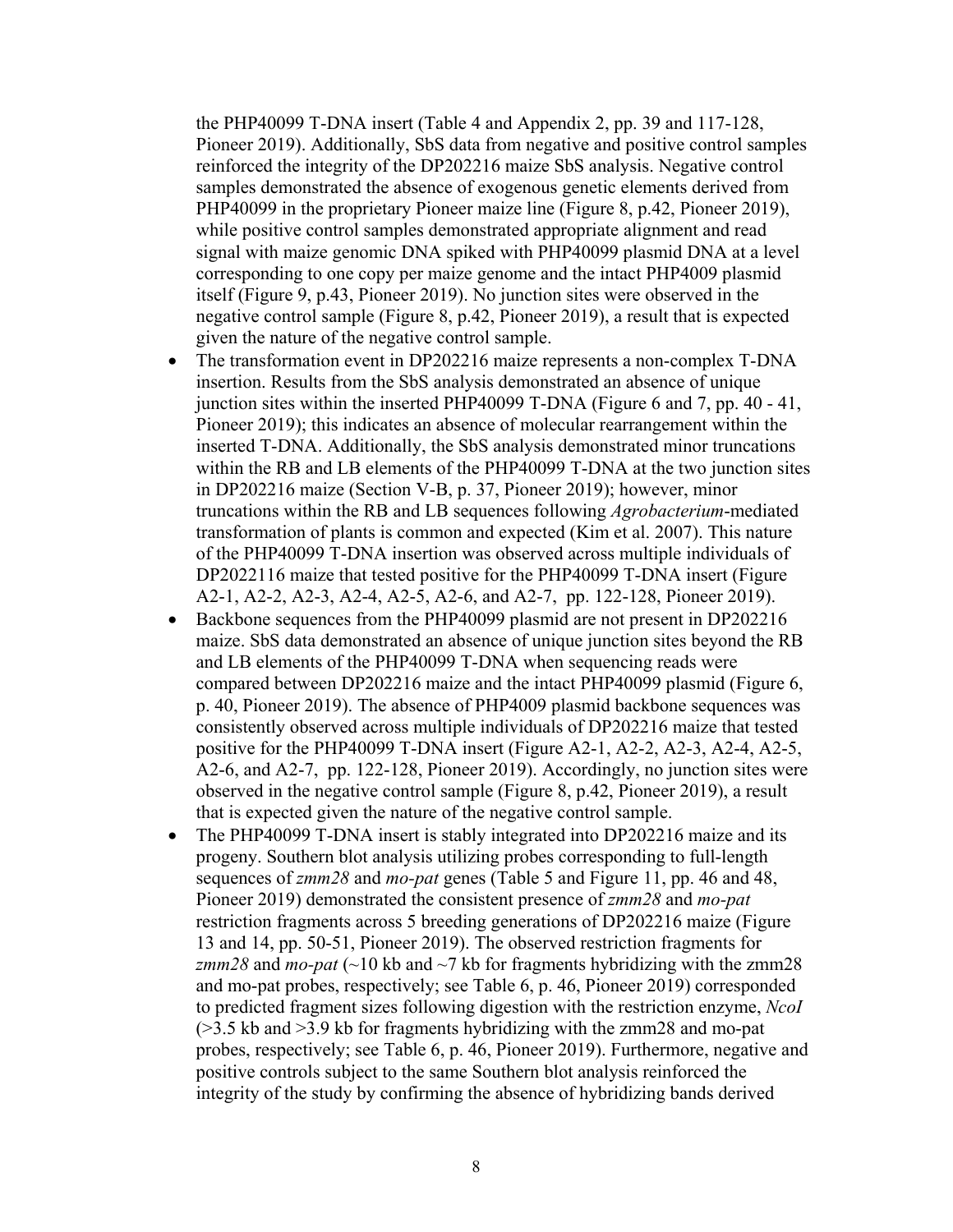from the PHP40099 T-DNA in proprietary Pioneer maize lines (negative control, lanes 3 and 11) and the presence of predicted hybridizing bands from proprietary Pioneer maize lines spiked with the PHP40099 plasmid (positive control, lanes 2 and 12) (Table 6, Figure 13 and 14, pp. 46, 50-51, Pioneer 2019).

• The PHP40099 T-DNA insert is functional and segregates according to Mendelian rules of inheritance in DP202216 maize and its progeny. In conjunction with the Southern blot results described above, PCR and herbicide screening of five DP202216 maize breeding generations demonstrated sufficient overlap between expected and observed segregation ratios for each breeding generation of DP202216 maize examined (Table 7, p. 53, Pioneer 2019).

In summary, methods and results provided in Section V and Appendices 2, 3, and 4 of the petition (Pioneer 2019), and reviewed by APHIS, demonstrated that DP202216 maize contains a single, intact PHP40099 T-DNA within its genome. The insertion in DP202216 maize represents a non-complex T-DNA integration event; the data demonstrated no rearrangement of genetic elements in the PHP40099 T-DNA and only minor truncations in the RB/LB elements following integration. Additionally, the PHP40099 T-DNA is stably integrated into the plant genome across multiple breeding generations of DP20216 maize and its progeny.

### *Expression of inserted DNA, changes in gene expression, new proteins or metabolism*

DP202216 maize was developed by Pioneer to exhibit enhanced grain yield potential and glufosinate-ammonium resistance. These two traits are derived from the activity of two gene cassettes within the PHP40099 T-DNA that is integrated into the genome of DP202216 maize. The *zmm28* gene cassette confers enhanced grain yield potential and the *mo-pat* gene cassette confers resistance to glufosinate-ammonium in DP202216 maize.

### *zm228*

The *zmm28* gene is a plant transcriptional regulator endogenous to *Z. mays* that is 251 amino acids in length and has a molecular weight of approximately 28 kDa (Table 3 and Figure 15, pp. 32-33 and 56, Pioneer 2019). *Zmm28* represents a family of plant transcriptional regulators containing conserved domains; the presence of these domains allow the ZMM28 protein to bind specific sequences of genomic DNA as homo-, hetero-, or multi-mers to regulate gene expression (Section VI-A.1A, p. 56, Pioneer 2019).

The *zmm28* gene contained within the PHP40099 T-DNA is regulated by the *zm-gos2* promoter, *ubiZM1* intron, and *pinII* terminator (Table 3, p. 32-33, Pioneer 2019). The *zmgos2* promoter was cloned from the *Z. mays* translation initiation factor *gos2* gene and the the *ubiZM1* intron is a non-coding sequence from the *Z. mays* ubiquitin gene 1 (Christensen et al. 1992; de Pater et al. 1992); both genetic elements function to transcribe the introduced *zmm28* gene in DP202216 maize. Additionally, the *pinII* terminator from the *S. tuberosom* proteinase inhibitor II gene (Keil et al. 1986; An et al. 1989) functions to end transcription of the introduced *zmm28* gene in DP202216 maize. The presence of these regulatory elements within the *zm228* gene cassette of the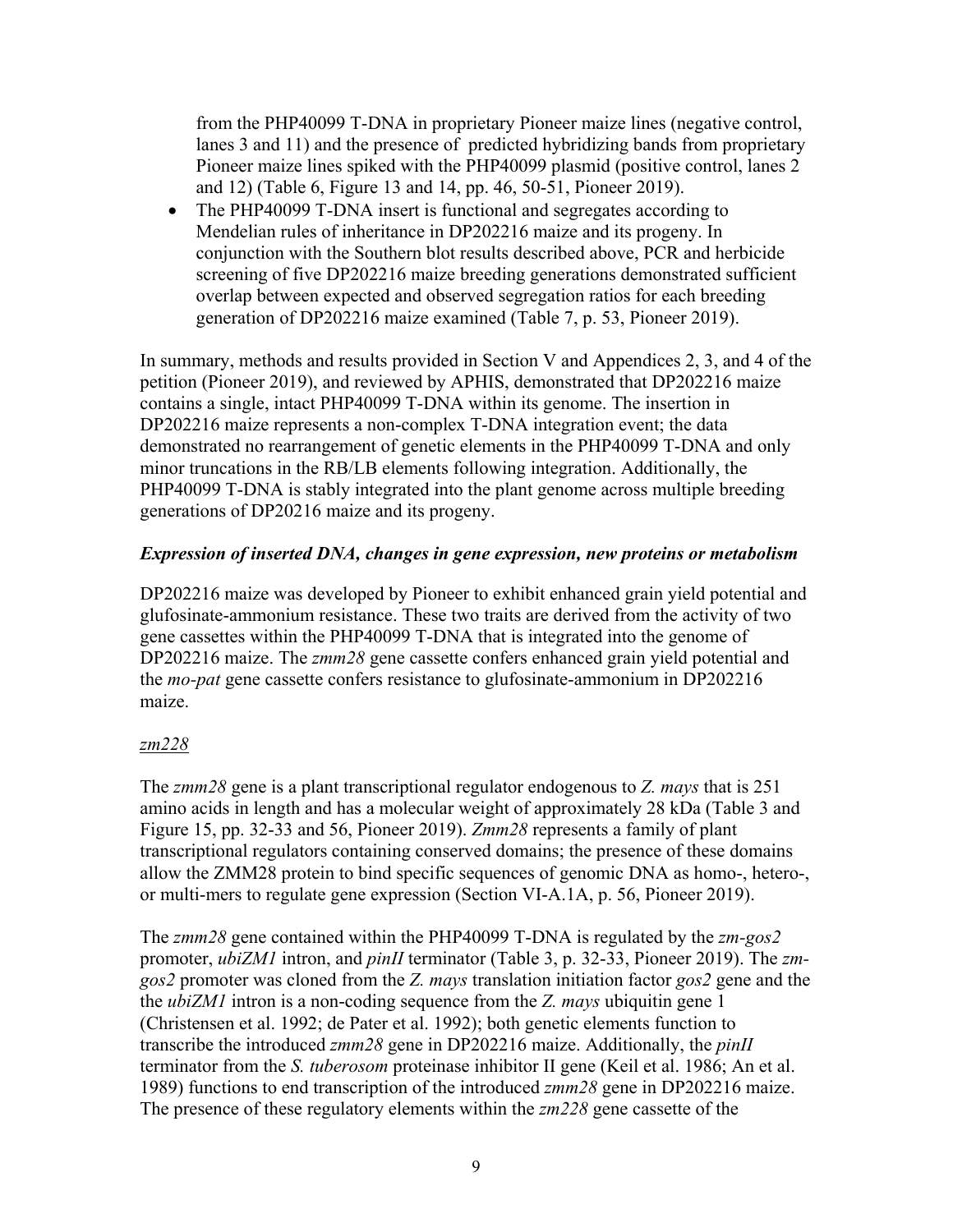PHP40099 T-DNA leads to the constitutive expression of the introduced *zmm28* gene, which in turn facilitates its anticipated increased and extended expression relative to the endogenous *zmm28* gene in DP202216 maize.

Based on a bioinformatics analysis, the *in silico* translation of the introduced *zmm28* cDNA produced a protein that is identical to the endogenous ZMM28 protein already present in *Z. mays* (Figure 15, p. 56, Pioneer 2019). Western blot analysis utilizing a ZMM28 protein monoclonal antibody reinforced the results of the bioinformatics analysis (Figure 17, p. 58, Pioneer 2019), with both data sets demonstrating that the introduced ZMM28 and endogenous ZM228 proteins are equivalent in sequence and size.

As previously discussed, the constitutive expression pattern of the introduced *zmm28* gene facilitates its increased and extended expression relative to the endogenous *zmm28* gene in DP202216 maize. Data from Pioneer (2019) demonstrated that the ZMM28 protein accumulates to higher levels in grain and vegetative tissue compared to its non-GE comparator (Figure 17, p. 58, Pioneer 2019). Furthermore, a more detailed analysis of ZMM28 protein accumulation using an enzyme-linked immunosorbent assay (ELISA) or Western blot analysis over the course of a growing season in multiple in DP202216 maize tissues (Appendix 5 and 6, Pioneer 2019) demonstrated a similar pattern of results consistent with the Western blot analysis described earlier. Specifically, ZMM28 protein levels (the sum of introduced and endogenous ZMM28 protein levels) in DP202216 maize were generally higher than its non-GE, near isogenic control (Table 8, p. 67, Pioneer 2019). This included<sup>4</sup>:

- Whole plant samples from various maize developmental stages, including V9  $(0.23 \text{ ng/mg}$  dw versus  $0.20 \text{ ng/mg}$  dw); and R1  $(0.18 \text{ ng/mg}$  dw versus  $0.14$ ng/mg dw).
- Leaf samples from various maize developmental stages, including V6 (0.087) ng/mg dw versus 0.062 ng/mg dw); V9 (0.28 ng/mg dw versus 0.21 ng/mg dw); R1 (0.32 ng/mg dw versus 0.22 ng/mg dw); R4 (0.12 ng/mg dw versus 0.079 ng/mg dw); and R6 (< $0.054$  ng/mg dw versus ND<sup>5</sup>).
- Root samples from various maize developmental stages, including V9 (0.031) ng/mg dw versus 0.019 ng/mg dw); R4 (0.019 ng/mg dw versus ND); and R6  $(0.015 \text{ ng/mg}$  dw versus  $0.014 \text{ ng/mg}$ ).
- Forage samples from the R4 maize developmental stage  $(0.049 \text{ ng/mg} \, \text{dw} \, \text{versus})$ 0.029 ng/mg dw).
- Pollen sample from the R1 maize developmental stage  $(0.015 \text{ ng/mg}$  dw versus ND).
- Grain samples from the R6 maize developmental stage  $(0.012 \text{ ng/mg} \, \text{dw} \, \text{versus})$ ND ng/mg dw).

Overall, the ELISA and Western blot data provided by Pioneer (2019) and reviewed by APHIS indicates that the introduced *zmm28* gene cassette results in the production of a

1

<sup>4</sup> All values reported as dry weight (dw) in ng/mg for DP202216 maize and then for control maize.

<sup>&</sup>lt;sup>5</sup> Not detected.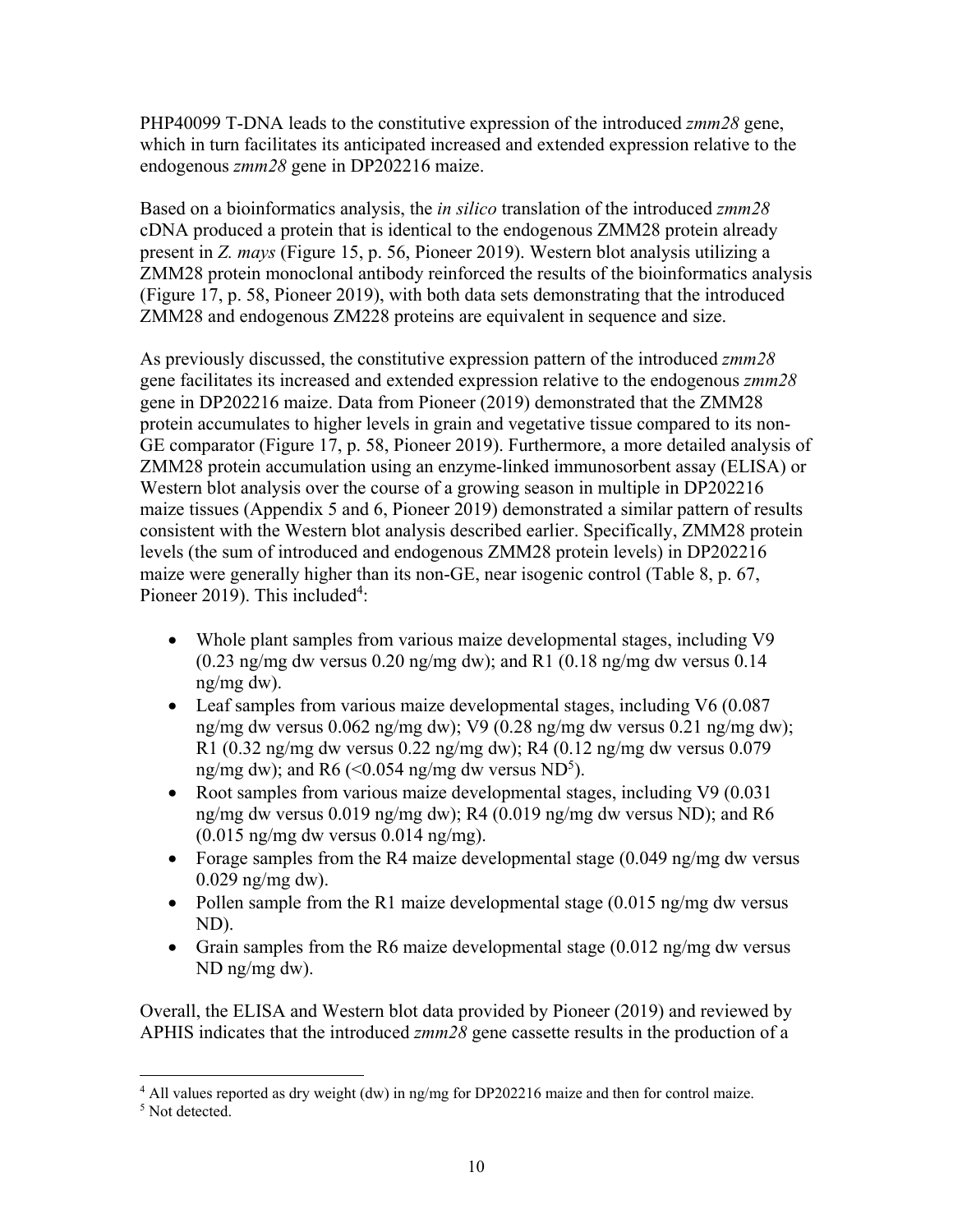protein that is identical to the endogenous *Z. mays* ZMM28 protein. Additionally, based on the regulatory elements in the *zmm28* gene cassette within the PHP40099 T-DNA, constitutive expression of the introduced *zmm28* gene results in increased and extended accumulation of the introduced ZMM28 protein relative to the non-GE, isogenic control maize. These two results are expected, given that the introduced *zmm28* gene was originally cloned from *Z. mays* and that the insertion of the PHP40099 T-DNA results in a constitutively expressed, additional copy of the *zmm28* gene to contribute to ZM228 protein production in DP202216 maize.

#### *mo-pat*

The introduced *mo-pat* gene and its corresponding MO-PAT protein in DP202216 maize is identical to the trait within several crop plants that were previously reviewed by USDA as part of the petition process and are currently in U.S. commercial production (USDA-APHIS 2001, 2005, 2013a). Thus, the *mo-pat* gene and its corresponding MO-PAT protein in DP202216 maize is already well studied.

The *mo-pat* gene is a maize-optimized version of the phosphinothricin acetyltransferase (*pat*) gene originally cloned from *S. viridochromogenes* (Table 3, p. 32-33, Pioneer 2019). The translated MO-PAT protein is 183 amino acids in length and has a molecular weight of approximately 21 kDa (Figure 18, p. 60, Pioneer 2019). MO-PAT acetylates phosphinothricin and disrupts its ability to function as a competitive inhibitor of glutamine synthetase, an important enzyme in amino acid metabolism (Hérouet et al. 2005; CERA - ILSI Research Foundation 2016).

The *mo-pat* gene contained within the PHP40099 T-DNA is regulated by the *ubiZM1* promoter, *ubiZM1* 5' untranslated region (UTR)*, ubiZM1* intron, and *pinII* terminator (Table 3, pp. 32-33, Pioneer 2019). Both the *ubiZM1* promoter, 5' UTR, and intron were cloned from the regions flanking or within the *Z. mays* ubiquitin gene 1 (Christensen et al. 1992); collectively, these three genetic elements function to initiate and maintain transcription of the introduced *mo-pat* gene in DP202216 maize. Additionally, the *pinII* terminator from the *S. tuberosom* proteinase inhibitor II gene (Keil et al. 1986; An et al. 1989) functions to end transcription of the introduced *mo-pat* gene in DP202216 maize. The presence of these regulatory elements within the *mo-pat* gene cassette of the PHP40099 T-DNA leads to the constitutive expression of the introduced *mo-pat* gene, resulting in accumulation of the MO-PAT protein and facilitating resistance to phosphinothricin and phosphinothricin-based herbicides.

Based on a bioinformatics analysis, the *in silico* translation of the introduced *mo-pat* cDNA produced a protein that is identical to the translated PAT protein native to *S. viridochromogenes*; both proteins are 183 amino acids in length and have a molecular weight of approximately 21 kDa (Figure 18, p. 60, Pioneer 2019). Western blot analysis reinforced the results of the bioinformatics analysis (Figure 19, p. 62, Pioneer 2019), with both data sets demonstrating that the introduced MO-PAT protein is equivalent in size to the microbially-derived PAT protein.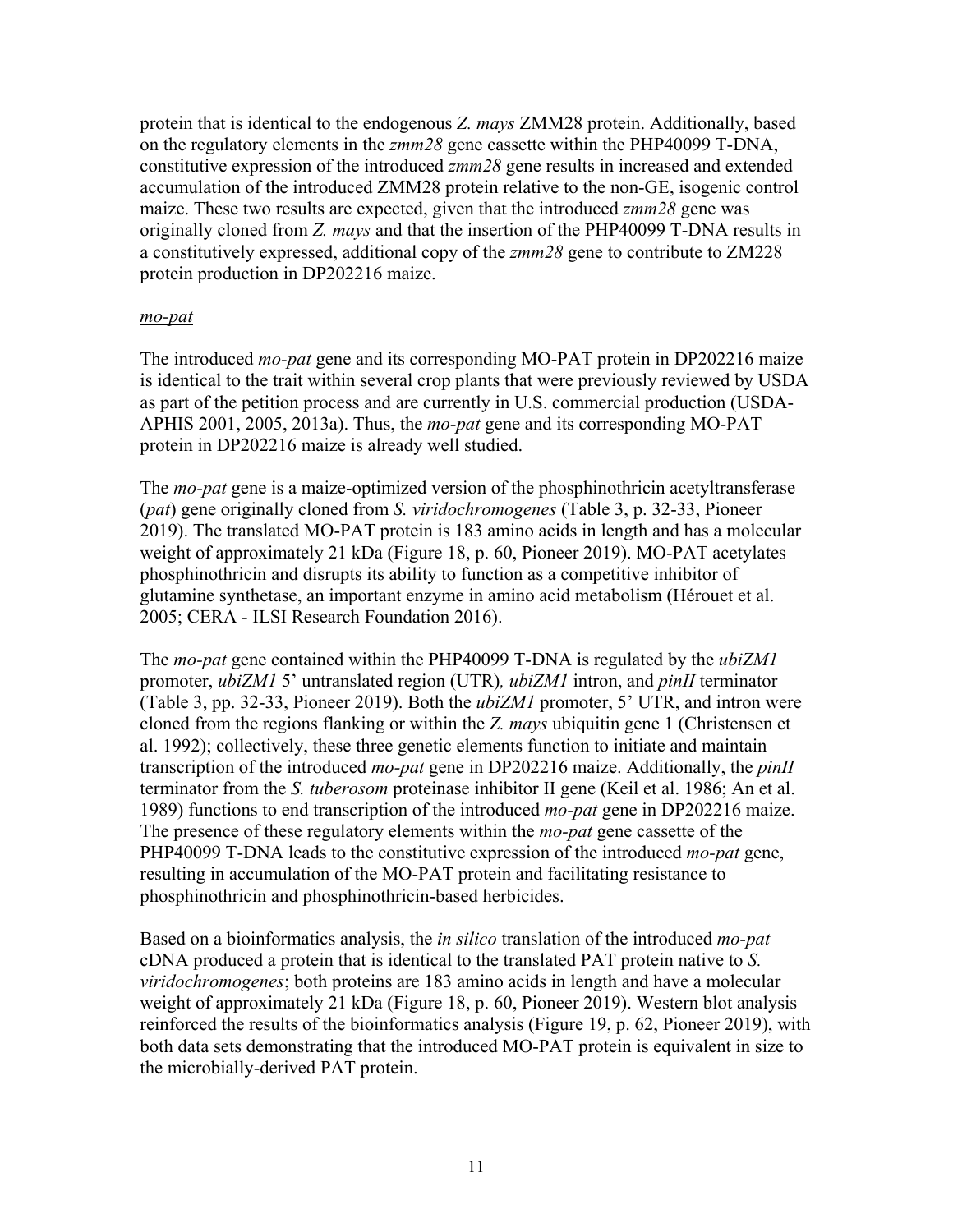Pioneer (2019) also demonstrated, through Western Blot analysis, that the MO-PAT protein accumulates in DP202216 maize vegetative and reproductive tissues (Table 9, p. 68, Pioneer 2019). In general, MO-PAT accumulated to a higher level in DP202216 maize above-ground (e.g., leaf, forage, whole plant) and pollen tissues than root and grain tissues (Table 9, p. 68, Pioneer 2019). Expected functionality of the introduced MO-PAT protein was demonstrated through the herbicide-resistant phenotype screening of the DP202216 segregation analysis (Section V-E, p. 52, Pioneer 2019).

Overall, the Western blot data presented by Pioneer (2019) and reviewed by APHIS indicates that the introduced *mo-pat* gene cassette results in the production of a protein that is identical to the PAT protein that is produced microbially. Additionally, based on the regulatory elements in the *mo-pat* gene cassette within the PHP40099 T-DNA and the absence of *mo-pat* in control maize, constitutive expression of the introduced *mo-pat*  gene results in accumulation of the introduced MO-PAT protein in maize vegetative and reproductive tissues.

### *Compositional analysis of DP202216 maize*

As previously discussed, the presence of *zmm28* and *mo-pat* gene cassettes in DP202216 maize results in the accumulation of ZMM28 and MO-PAT proteins, respectively. To determine if these introduced gene cassettes affected maize metabolism, Pioneer (2019) examined the nutritional composition of DP202216 maize. This comparative assessment is based on compositional considerations for new varieties of maize, including GE varieties of maize (see OECD 2002; Codex Alimentarius Commission 2008) and was undertaken in tissues intended for use in forage and grain. Material for this compositional analysis was grown and collected across eight different sites in maize-growing regions of the United States in 2017 (i.e., Iowa, Illinois, Indiana, Missouri, Nebraska, Pennsylvania, and Texas; see Appendix 9, Pioneer 2019).

DP202216 maize forage at the R4 stage of development was collected and analyzed for important nutritional components, including proximates, fibers, and minerals. No statistically-significant differences were observed between DP202216 maize forage and its non-GE, near isogenic control for maize proximates, fibers, or minerals (Table 10, p. 75, Pioneer 2019). Additionally, DP202216 maize grain at the R6 stage of development was collected and analyzed for important nutritional components; this included maize proximates (i.e., crude protein, crude fat, crude fiber, acid detergent fiber (ADF), neutral detergent fiber (NDF), ash, and carbohydrates); fatty acids; total amino acids; minerals and vitamins; and key secondary metabolites and anti-nutrients. No statisticallysignificant differences were observed between DP202216 maize and its non-GE, near isogenic control for maize proximates (Table 11, p. 77, Pioneer 2019), fatty acids (Tables 12 and 13, pp. 79-80, Pioneer 2019), minerals (Table 15 and 16, pp. 85 - 86, Pioneer 2019), or key secondary metabolites and anti-nutrients (Table 19 and 20, p. 91, Pioneer 2019). Statistically-significant differences were observed between DP202216 maize and its non-GE, near isogenic control for three amino acids (glycine, methionine, and serine) and two vitamins (vitamin B1 (thiamine) and vitamin B3 (niacin)); however, the observed values for these three amino acids and two vitamins from DP202216 maize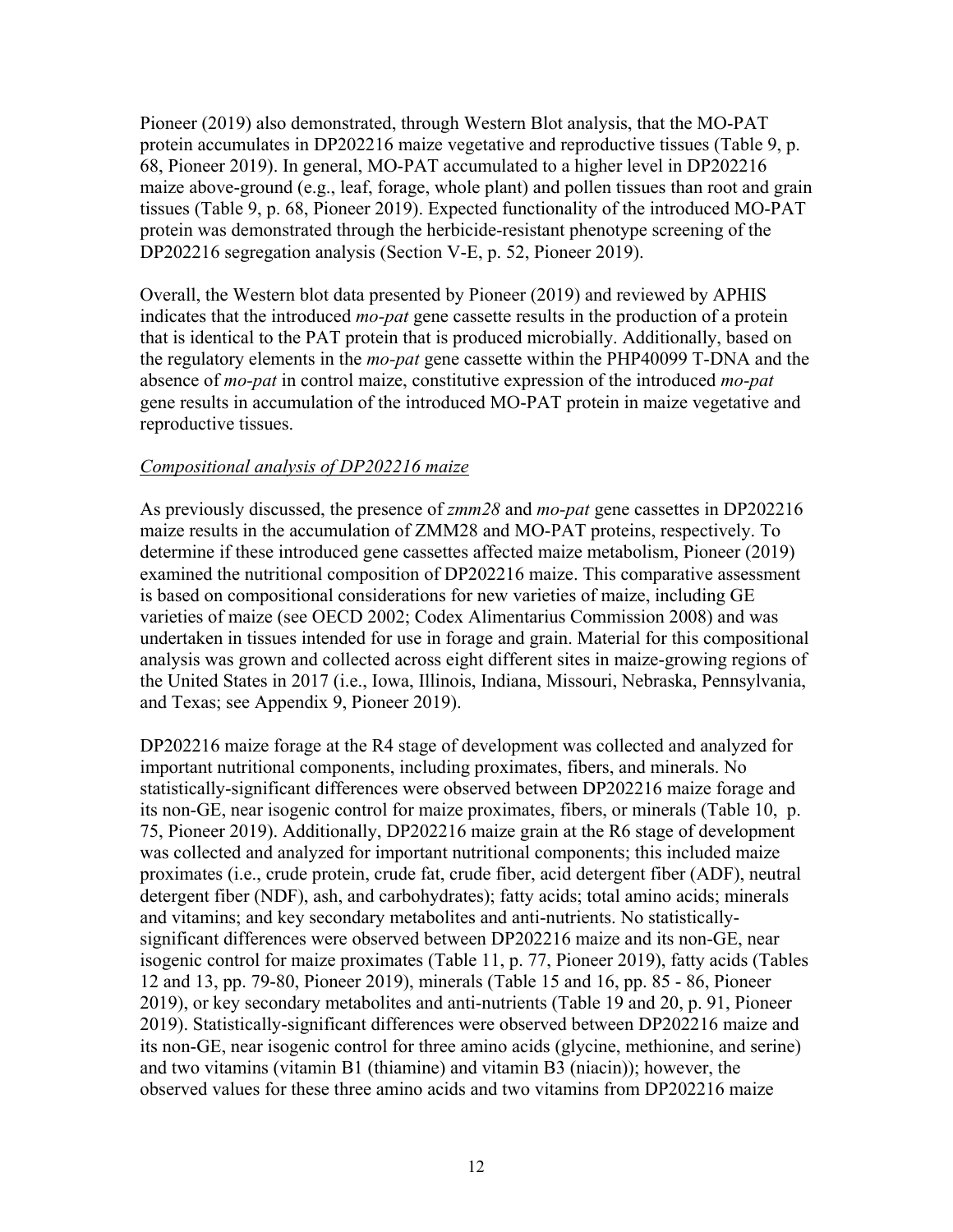were within the tolerance intervals identified from other commercially-available maize varieties that were concurrently grown and collected (Table 14 and 17, pp. 82 - 83 and 88 - 89, Pioneer 2019). Accordingly, these three amino acid and two vitamin differences are observed to be within the range of variation typically found in maize. Examination of other amino acids and vitamins between DP202216 maize and its non-GE, near isogenic control did not result in any observed statistically significant differences (Table 14 and 17, pp. 82 - 83 and 88 - 89, Pioneer 2019).

In summary, the majority of compositional metrics measured between DP202216 maize and its non-GE, near isogenic control did not result in any significant differences in forage or grain. While significant differences were observed in DP202216 maize grain for three amino acids (glycine, methionine, and serine) and two vitamins (vitamin B1 (thiamine) and vitamin B3 (niacin)), the observed values of these components were within the range of variation observed in other commercially-available maize varieties. Based on these compositional analyses, grain and forage are compositionally similar between DP202216 maize and its controls.

### **D. Potential Plant Pest and Disease Impacts**

APHIS assessed whether potential plant pest or disease impacts are likely to result from the transformation process, from DNA sequences from plant pests, or from any other expression products, new enzymes, proteins or changes in plant metabolism or composition in DP202216 maize that are known or anticipated to cause disease symptoms, or to affect plant pests or diseases or plant defense responses. APHIS also assessed whether DP202216 maize is likely to have significantly increased disease and pest susceptibility based on data and observations from field trials on specific pest and disease damage or incidence and any agronomic data that might relate to such damage. Impacts or changes are assessed to determine if they would (1) affect the new GE crop and/or result in significant introduction or spread of a damaging pest or disease to other plants; (2) result in the introduction, spread, and/or creation of a new disease; and/or (3) result in a significant exacerbation of a pest or disease for which APHIS has a control program. Any increase in pest or disease susceptibility is evaluated with respect to the context of currently cultivated varieties, the ability to manage the pest or disease, and the potential impact on agriculture.

Plant Protection and Quarantine (PPQ) is an APHIS program that safeguards agriculture and natural resources from the entry, establishment, and spread of animal and plant pests and noxious weeds into the United States of America. PPQ also supports trade and exports of U.S. agricultural products. PPQ responds to many new introductions of plant pests to eradicate, suppress, or contain them through various programs in cooperation with state departments of agriculture and other government agencies. These may be emergency or longer-term domestic programs that target a specific pest. A variety of insect, plant disease, mollusk, nematode or weed programs exist (USDA-APHIS 2019a).

Currently, PPQ has several active pest management programs that target insect pests and a noxious weed that can affect maize. These include programs for grasshoppers (Order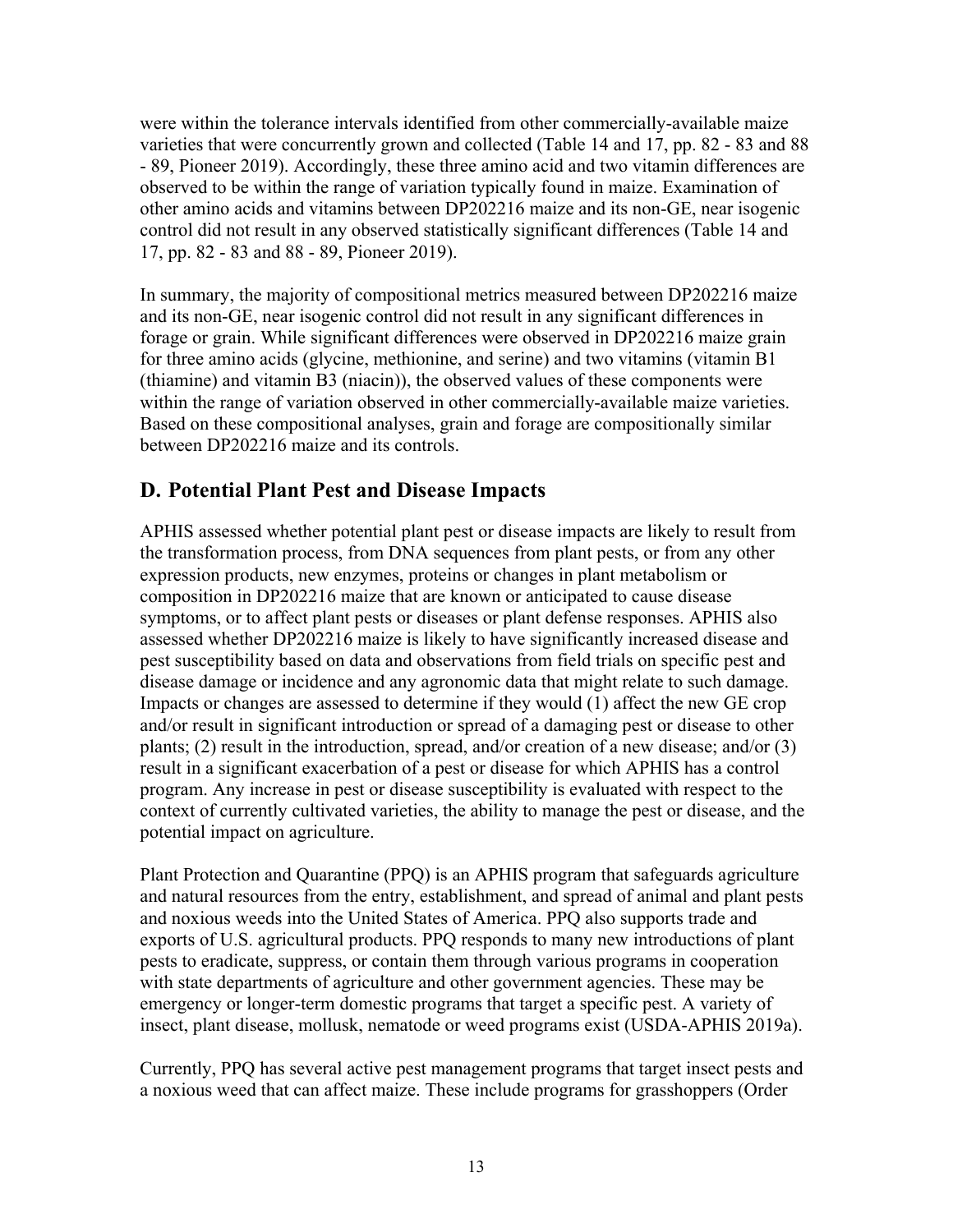Orthoptera) on rangelands, light brown apple moth (*Epiphyas postvittana*) in California, and of more relevance, Japanese beetle (*Popillia japonica*), Old World bollworm (*Helicoverpa armigera*), and witchweed (*Striga asiatica*) (for more information on each of these programs, see USDA-APHIS 2019a).

The Japanese beetle can cause significant damage feeding on many plant species; when adults feed on maize silk, it affects pollination and kernel formation. A recently established program targets the Old World bollworm. This pest can affect 180 species of plants, with maize listed as one of its preferred hosts. It is closely related to the corn earworm (*H. zeae*). Old World bollworm was first detected in western Puerto Rico in September 2014; while three adults were detected the following year in FL, this was considered a transient event and Old World bollworm is not considered present in the continental United States at this time (USDA-APHIS 2019a).

Witchweed (*S. asiatica*) is a parasitic plant listed as a Federal Noxious Weed that affects maize and several other crops. Infested areas are found in North and South Carolina, and APHIS and state collaborators aim to stop the spread from infested areas and eradicate the pest (USDA-NRCS 2019).

Maize itself is not considered a plant pest in the United States (7 CFR 340.2). The plant pest vector used to insert the DNA do not pose a plant pest risk to DP202216 maize. The PHP40099 T-DNA is disarmed; the T-DNA inserted into DP202216 maize lacks sequences from tumor-inducing (Ti) plasmids normally responsible for the formation of crown gall tumors following *A. tumefaciens* infection (Hoekema et al. 1983; Hellens et al. 2000). The transformation event contained only the intended sequences in addition to common insertion site mutations (See Section C. Description of Inserted Genetic Material, Its Inheritance and Expression, Gene Products, and Changes to Plant Metabolism). Furthermore, following transformation, plant tissue was treated with the antibiotic carbenicillin to eliminate *A. tumefaciens* (Section III-A, p. 24, Pioneer 2019).

DP202216 maize was grown within confined field trials in the United States from 2009 through 2017 in at least 131 locations across 16 states and territories covering a diverse range of areas where maize is currently cultivated and where DP202216 is expected to be grown (Appendix 1, pp. 114 - 116, Pioneer 2019). In these confined field trials, a general survey of insects and diseases were undertaken for DP202216 maize and compared to its near isogenic control and other reference maize hybrids every four weeks. In addition to the observational data from these confined field trials that was annually reported to APHIS (i.e., data on unusual pest and/or disease incidence), Pioneer also specifically assessed the biotic interactions of DP202216 maize, its near isogenic control, and 4 reference hybrids grown under similar agronomic conditions during the 2017 growing season (Appendix 13, pp. 176 - 213, Pioneer 2019). For this specific study, field trials were established at 12 sites representative of U.S. maize growing regions (Figure 20, p. 97, Pioneer 2019) in order to determine if DP202216 maize responds differently to naturally-occurring insects and disease than its near isogenic control or other conventional maize lines.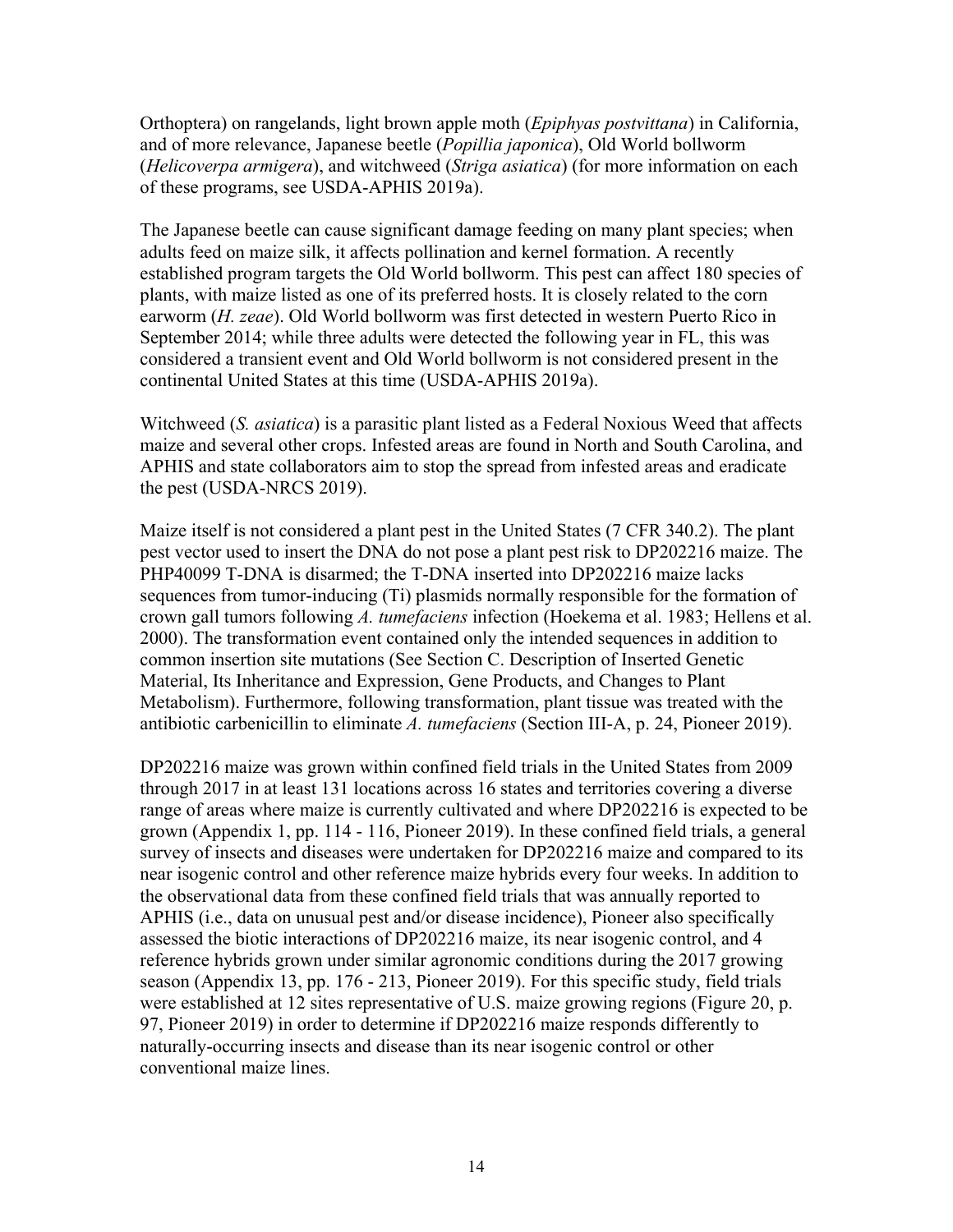Between 2009 and 2017, common maize pests were observed during the confined field trials of DP202216 maize. A full list of observed maize pests is available in Appendix 13 of Pioneer (2019). Common arthropod pests observed included Chinese rose beetle (*Adoretus sinicus*), corn earworm (*H. zea*), Lacewings (*Neuroptera spp*.), spider mites (*Tetranychidae spp*.), flea beetle (*Chaetocnema pulicaria*), fall armyworm (*Spodoptera frugiperda*), aphids (*Aphididae spp*.), corn planthoppers (*Delphacidae spp*.), corn sap beetle (*Carpophilus spp*.), thrips (*Frankliniella spp.*), and cornsilk fly (*Eucesta stigmatias*) (Table A13-13, pp. 190-203, Pioneer 2019). Common microbial pests observed included common rust (*Puccinia sorghi*), maize chlorotic mottle machlovirus, maize mosaic rhabdovirus, northern corn leaf blight (*Exserohilum turicum*), common smut (*Ustilago maydis*), and gray leaf spot (*Cercospora zeae-maydis*) (Table A13-14, pp. 204 - 213, Pioneer 2019). For the observed arthropod and microbial pests, no unexpected differences in overall severity were observed between DP202216 maize, its near isogenic control, and other reference maize hybrids (Table A13-13 and A13-14, pp. 190 - 213, Pioneer 2019).

During a 2017 study, biotic interactions were specifically assessed in DP202216 maize, its near isogenic control, and 4 reference hybrids. Across the 12 sites utilized in this study, DP202216 maize did not respond differently to arthropod or microbial pests when compared to its near isogenic control and reference hybrids (Table A13-1 through A13- 12, pp. 177 - 188, Pioneer 2019).

The data presented in Appendix 13 of Pioneer (2019) suggests that integration of the PHP40099 T-DNA and accumulation of the ZMM28 and MO-PAT proteins did not significantly alter the insect pest infestation, disease occurrence, or resulting damage on DP202216 maize over its near isogenic control or reference maize varieties. As discussed earlier, there were no significant changes in DP202216 maize composition relative to its near isogenic control or reference maize varieties (see Section C. Description of Inserted Genetic Material, Its Inheritance and Expression, Gene Products, and Changes to Plant Metabolism). Taken collectively, these data demonstrate that DP202216 maize is unlikely to be more susceptible to plant pathogens and insect pests than conventional maize. For this reason, DP202216 maize is unlikely to differ from conventional maize in its ability to harbor or transmit plant pathogens or pests and cause indirect plant pest effects on other agricultural products.

### **E. Potential Impacts on Nontarget Organisms Beneficial to Agriculture**

DP202216 maize is not engineered for pest resistance. Thus, there are no 'target' or 'nontarget' species. As a result, APHIS assessed whether exposure or consumption of DP202216 maize would have a direct or indirect adverse impact on species beneficial to agriculture. Organisms considered were representatives of species associated with production of the regulated crop in the agricultural environment. Additionally, the assessment includes an analysis of data and information on DP202216 maize compared to the non-GE counterpart (or other comparators) for any biologically relevant changes in the phenotype or substances (e.g., proteins, nutrients, anti-nutrients, metabolites, etc.)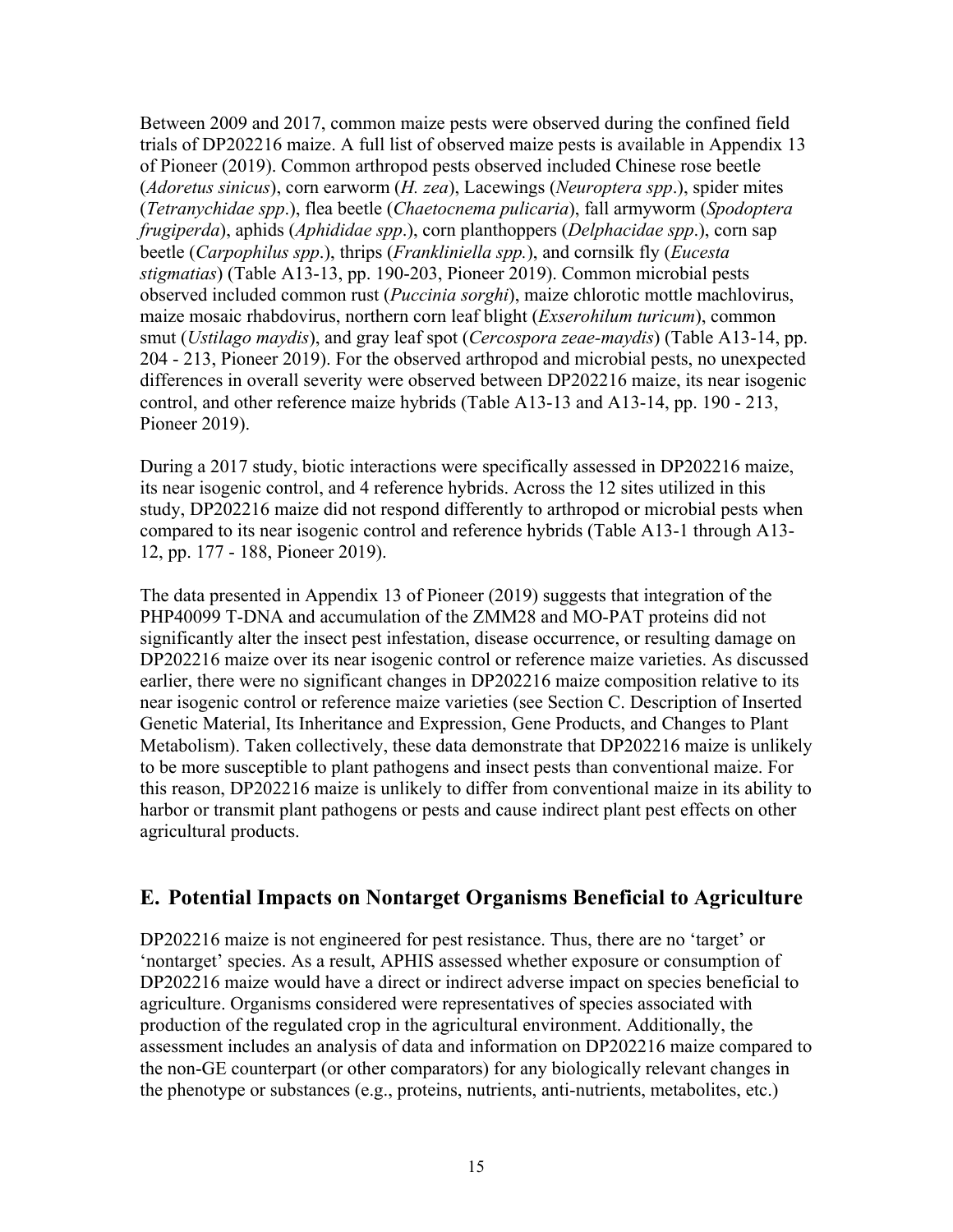produced which may be novel or expressed at significantly altered amounts that are associated with impacts on organisms beneficial to agriculture, and/or any observations of beneficial organisms associated with the plants.

Although many genetic elements were introduced into DP202216 maize, there are only two protein coding sequences; of these two protein coding sequences, only one is not endogenous to maize (Table 3, pp. 32 - 33, Pioneer 2019). In DP202216 maize, the activity of the *zmm28* and *mo-pat* gene cassettes results in the production of the ZMM28 and MO-PAT proteins, respectively (Figure 4 and Table 3, pp. 31 - 33, Pioneer 2019). As described in Section C, ZMM28 is identical to the endogenous maize protein and MO-PAT has been reviewed previously and multiple times by APHIS as part of its petition process. Thus, each introduced protein possesses a history of safe use. This history of safe use is further supported by *in silico*, *in vitro*, and experimental data provided by Pioneer (2019) and reviewed by APHIS.

The *in silico* analyses of DP202216 maize focused generally on Open Reading Frames (ORFs) within the PHP40099 T-DNA insertion and the specific amino acid sequence of MO-PAT. The introduced ZMM28 protein was not directly examined because it is identical to the endogenous maize ZMM28 protein in terms of amino acid sequence and molecular weight (Figure 15 and 17, p. 56, 58, Pioneer 2019) and shares homology with similar proteins in other fruits and vegetables (Anderson et al. 2019); as a result, the ZMM28 protein has been regularly consumed without any reports of allergenic or toxic effects, demonstrating a history of safe use. A comparison of ORFs within the PHP40099 T-DNA and the MO-PAT protein to amino acid sequences contained within various allergen and toxicity databases<sup>6</sup> resulted in no significant alignments (Section V-D, VI-A.2E, VI-A.2I, pp. 52, 63, 64, Pioneer 2019). These results provide evidence that neither the PHP40099 T-DNA insertion, nor the ZMM28 or MO-PAT proteins, results in the production of an allergen or toxin.

The *in vitro* analyses primarily focused on the introduced MO-PAT protein because the introduced ZMM28 protein is identical to the endogenous maize ZMM28 protein and has an extensive history of safe use. Specifically, MO-PAT was tested for stability when subject to heat and simulated gastric fluid; the results demonstrated that MO-PAT is inactivated by high temperatures and degraded in simulated gastric fluid (Hérouet et al. 2005). These results corroborate the heat inactivation results published by Wehrmann et al. (1996) and the heat and simulated gastric acid data previously reviewed by (USDA-APHIS (2001), 2005), 2013a)).

Experimental analyses quantified the amount of ZMM28 and MO-PAT proteins in edible tissues from DP202216 maize (Table 8 and 9, pp. 67 - 68, Pioneer 2019); this data was utilized to determine exposure levels of these proteins to humans and livestock under conservative total replacement values and to determine if DP202216 maize poses a substantial risk to human or livestock health following consumption (Appendix 10 and 11, pp. 158 - 166, Pioneer 2019). Exposure levels to ZMM28 and MO-PAT proteins

 $\overline{a}$ 

<sup>&</sup>lt;sup>6</sup> i.e., Comprehensive Protein Allergen Resource (COMPARE) database and a proprietary Pioneer toxin database (a subset of the UniProtKB/Swiss-Prot database); see Sections V and VI in Pioneer (2019).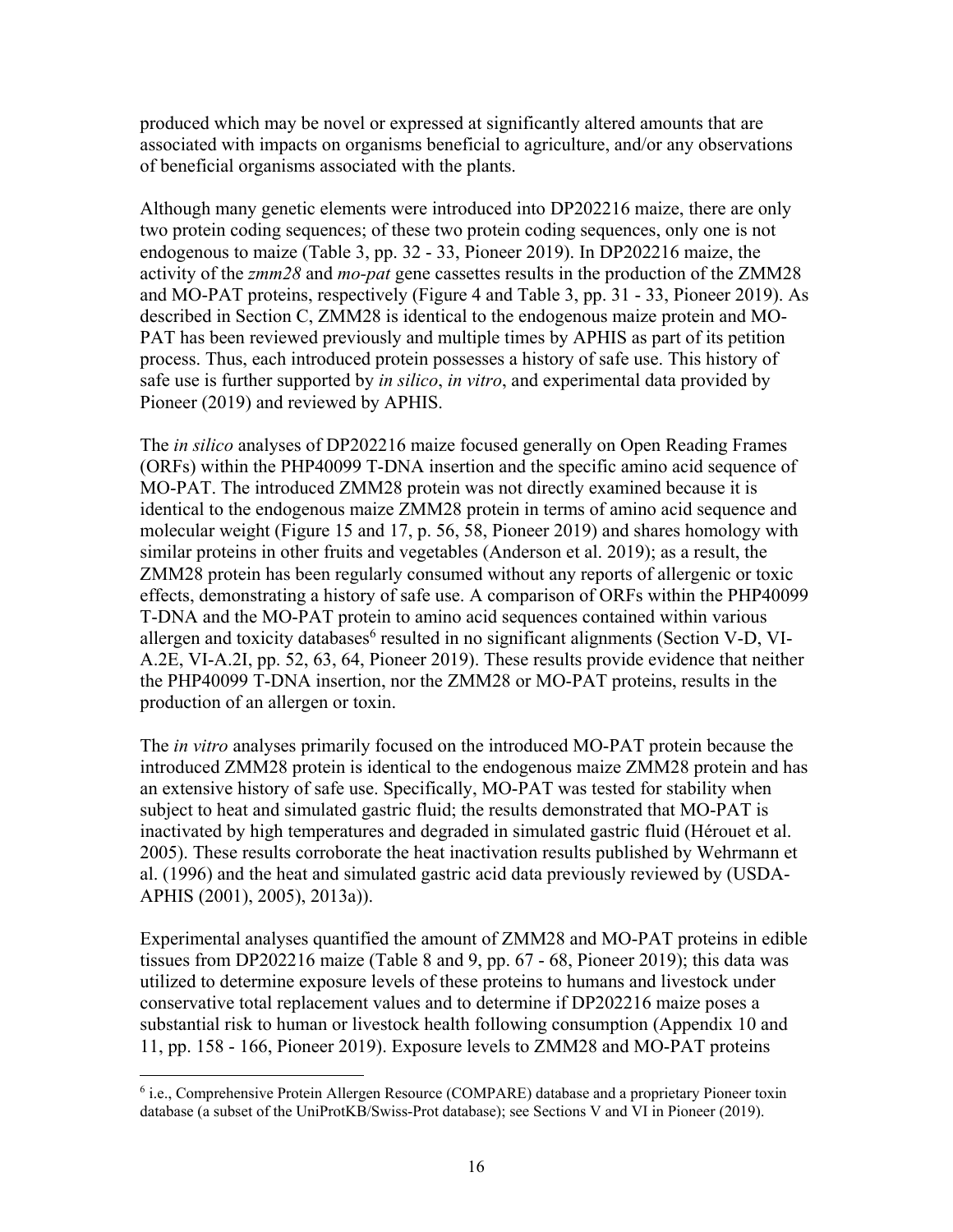remain low and does not substantially raise the exposure of humans or animals to these proteins (Sections VI-B and VI-C, pp. 65 - 71, Pioneer 2019). As a result, the consumption of these two proteins by humans and livestock are unlikely to pose a substantial risk to human and livestock health. In particular, humans and livestock would have to consume a substantial amount of MO-PAT protein from DP202216 maize to equal the dose where no treatment-related adverse effects were observed in an acute toxicology study in mice (Appendix 10 and 11, pp. 158-166, Pioneer 2019).

This low level of risk to human and livestock health from consumption of the introduced ZM228 and MO-PAT proteins in DP202216 maize is further reinforced by the realities of maize commodity handling during processing and compositional data of the transformation event. In general, the exposure scenarios described in the previous paragraph assumed total replacement with DP202216 maize; however, when maize commodities are processed, this processing generally results in a high level of blending unless specific procedures are in place (e.g., in the case of some specialty maize products). As a result of this blending, exposure to the introduced ZMM28 and MO-PAT proteins is lower than what is assumed in the total replacement scenarios utilized in the exposure calculations described previously. Additionally, and as previously discussed in Section C, grain and forage from DP202216 maize is compositionally similar to its nearisogenic control and reference maize hybrids currently cultivated in the United States. Thus, the overall composition of DP202216 maize is not anticipated to pose a risk to humans or livestock, as it is compositionally similar to maize varieties that are currently consumed.

Therefore, based on the above analysis of the peer-reviewed literature; the information provided in the petition on the safety and expression level of the ZM228 and MO-PAT proteins; and the compositional analysis of DP202216 maize, APHIS concludes that exposure to and/or consumption of DP202216 maize is unlikely to have any adverse impacts to organisms beneficial to agriculture.

### **F. Potential for Enhanced Weediness of DP202216 maize**

APHIS assessed whether DP202216 maize is likely to become more weedy (i.e., more prevalent, competitive, damaging or difficult-to-control in situations where it is not wanted) than the non-transgenic progenitor from which it was derived or other varieties of the crop currently under cultivation. This assessment considers the basic biology of maize, the situations in which maize volunteers are considered weeds, and an evaluation of DP202216 maize compared to its near isogenic control and other reference maize hybrids. Evaluations on DP202216 maize centered on characteristics related to establishment, competiveness, reproduction, survival, persistence and/or spread that could influence weediness and the ability to manage maize as a volunteer; these evaluations were undertaken in laboratory and field studies. Laboratory studies primarily focused on seed viability and germination/dormancy (Section VIII-A, pp. 93 - 96, Pioneer 2019), while field studies focused on maize characteristics, including early stand count, days to flowering, height, lodging, final stand count, days to maturity, pollen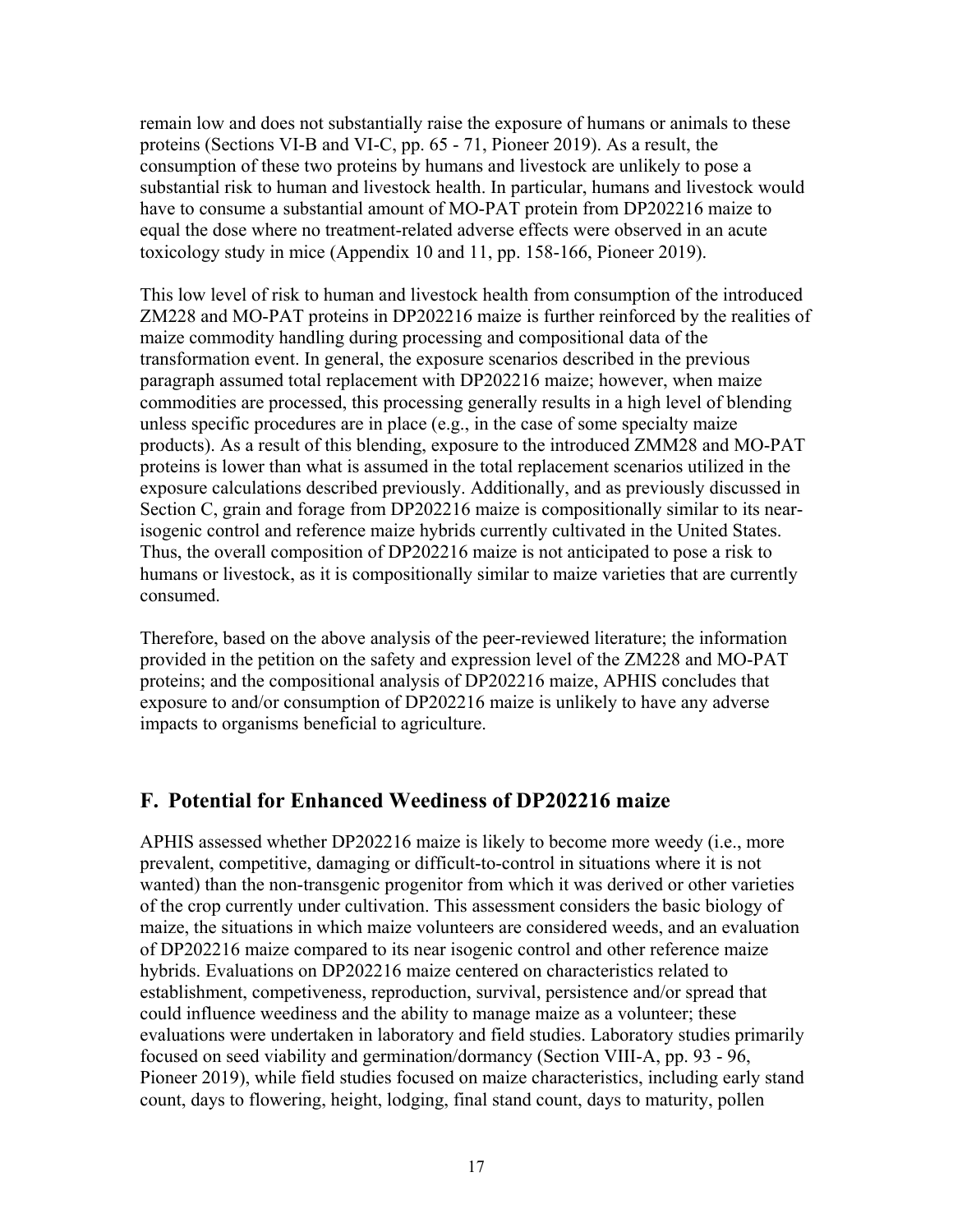viability, kernel rows per ear, kernels per ear, kernels per row, harvest grain moisture, yield, 100-kernel weight, and seed germination and dormancy (Section VIII-B and Appendix 12, pp. 96 - 104 and 167 - 175, Pioneer 2019). Additionally, responses to various abiotic stresses (e.g., above average rainfall, wind, hail, etc.) were observed and evaluated during the confined field testing of DP202216 maize (Appendix 13, pp. 176 - 188, Pioneer 2019).

In the United States, maize is not listed as a weed in the major weed references (Crockett 1977; Holm et al. 1979; Holm et al. 1997) and it is not designated as a noxious weed by the federal government (USDA-APHIS 2019a). Maize is unable to establish outside agriculture, as evidenced by the lack of reports of such behavior despite being one of the most widely cultivated grains in the world, and by data from controlled experiments where maize plantings left unharvested resulted in no feral plants within a year or two after planting (Raybould et al. 2012; Sammons et al. 2014). However, maize has been mentioned as an agricultural weed (i.e., volunteer plants) by the Southern Weed Science Society (USDA-NRCS 2016). Maize does not possess any of the attributes commonly associated with weeds (Baker 1965) such as long persistence of seed in the soil, the ability to disperse, invade, and become a dominant species in new or diverse landscapes, or the ability to compete well with native vegetation. Maize seeds are retained on the cob covered in a husk and are poorly dispersed, have no innate dormancy and are susceptible to low temperatures, although some seeds may overwinter and germinate when weather conditions allow; however germinating seedlings and plants are sensitive to cold and do not survive freezing winter conditions (Hoeft et al. 2000; OECD 2003; OGTR 2008; Andersson and de Vicente 2010). Although maize seed does not shatter, kernels are often scattered by harvest equipment or foraging wildlife, and some may survive to create volunteer plants the following year. Similar to conventional maize volunteers, herbicideresistant maize volunteers, including DP202216 maize volunteers, can be managed by optimizing mechanical cultivation, crop rotation, and the careful selection of the modes of action for pre-emergent and post-emergent herbicides to balance competing herbicide sensitivities between volunteers and the rotational crop (Vencill et al. 2012).

In order to evaluate germination and dormancy in DP202216 maize, laboratory studies utilizing warm, cold, and diurnal conditions were performed (Table 21, p. 94, Pioneer 2019). Across these three conditions, DP202216 maize seeds demonstrated a germination rate no lower than 99%; this result was comparable to the germination rate of its near isogenic control and other reference maize hybrids under the same conditions (Table 23, 24, 25, pp. 95 - 96, Pioneer 2019). While these data demonstrate similar germination rates between DP202216 maize, its near isogenic control, and other reference maize hybrids, these data also suggest that seed dormancy rates between the DP202216 and its comparators are likely similar. This conclusion is reinforced by the absence of hard or fresh seed among the DP202216 maize seeds that did not germinate (Section VIII-A, p. 94, Pioneer 2019); the presence of these two characteristics is generally associated with seed dormancy germinate (Anderson 1996).

Field evaluation of DP202216 maize was performed across 12 sites spanning regions of the United States where DP202216 maize is intended to be grown during the 2017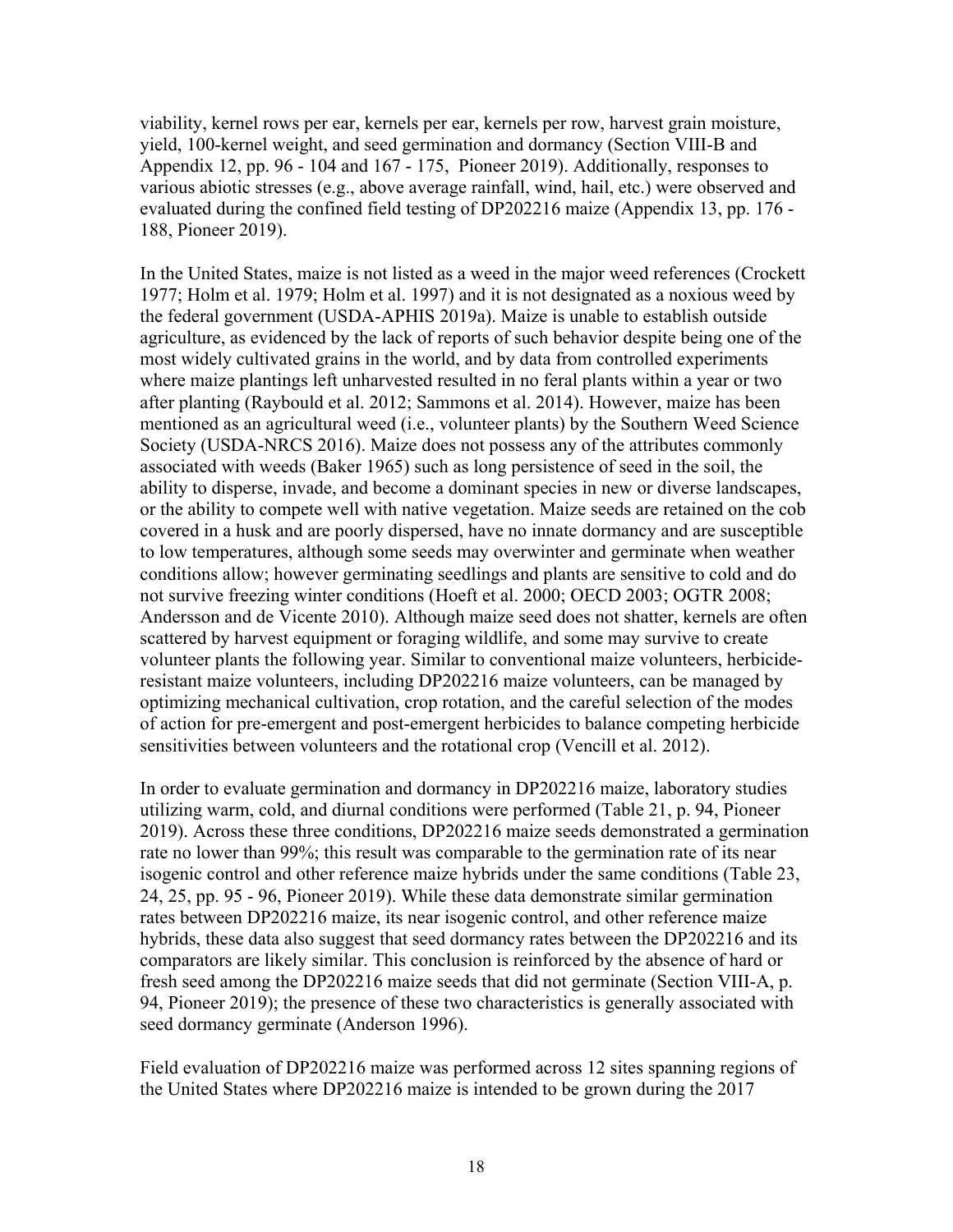growing season (Appendix 12, pp. 167 - 175, Pioneer 2019). Each site was managed to maintain an environment that would produce a successful crop, including typical agronomic practices as appropriate. Agronomic data was collected from DP202216 maize and compared to its near isogenic control and other reference maize hybrids that were also cultivated at each site. The collected data demonstrated no substantial differences between DP202216 maize and its comparators for early stand count, days to flowering, height, lodging, days to maturity, pollen viability, kernel rows per ear, kernels per ear, kernels per row, harvest grain moisture, and 100-kernel weight (Table 28, pp. 101 - 102, Pioneer 2019). While a substantial difference was observed in final stand count between DP202216 maize and its near isogenic control, the values were also observed to be within the reference range of other corn hybrids, suggesting that variation is within the norm of commonly cultivated maize varieties (Table 28, p. 102, Pioneer 2019). These data provide evidence that DP202216 maize grows and develops in a similar manner as its conventional maize comparators.

Additionally, no substantial differences in abiotic stress responses between DP202216 maize and its near isogenic control and other reference maize hybrids across the 12 sites during the 2017 growing season (Table A13-1 through A13-12, pp. 177 - 188, Pioneer 2019). These data suggests that DP202216 maize responds to abiotic stressors in a similar manner as its conventional maize comparators, and is further reinforced by an absence of unexpected abiotic stress responses during the 9 years that DP202216 maize was field tested within the United States (Appendix 13, p. 189, Pioneer 2019). Also, as previously examined, DP202216 maize does not appear to respond differently to biotic stressors, including insect and disease pests, compared to its near isogenic control or reference maize varieties (Section D. Potential Plant Pest and Disease Impacts).

Interestingly, the 2017 field data suggests that DP202216 maize yields no more grain than its near isogenic control (193.7 versus 201.7 bushels/acre, respectively; see Table 28, p. 102, Pioneer 2019). While the observed yield values are within the reference range provided by the reference maize hybrids that were also grown at these sites (102-292 bushels/acre; see Table 28, p. 102, Pioneer 2019), the absence of significant yield differences between DP202216 maize and its near isogenic control may be an artifact of the design of the 2017 study (Section VIII-B.1, p. 99, Pioneer 2019). Utilizing a larger data set that spanned multiple years (2014 - 2016) and methods designed to detect small but significant differences in maize grain yield (Section VIII-B.2, p. 103, Pioneer 2019), DP202216 maize was observed to produce higher grain yield than its near isogenic controls across sites, years, and hybrids during 2014 – 2016 study (Table 29, p. 103, Pioneer 2019).

The data show that neither the enhanced yield potential trait nor the glufosinate resistant trait altered the weediness potential of DP202216 maize compared to the conventional control based on the assessed phenotypic and agronomic traits. This conclusion, in conjunction with the cultivation of existing glufosinate-resistant maize varieties in the United States, indicates that DP202216 maize is unlikely to be any more difficult to control as a volunteer in subsequent seasons after its planting. There are numerous methods to effectively manage volunteer maize in agricultural fields (Jeschke and Doerge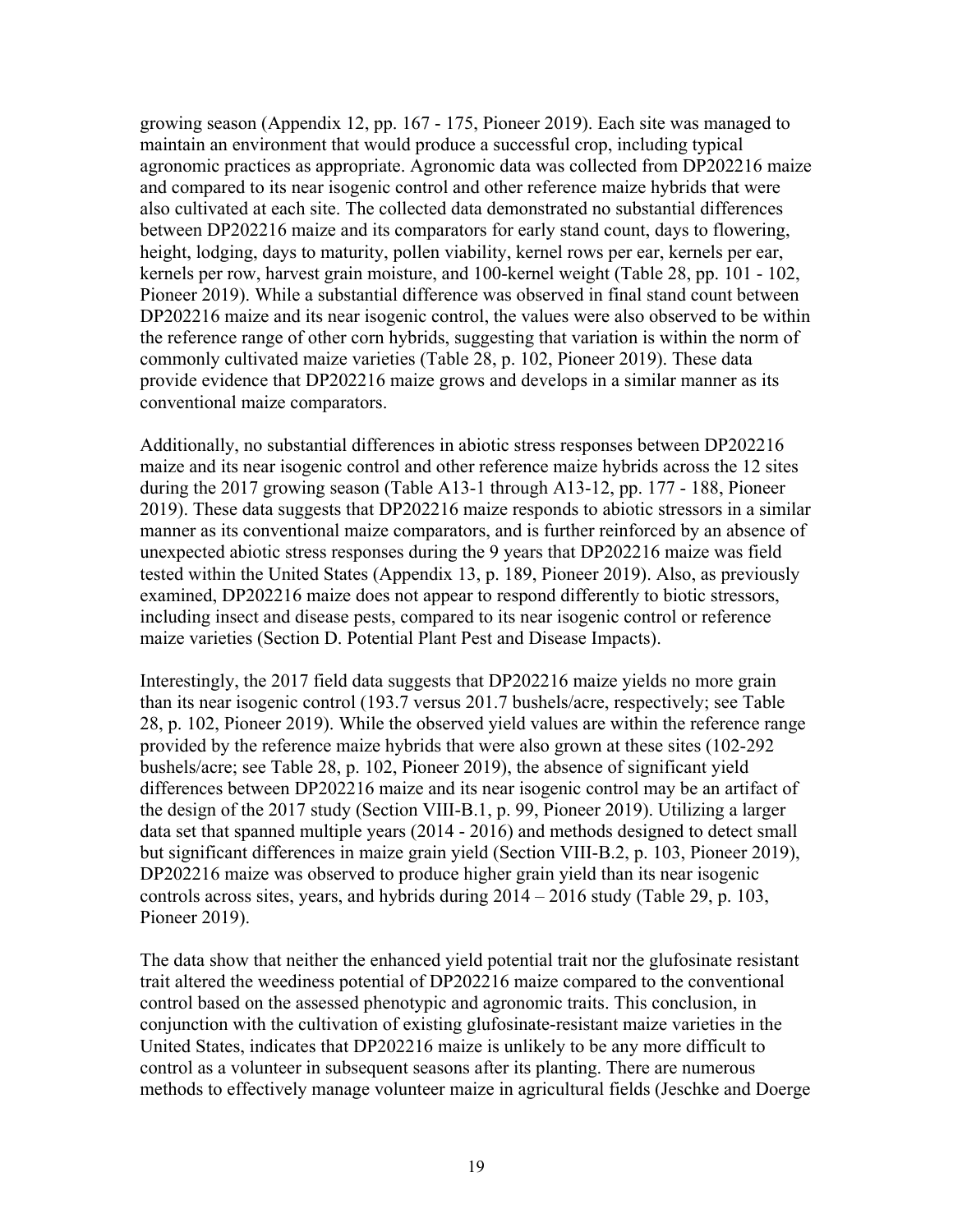2010); given that absence of increased weediness potential in DP202216 maize, existing methods that are effective in control currently maize volunteers, including maize volunteers that are resistant to glufosinate, are also likely to be effective in controlling DP202216 maize volunteers.

In summary, DP202216 maize is unlikely to persist as a troublesome weed or to have an impact on current weed/volunteer management practices, based on the agronomic laboratory data, field data, and literature survey concerning weediness potential of the crop. These data suggest that DP202216 maize is no more likely to become a weed than conventional varieties of maize.

### **G. Potential Impacts on the Weediness of Any Other Plants with which DP202216 Maize Can Interbreed**

Gene flow is a natural biological process with significant evolutionary importance. A number of angiosperm taxa are believed to be derived from hybridization or introgression between closely related taxa (Grant 1981; Rieseberg and Wendel 1993; Soltis and Soltis 1993; Hegde et al. 2006), and even in the existing floras, the occurrence of hybridization or introgression is reported to be widespread (Stace 1987; Rieseberg and Wendel 1993; Peterson et al. 2002). It has been a common practice by plant breeders to artificially introgress traits from wild relatives into crop plants to develop new cultivars (Khoury et al. 2013). However, gene flow from crops to wild relatives is also thought of as having a potential to enhance the weediness of wild relatives, as observed in rice, sorghum, sunflower, and a few other crops (see Table 1 in Ellstrand et al. 1999). This topic is covered in two sections: 1) the potential for gene flow, hybridization and introgression from the DP202216 maize to sexually compatible relatives, including wild, weedy, feral or cultivated species in the United States and its territories, and 2) if gene flow is likely, then risk potential with respect to weediness of those taxa based on the phenotypic changes that have been observed in DP202216 maize.

### *Potential for gene flow, hybridization, and gene introgression*

Cultivated maize, *Z. mays* subsp. *mays*, is a member of the grass family Poaceae. The genus *Zea* has five species: *Z. mays*, *Z. diploperennis*, *Z. luxurians*, *Z. nicaraguensis*, and *Z. perennis*. *Z. mays* is further divided into four subspecies: *mays*, *huehuetenangensis, mexicana and parviglumis*. *Z. mays* subsp. *mays* is the only cultivated species of the genus *Zea*; the other species and subspecies are referred to as teosintes (OGTR 2008). Teosinte is a common name applied to several distinct wild, annual and perennial diploid and tetraploid taxa native to a region extending from Northern Mexico to Western Nicaragua and normally confined to the tropical and subtropical regions of Mexico, Guatemala, and Nicaragua (OGTR 2008; Andersson and de Vicente 2010).

Except for *Z. perennis*, teosintes can be crossed with cultivated maize to produce fertile hybrids (Doebley 1990; OGTR 2008)*.* However, there are barriers that reduce or prevent gene flow between maize and teosinte in the environment. For example, temporal and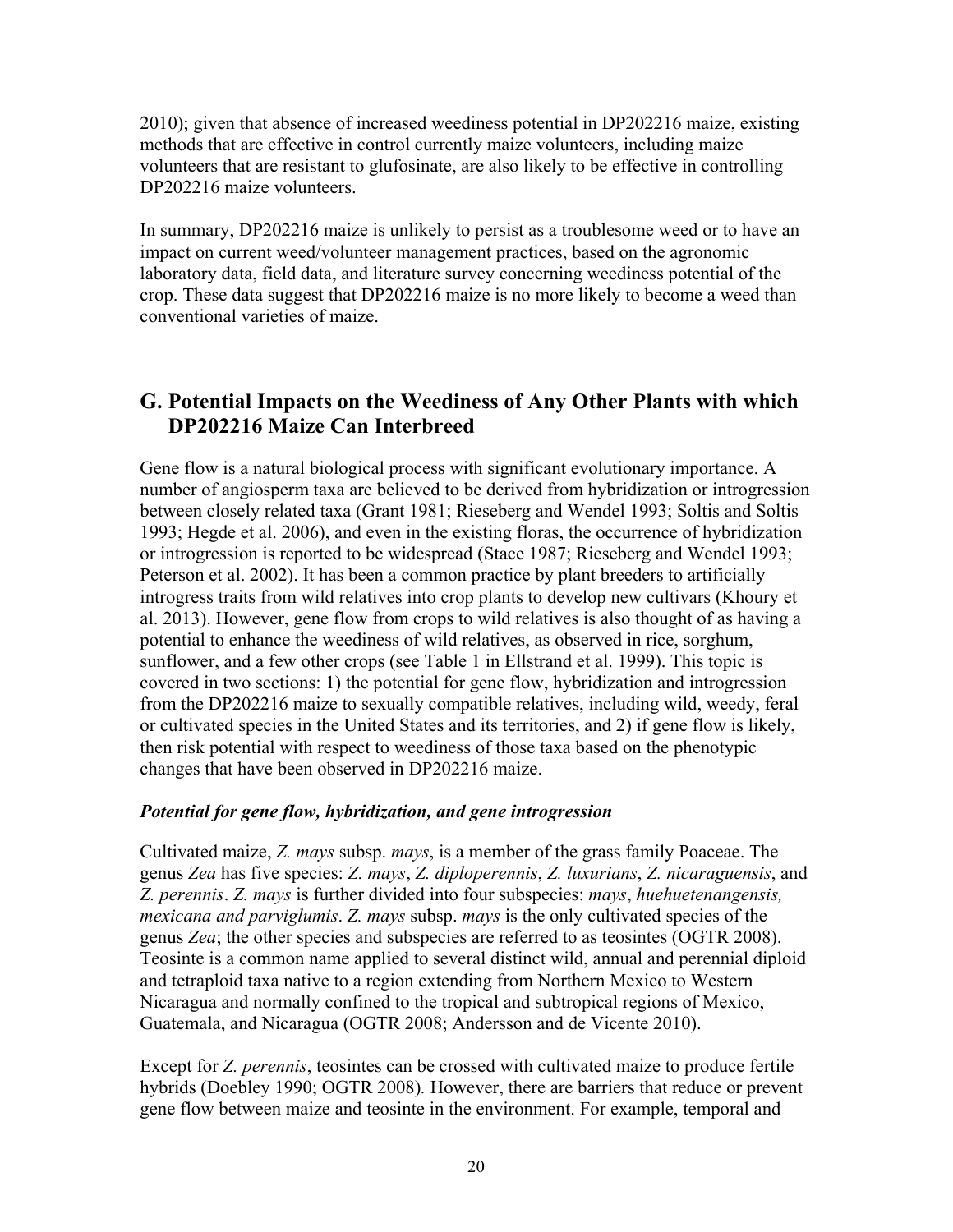spatial factors isolate *Z. mays* subsp. *parviglumis* from maize, and there is some genetic incompatibility between maize and *Z. luxurians* and *Z. mays* subsp *mexicana*. Experimental and molecular data suggests that maize and teosintes can hybridize when grown in close proximity, and hybridization occurs sporadically and at very low rates (Doebley 1990; Baltazar et al. 2005). On the other hand, *Z. mays* subsp. *parviglumis* and maize can hybridize readily at higher rates (Ellstrand et al. 2007). Several features of teosinte inflorescences and pollen and the existence of incompatibility systems in teosintes may discourage pollination of teosintes by other taxa (Baltazar et al. 2005). Introgression between maize and teosintes is also limited by the geographical distribution of teosintes, which have natural ranges limited to Mexico and certain parts of Central America.

A search of the Plants Database yielded results showing that *Z. mexicana* (Syn. *Z. mays*  subsp *mexicana*) is listed as present in Florida, Alabama and Maryland, having been introduced from Mexico (USDA-NRCS 2015b); *Z. perennis* is listed in Texas and South Carolina (USDA-NRCS 2015c). *Z. diploperennis* and *Z. luxurians* are also listed, but there is no information about their location and status (USDA-NRCS 2015a, i). Experts familiar with the teosinte collections in the United States have been previously consulted and are not aware of the presence of any naturalized or native populations of teosintes in the United States (USDA-APHIS 2013b). Therefore, introgression of DP202216 maize into teosinte is unlikely in the United States,

The genus most closely related to *Zea* is *Tripsacum*, a genus with 16 species. Plants in this genus are rhizomatous perennial grasses with geographical distribution extending from the northern United States to Paraguay in South America. Some species are present as cultivated or wild species in the continental United States, including *Tripsacum dactyloides*, *T. floridatum* and *T. laceolatum* (USDA-NRCS 2015h, g, f); *T. fasciculatum* and *T. latifolium* occur in Puerto Rico (USDA-NRCS 2015e, d). *Tripsacum* species (2n=18) can be represented by diploid, triploid, tetraploid and higher ploidy levels. All species with the same ploidy levels can be crossed with *Zea* species (2n=20) under experimental lab conditions with difficulty and the hybrid offspring are sterile (Galinat 1988; OGTR 2008; Andersson and de Vicente 2010).

Maize is a predominantly wind pollinated, outcrossing plant species. Insect pollination has not been reported. Maize cultivars and landraces are diploid plants (2n=20) that can crossbreed to a large degree. However, some evidence for genetic incompatibility exists within the species (e.g., popcorn x dent and Mexican maize landraces x Chalco teosinte crosses; see Wozniak 2002). There is a difference in floral synchrony between male (tassel) and female (silk) flowers on the same plant; the tassels begin shedding pollen before female flowers are receptive to fertilization. Typically tassels shed pollen for 2-14 days depending on environmental conditions. Because female flower development lags behind that of tassel and anthers with minimum overlap, the rate of self-pollination is only approximately 5% (Sleper and Poehlman 2006). Pollen viability has been variously described as lasting from 10-30 minutes (Coe et al. 1988) to up to 2 hours (Luna et al. 2001). Due to weight and diameter, most pollen grains are deposited within 60 feet of the source plant. Cross pollination between a donor field and receptor field can occur over a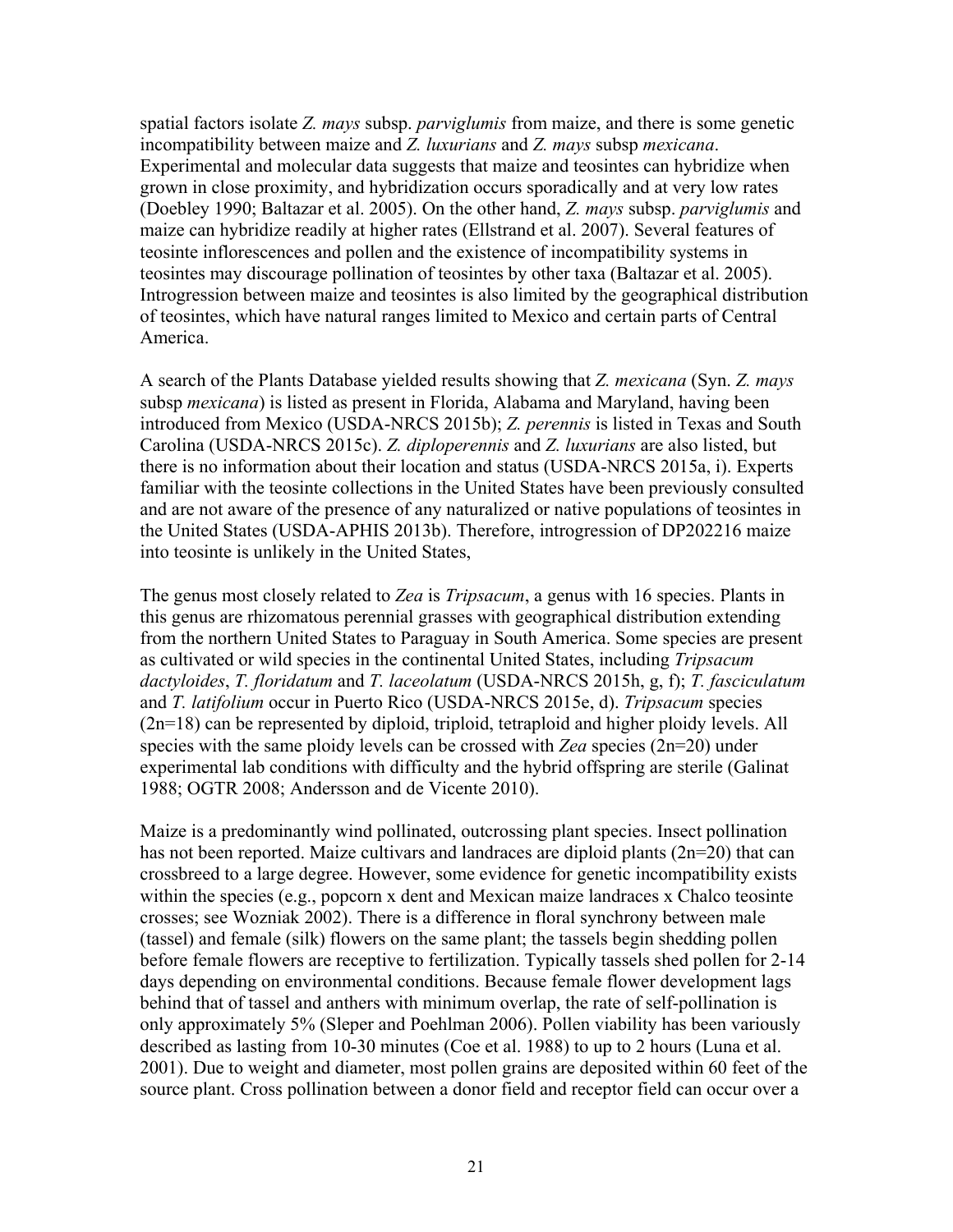7 day period (Coe et al. 1988; OGTR 2008). However, adverse consequences of gene flow from DP202216 maize to wild or weedy related species in the United States are highly unlikely.

Gene flow potential of DP202216 maize was evaluated thoroughly. The introduced *zmm28* and *pat* genes in DP202216 maize are not expected to change the ability of the plant to interbreed with other plant species. Furthermore, the APHIS evaluation of data provided by Pioneer of agronomic and phenotypic properties of DP202216 maize, including those characteristics associated with reproductive biology such as seed germination and dormancy, early stand count, plant height, final stand count, grain moisture, test weight, yield and pollen morphology and viability indicated no unintended changes likely to affect the potential for gene flow from DP202216 maize to sexually compatible species (Table 28, pp. 101 - 102, Pioneer 2019). The potential for gene flow to occur specifically between herbicide-resistant crop varieties and their sexually compatible relatives has been previously addressed (Mallory-Smith and Sanchez Olguin 2010). Gene flow does not differ whether the herbicide resistance trait is introduced via genetic engineering or via conventional breeding techniques, and gene flow has been occurring between non-GE maize and GE maize hybrids. Therefore, the potential for gene flow and introgression of the glufosinate herbicide-resistant trait from DP202216 maize to other maize hybrids and its consequences are anticipated to be similar to those as for existing commercial maize hybrids.

Many conditions have been identified that are required for gene flow and introgression to occur between a crop and its wild relatives (Carpenter et al. 2002; Jenczewski et al. 2003; Stewart et al. 2003; Owen 2005), including flowering synchrony, abundance and method of pollen spread, distance of pollen movement, genetic compatibility, and environmental conditions pertinent to cross-pollination, but the foremost condition is the presence of wild relatives within pollen or seed dispersal range from the crop. In the United States, the lack of sexually compatible wild relatives of *Z. mays* ssp*. mays* precludes the opportunity for gene flow to occur between cultivated maize and its wild relatives. Based on the information presented in the petition and in relevant literature, APHIS has reached the following conclusions: The genetic modification in DP202216 maize is not expected to increase the potential for gene flow, hybridization and/or introgression to sexuallycompatible taxa compared to the non-transgenic recipient or other hybrids of the crop commonly grown. Gene flow, hybridization and/or introgression of genes from DP202216 to other sexually-compatible relatives with which it can interbreed is not likely to occur in the United States and its territories.

#### *Potential for enhanced weediness of recipients after hybridization and/or introgression*

As described earlier, there is no indication that DP202216 maize possesses a selective advantage that would result in increased weediness. In the extremely unlikely event successful hybrids of cultivated maize and wild relatives were to occur in the United States, the herbicide-resistance trait would only provide selective advantage in situations in which DP202216 maize was in contact with the herbicide (i.e., in an agricultural or fallowed field or field edge). Any herbicide-resistant hybrid-derived populations are likely to be controlled using other available chemical or mechanical means. As discussed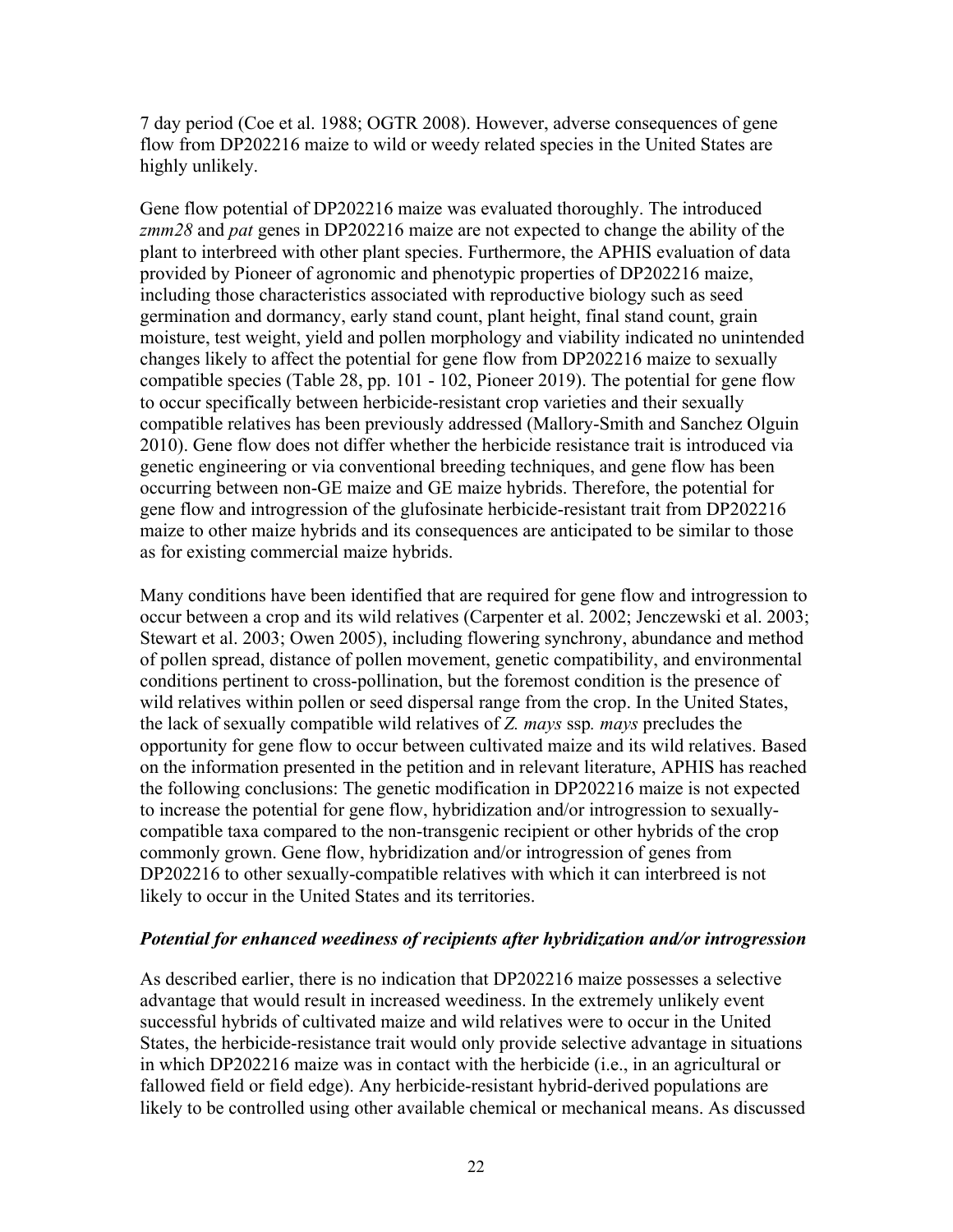in the Section F, many methods that are effective for control of DP202216 maize as volunteers would likely be effective for control of hybrids formed with other conventional maize or related species.

DP202216 maize does not exhibit characteristics that may cause it to be any weedier than other cultivated maize based on the data presented in the petition (see Section F. Potential for Enhanced Weediness of DP202216 maize). Furthermore, none of the sexually compatible-relatives of maize in the United States are considered to be weeds in the United States (Holm et al. 1979). Therefore, even in those instances of accidental gene flow between DP202216 maize and its wild relatives, the transgenes of DP202216 maize are unlikely to transform its wild relatives into more weedy species. Moreover, its potential impact due to the extremely limited potential for gene introgression into teosinte is not expected to be any different than that of other cultivated maize varieties. Based on the above considerations, DP202216 maize is unlikely to adversely impact sexuallycompatible wild relatives or their weediness characters.

Based on the information presented in the petition and in relevant literature, APHIS has reached the following conclusions. The genetic modification in DP202216 maize is not expected to increase the potential for gene flow, hybridization, and/or introgression to occur to sexually-compatible taxa compared to the non-transgenic recipient or other varieties of maize that are commonly grown. Gene flow, hybridization, and/or introgression of genes from DP202216 maize to other sexually-compatible relatives, including wild, weedy, feral or cultivated species in the United States and its territories is not likely to occur. It is highly unlikely that maize plants will be found outside of an agricultural setting. It is also highly unlikely that gene flow and introgression will occur between DP202216 maize plants and sexually-compatible relatives in a natural environment, since sexually compatible relatives do not occur in the United States. Herbicides and other methods are available to control volunteer glufosinate-resistant maize and other maize and *Zea* species with which it might cross. Therefore, DP202216 maize is not expected to increase the weed risk potential of other species with which it can interbreed in the United States and its territories

# **H. Potential Changes to Agriculture or Cultivation Practices**

APHIS assessed whether significant changes to agricultural or cultivation practices from adoption of the DP202216 maize are likely to impact plant diseases or pests or their management, including any APHIS control programs. This includes consideration of any changes in pesticide applications, tillage, irrigation, harvesting, etc. as they relate to plant pests and diseases.

DP202216 maize exhibits enhanced yield potential and glufosinate resistance. Information contained within the Pioneer (2019) petition demonstrates that the cultivation practices needed for growing DP202216 maize are similar to practices used to grow conventional maize. Additionally, no biologically significant differences in insect abundance, insect and disease damage were observed in field trials or targeted studies of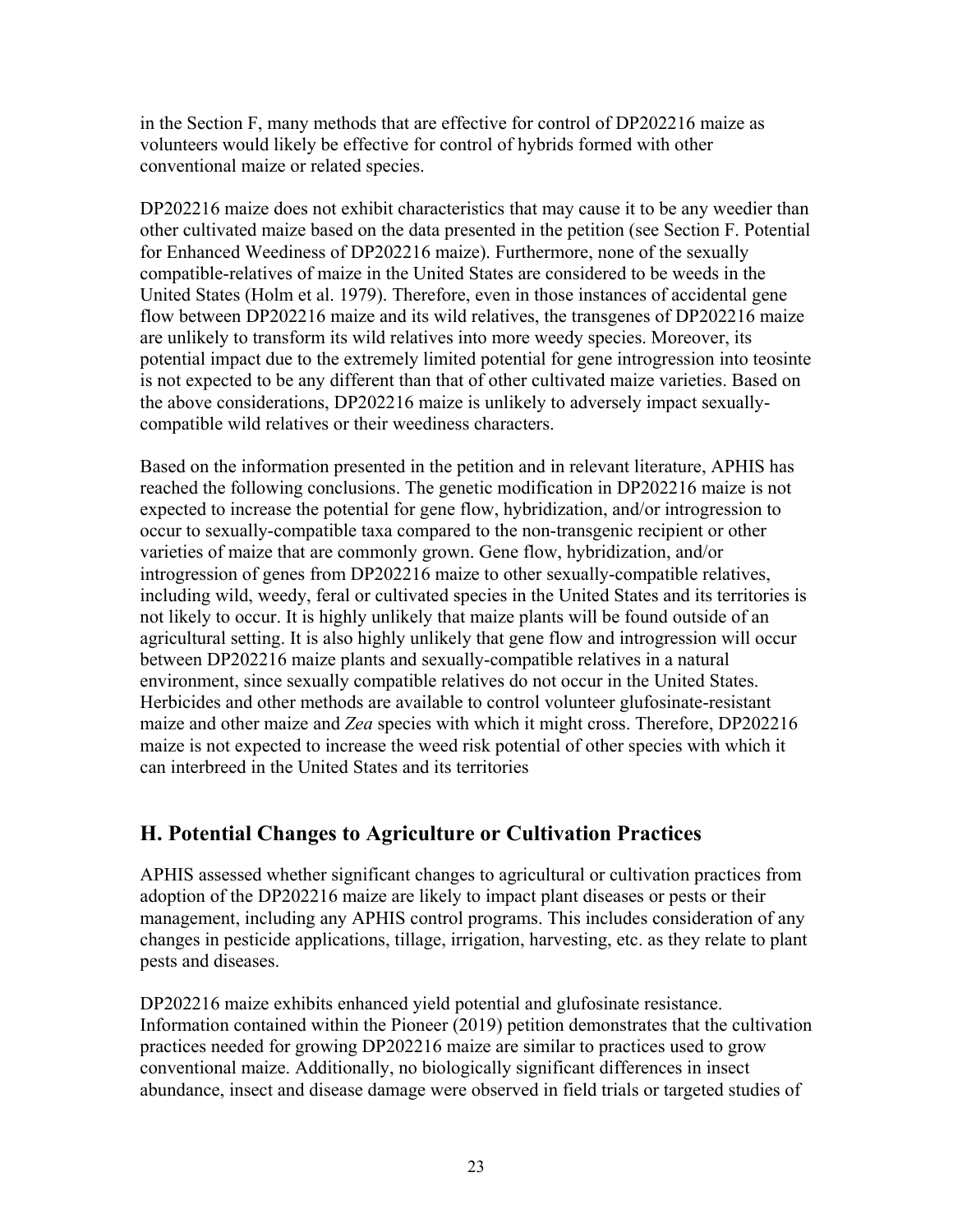DP202216 maize and its near isogenic control or reference maize hybrid comparators (see Section D. Potential Plant Pest and Disease Impacts). Furthermore, DP202216 maize exhibits growth and developmental characteristic that are similar to conventional maize (see Section F. Potential for Enhanced Weediness of DP202216 maize). As a result, APHIS does not foresee changes in either insects or disease damage or control measures employed due to agricultural or cultivation practices with DP202216 maize. Additionally, GE maize varieties with similar traits (if not identical in the case of mo-pat; see USDA-APHIS 2019b) have been previously evaluated and determined to be no longer subject to the regulatory requirements of 7 CFR part 340 or the plant pest provisions of the Plant Protection Act, in part due to an absence of these introduced traits to substantially alter maize cultivation practices.

APHIS could not identify any significant changes to agricultural or cultivation practices (e.g. pesticide applications, tillage, irrigation, harvesting, etc.) from adoption of DP202216 maize; therefore, no impact on plant diseases or pests, or their management is likely to occur.

### **I. Potential Impacts from Transfer of Genetic Information to Organisms with which DP202216 maize Cannot Interbreed**

APHIS examined the potential for the new genetic material inserted into DP202216 maize to be horizontally transferred without sexual reproduction to other organisms and whether such an event could lead directly or indirectly to disease, damage, injury or harm to plants, including the creation of new or more virulent pests, pathogens, or parasitic plants.

The horizontal gene transfer (HGT) between unrelated organisms is one of the most intensively studied fields in the biosciences since 1940, and the issue gained extra attention with the release of transgenic plants into the environment (Dröge et al. 1998). Potential risks from stable HGT from GE organisms to another organism without reproduction or human intervention have been reviewed (Keese 2008). Mechanisms of HGT include conjugation, transformation and transduction, and other diverse mechanisms of DNA and RNA uptake and recombination and rearrangement, most notably through viruses and mobile genetic elements. HGT has been a major contributor to the spread of antibiotic resistance amongst pathogenic bacteria; emergence of increased virulence in bacteria, eukaryotes and viruses; and, over extended time scales, to major transitions in evolution (Brown 2003; Keeling and Palmer 2008; Keese 2008).

### *Potential for horizontal gene transfer to bacteria, fungi, or invertebrates*

DP202216 maize contains protein coding regions derived from *S. viridochromogenes*  strain Tü494 (*mo-pat*); it also contains small, non-coding regions from *A. tumefaciens*  (e.g., sequences related to the T-DNA), *Saccharomyces cerevisiae* (i.e., flippase recombination sites), and Bacteriophage lambda (i.e., loxP and AttB recombination sites; see Table 3, pp. 32 - 33, Pioneer 2019).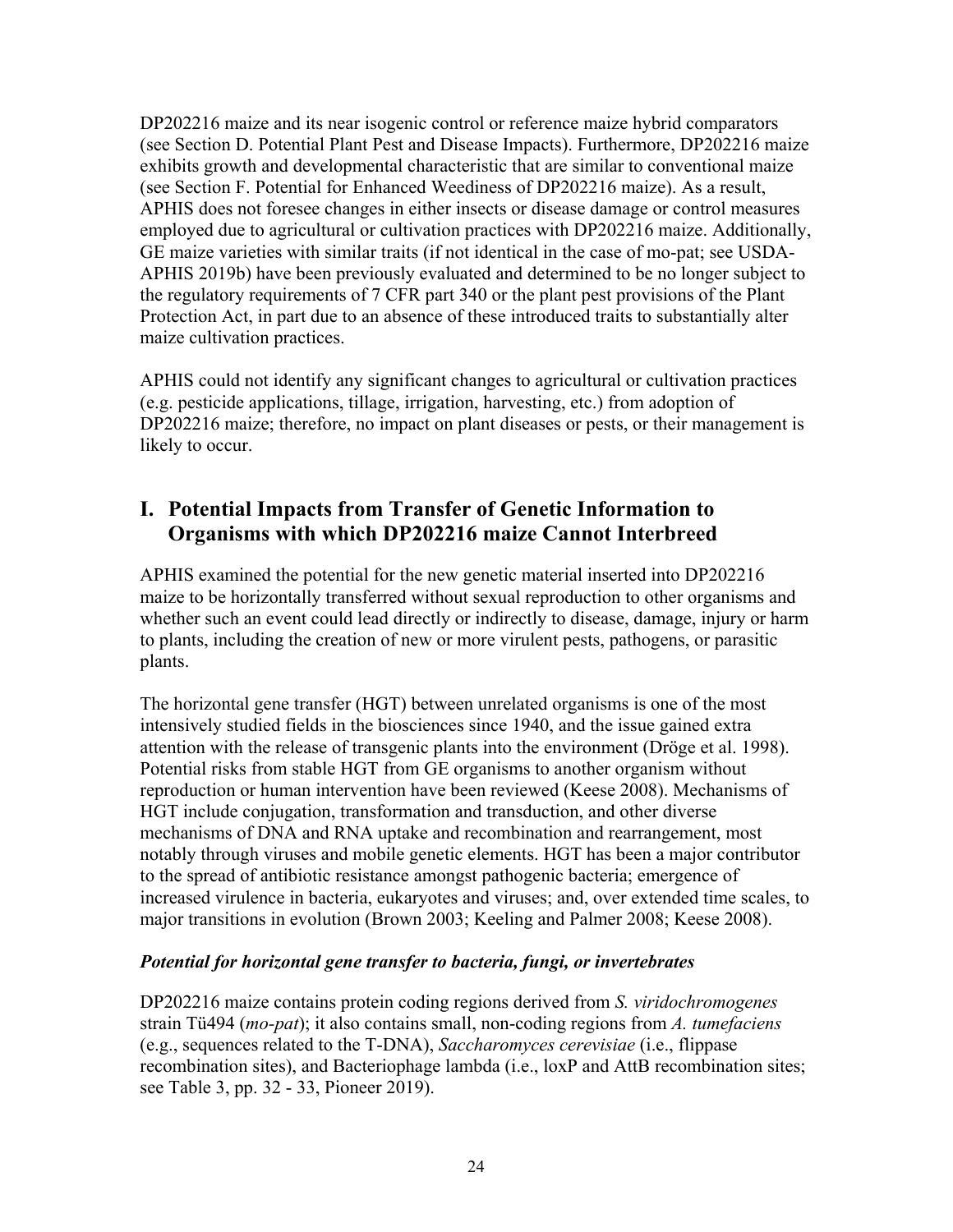HGT and expression of DNA from a plant species to bacterial, fungal or invertebrate species is unlikely to occur based on the following observations. Although there are many opportunities for plants to directly interact with fungi and bacteria (e.g., as commensals, symbionts, parasites, pathogens, decomposers, or in the guts of herbivores) and with invertebrates as plant pests, there are almost no evolutionary examples of HGT from eukaryotes to bacteria or from plants to fungi or invertebrates (Keese 2008). Examples of HGT between eukaryotes and fungi primarily involve gene acquisition or transfer by fungi to or from other distantly related fungi or bacteria (Keeling and Palmer 2008; Keese 2008) and HGT between plants and fungi is extremely rare (Richards et al. 2009). Examples of HGT between plants and invertebrates are also extremely rare, and most examples of HGT in insects involve acquisition of genes from their pathogens or endosymbionts (Keese 2008; Zhu et al. 2011; Acuna et al. 2012).

HGT from and expression in bacteria of the foreign DNA inserted into the nuclear genome of the GE plant is unlikely to occur. First, many genomes (or parts thereof) have been sequenced from bacteria that are closely associated with plants including *Agrobacterium* and *Rhizobium* (Wood et al. 2001; Kaneko et al. 2002). There is no evidence that these organisms contain genes derived from plants. HGT from plants to bacteria is a very low frequency event, primarily because functional and selective barriers to HGT increase with genetic distance (Keese 2008). Second, in cases where review of sequence data implied that HGT occurred, these events are inferred to occur on an evolutionary time scale on the order of millions of years (Koonin et al. 2001; Brown 2003; EFSA 2009). Third, transgene DNA promoters and coding sequences are optimized for plant expression, not prokaryotic bacterial expression. Thus, even if HGT occurred, proteins corresponding to the transgenes are not likely to be produced. Fourth, the European Food Safety Authority (2009) has evaluated HGT from the use of antibiotic resistance marker genes and concluded that the likelihood of transfer of antibiotic resistance genes from plant genomes to microorganisms in the gastrointestinal tract of humans or animals, or in the environment, is very rare or remote.

#### *Potential for horizontal gene transfer to viruses*

APHIS also considered whether horizontal transfer of DNA from the GE plant to plant viruses was likely to occur and would lead to the creation or selection of plant viruses that are more virulent or have a broader host range. DP202216 maize contains no sequences from plant viruses (Table 3, pp. 32 - 33, Pioneer 2019). Nevertheless, this issue has been considered before by other science review panels and government regulatory bodies (EPA-FIFRA-SAP 2006; Keese 2008). HGT is not unusual among plant viruses; however, this is generally limited to exchange between viruses present in the same host organism in mixed infections and most commonly involves homologous recombination, relying on sequence similarity at the point of crossover (Keese 2008). HGT from virus sequences engineered into plants has been demonstrated with infecting or challenge viruses, including DNA viruses (e.g., gemini viruses that replicate in the nucleus; see Frischmuth and Stanley 1998) and RNA viruses (which typically replicate in the cytoplasm); however most have been under conditions that favor recombination to restore a defective virus (Fuchs and Gonsalves 2007; Keese 2008; Thompson and Tepfer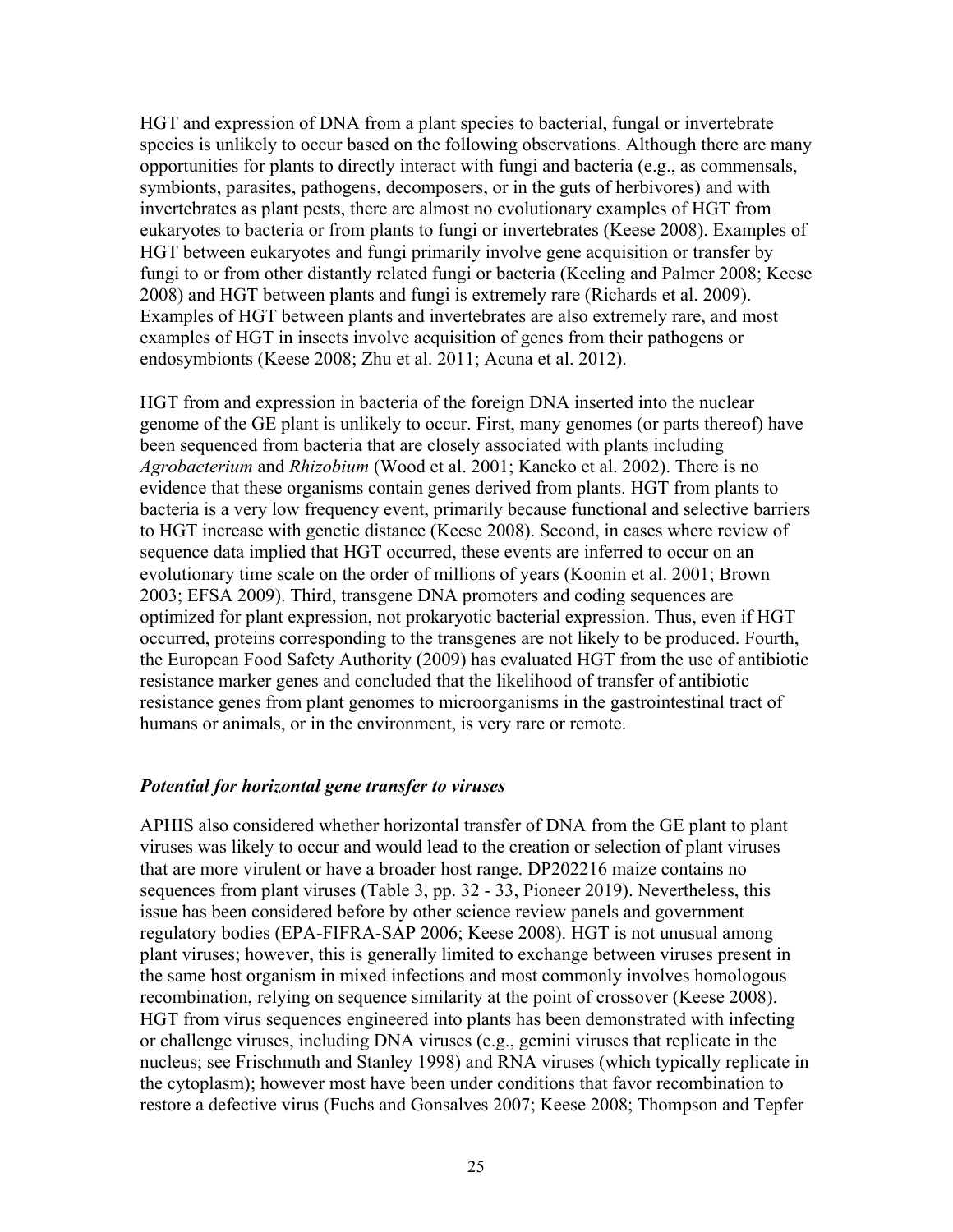2010). Populations of recombinants between virus transgenes expressed in transgenic plants infected with related viruses are similar to recombinants found in mixed infections of the same viruses in non-transgenic plants, indicating that there was no novel recombination mechanism in the transgenic plants and no increased risk is expected over what is expected from mixed infections (Keese 2008; Turturo et al. 2008). Nonhomologous recombination in HGT among viruses or between virus transgenes and infecting viruses can occur, but frequently results in gene deletions which can result in nonviable viruses (Morroni et al. 2013). Depending on the particular virus and sequences involved, various hot-spots for recombination have been found in both coding and noncoding regions and strategies in the design of transgenes to avoid recombination have been suggested. No recombinant or undesirable viruses with new properties have been detected for over at least 8-10 years in field tests or during commercial growth of virusresistant plum, squash, or papaya engineered with genes from viruses that have been deregulated in the United States (Fuchs and Gonsalves 2007).

#### *Potential for horizontal gene transfer to parasitic plants*

Evidence for HGT from plants to other plants is limited to two specific scenarios: (1) exchange of genes between a parasitic plant and its host; and (2) exchange of genes between cells of two plants living in close proximity, such as in a graft junction. In both cases, this type of HGT requires physical contacts between the two plants. Most cases of HGT in plants involve transfer of mitochondrial genomes, which are primarily maternally inherited in plants to other mitochondria genomes (Barr et al. 2005), and mostly involve parasitic plants and their hosts (Richardson and Palmer 2007). Recently, a comparative genomics analysis implicated HGT for the incorporation of a specific genetic sequence in the parasitic plant, *Striga hermonthica* (purple witchweed) from its monocot host (Yoshida et al. 2010). According to this study, the incorporation of the specific genetic sequence (with an unknown function) occurred between sorghum and *S. hermonthica*. However, this HGT occurred before speciation of *S. hermonthica* and related *S. gesnerioides* (cowpea witchweed) from their common ancestor. Furthermore, *S. hermonthica* is not found in the United States and *S. asiatica*, another related parasite of cereal crops, is only present in North Carolina and South Carolina (USDA-NRCS 2015j). More recent studies demonstrated that in a few parasitic species of the Rafflesiaceae family, out of several genetic sequences examined, about 2.1% of nuclear (Xi et al. 2012) and  $24 - 41\%$  of mitochondrial (Xi et al. 2013) gene transcripts appeared to be acquired from their obligate host species. However, all the above-mentioned instances of HGT between parasitic plants and their hosts were reported to be of ancient origins, on an evolutionary time scale spanning thousands to millions of years ago. Furthermore, in DP202216 maize crop, the DNA sequences were inserted into the nuclear genome, not the mitochondrial genome (Pioneer 2019).

If DP202216 maize becomes infected by a parasitic plant or is naturally grafted to another plant, there is a very low probability that HGT could result in the other plant acquiring DNA from it. However, in both scenarios, this newly introduced DNA would likely reside in somatic cells; with little chance of reaching the germ cells, this introduced DNA could not persist in subsequent generations unless the recipient plant reproduced asexually from the affected cells.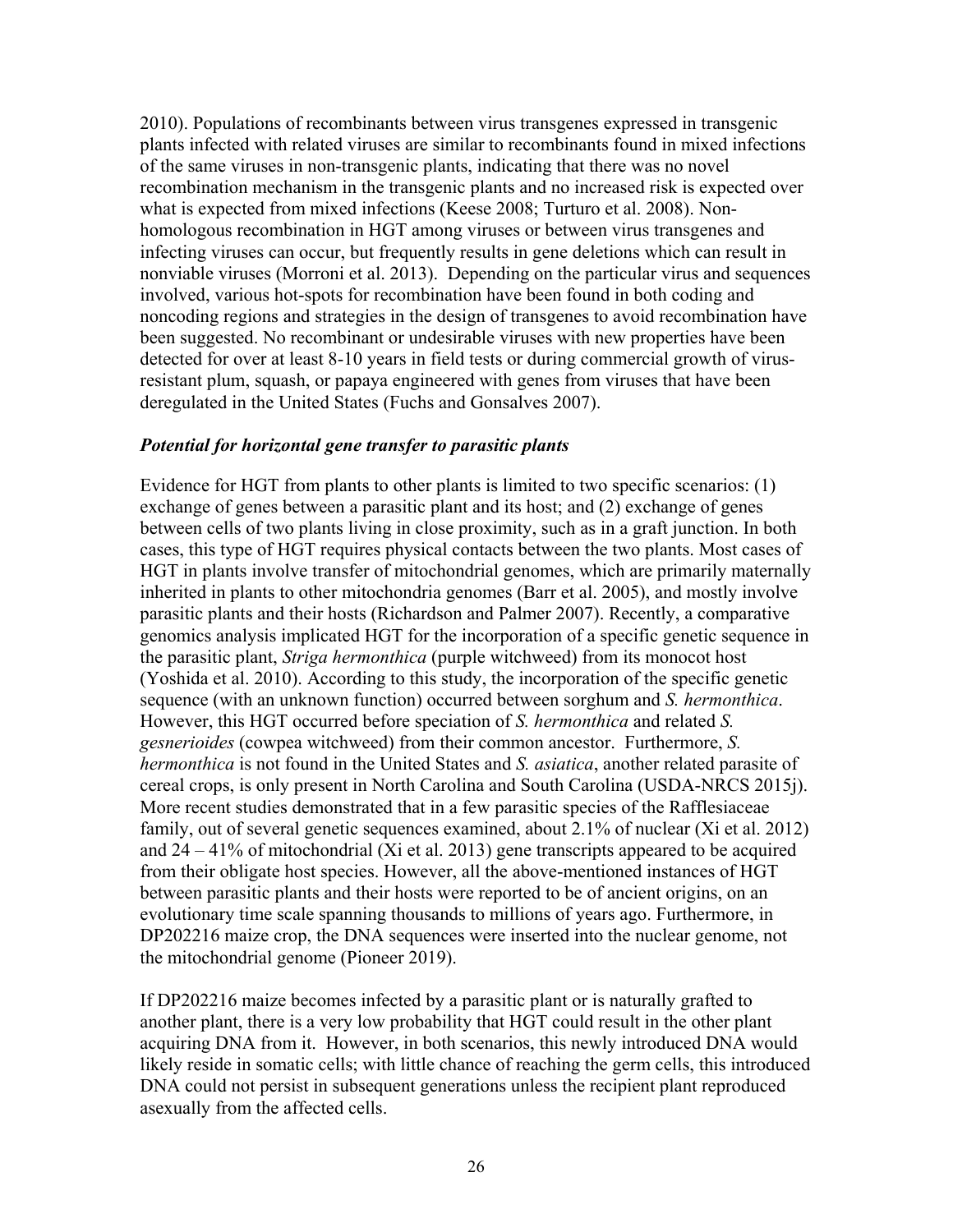Based on the above analysis, APHIS therefore concludes that HGT of the new genetic material inserted into DP202216 maize to other organisms is highly unlikely, and is not expected to lead directly or indirectly to disease, damage, injury or harm to plants, including the creation of new or more virulent pests, pathogens, or parasitic plants.

# **J. Conclusion**

APHIS has reviewed the information submitted in the petition, supporting documents, public comments in response to Federal Register notices concerning this petition, and other relevant information to assess the plant pest risk of the DP202216 maize compared to the unmodified variety from which it was derived and other maize reference hybrids. APHIS concludes that the DP202216 maize is unlikely to pose a plant pest risk based on the following findings:

- No plant pest risk was identified from the transformation process or the presence of new genetic material in DP202216 maize because the *Agrobacterium tumefaciens* transformation vector was disarmed, the transformed material was treated with an antibiotic to kill the bacterium, and the plant pest sequences inserted do not cause disease or create an infectious agent.
- No increase in plant pest risk was identified from expression of the inserted genetic material, the introduced ZMM28 or MO-PAT proteins, or changes in metabolism or composition. The expressed ZMM28 and MO-PAT proteins do not raise any plant pest concerns, and the composition of DP202216 maize grain and forage were determined to be substantially equivalent to its near isogenic comparator and other maize reference hybrids cultivated in the United States.
- Disease and pest incidence and/or damage were not observed to be significantly increased or atypical in DP202216 maize compared to its near isogenic comparator and other maize reference hybrids during field trials and targeted studies conducted in growing regions representative of where DP202216 maize is expected to be grown. Observed agronomic traits also did not reveal any significant differences that would indirectly indicate DP202216 maize is more susceptible to pests or diseases**.**  Therefore, no plant pest effects are expected on these or other agricultural products and no impacts are expected to APHIS pest control programs.
- Exposure to and/or consumption of DP202216 maize is unlikely to have any adverse impacts on organisms beneficial to agriculture based on APHIS' analysis of studies on DP202216 maize food and feed safety and composition.
- DP202216 maize is no more likely to become a weed or become weedier than conventional varieties of the crop based on its observed agronomic characteristics, weediness potential of the crop, and current management practices available to control DP202216 maize as a volunteer. Glufosinate resistance is not a new trait in maize and volunteers of the glufosinate-resistant DP202216 maize can be managed using a variety of currently available methods and alternative herbicides.
- DP202216 maize is not expected to increase the weed risk potential of other species with which it can interbreed in the United States or its territories. Gene flow, hybridization, and/or introgression of inserted genes from DP202216 maize to other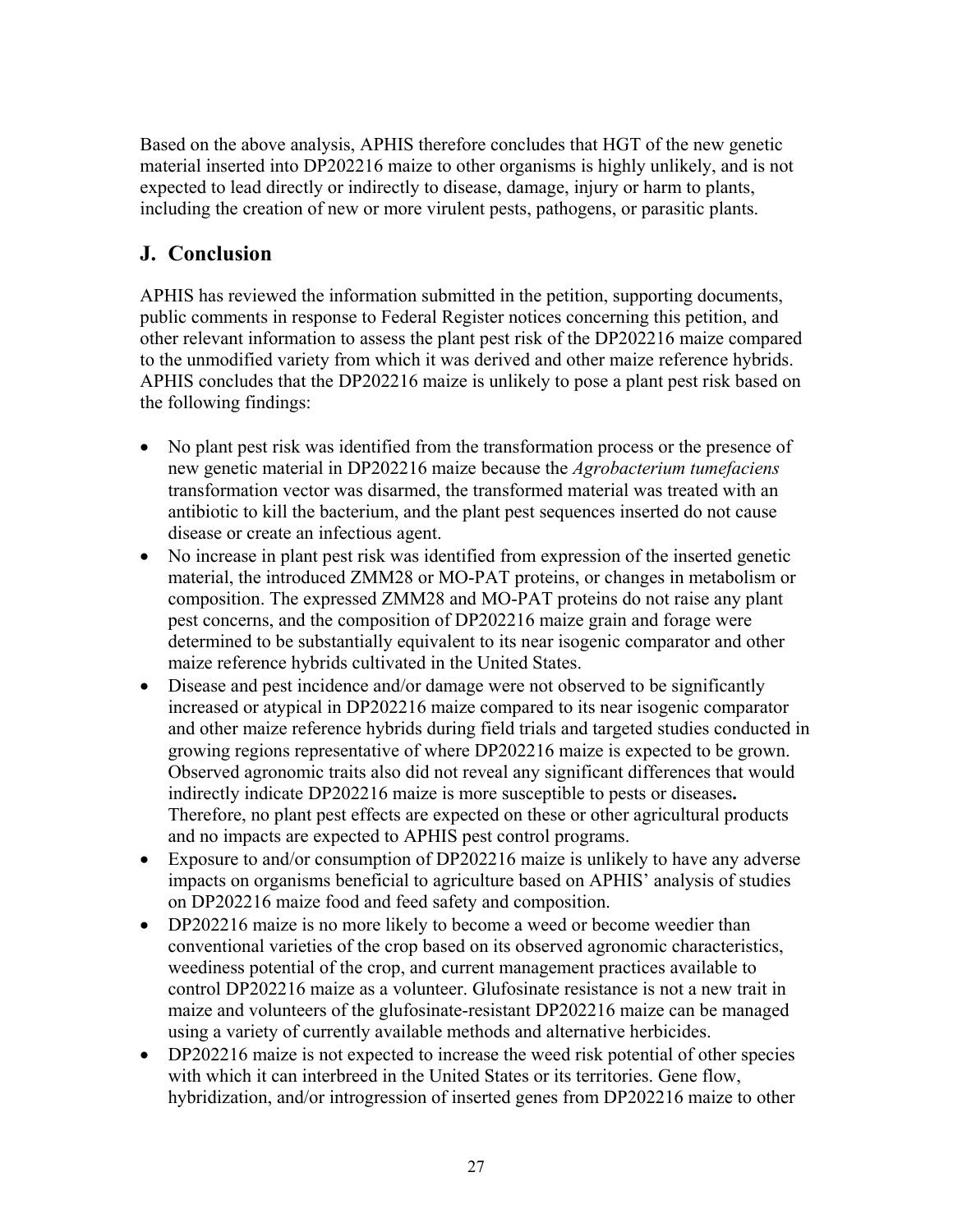sexually compatible relatives with which it can interbreed is not likely to occur. Any possible introgression into teosintes or *Tripsacum* species of the new phenotype conferred by genetic engineering is not likely to increase the weediness of these relatives or affect the current ability to control them in situations where they might be considered weedy or invasive.

- Significant changes to agricultural or cultivation practices (e.g., pesticide applications, tillage, irrigation, harvesting, etc.) from adoption of DP202216 maize were not identified and are not likely to increase plant diseases or pests or compromise their management. In particular, the glufosinate-resistant trait in DP202216 maize is not new and is already presented in some GE maize varieties that have been previously evaluated and determined to be no longer subject to the regulatory requirements of 7 CFR part 340 or the plant pest provisions of the Plant Protection Act.
- Horizontal gene transfer of the new genetic material inserted into DP202216 maize to other organisms is highly unlikely and is not expected to lead directly or indirectly to disease, damage, injury or harm to plants, including the creation of new or more virulent pests, pathogens, or parasitic plants.

# **K. References**

- 7 CFR 340.2. *GRoups of organisms which are or contain plant pests and excemptions*. Retrieved from https://www.govinfo.gov/content/pkg/CFR-2011-title7 vol5/pdf/CFR-2011-title7-vol5-sec340-2.pdf Last accessed November, 2019.
- 7 USC 136 *et seq.* 2014 Edition. *Federal Insecticide, Fungicide and Rodenticide Act*. Retrieved from https://www.gpo.gov/fdsys/pkg/USCODE-2014 title7/pdf/USCODE-2014-title7-chap6-subchapII.pdf or http://www.agriculture.senate.gov/imo/media/doc/FIFRA.pdf Last accessed November, 2019.
- 21 USC 301 *et seq*. 2014 Edition. *Federal Food, Drug and Cosmetic Act*. Retrieved from https://www.gpo.gov/fdsys/pkg/USCODE-2014-title21/pdf/USCODE-2014 title21-chap9.pdf Last accessed November, 2019.
- 40 CFR part 152. 2015 Edition. *Pesticide Registration and Classification Procedures*. Retrieved from https://www.gpo.gov/fdsys/pkg/CFR-2015-title40 vol24/pdf/CFR-2015-title40-vol24-part152.pdf Last accessed November, 2019.
- 40 CFR part 158. 2015 Edition. *Data Requirements for Pesticides*. Retrieved from https://www.gpo.gov/fdsys/pkg/CFR-2015-title40-vol24/pdf/CFR-2015-title40 vol24-part158.pdf Last accessed November, 2019.
- 40 CFR part 172. 2015 Edition. *Experimental Use Permits*. Retrieved from https://www.gpo.gov/fdsys/pkg/CFR-2015-title40-vol24/pdf/CFR-2015-title40 vol24-part172.pdf Last accessed November, 2019.
- 51 FR 23302. 1986. *Coordinated Framework for Regulation of Biotechnology*. Retrieved from https://www.aphis.usda.gov/brs/fedregister/coordinated\_framework.pdf Last accessed November, 2019.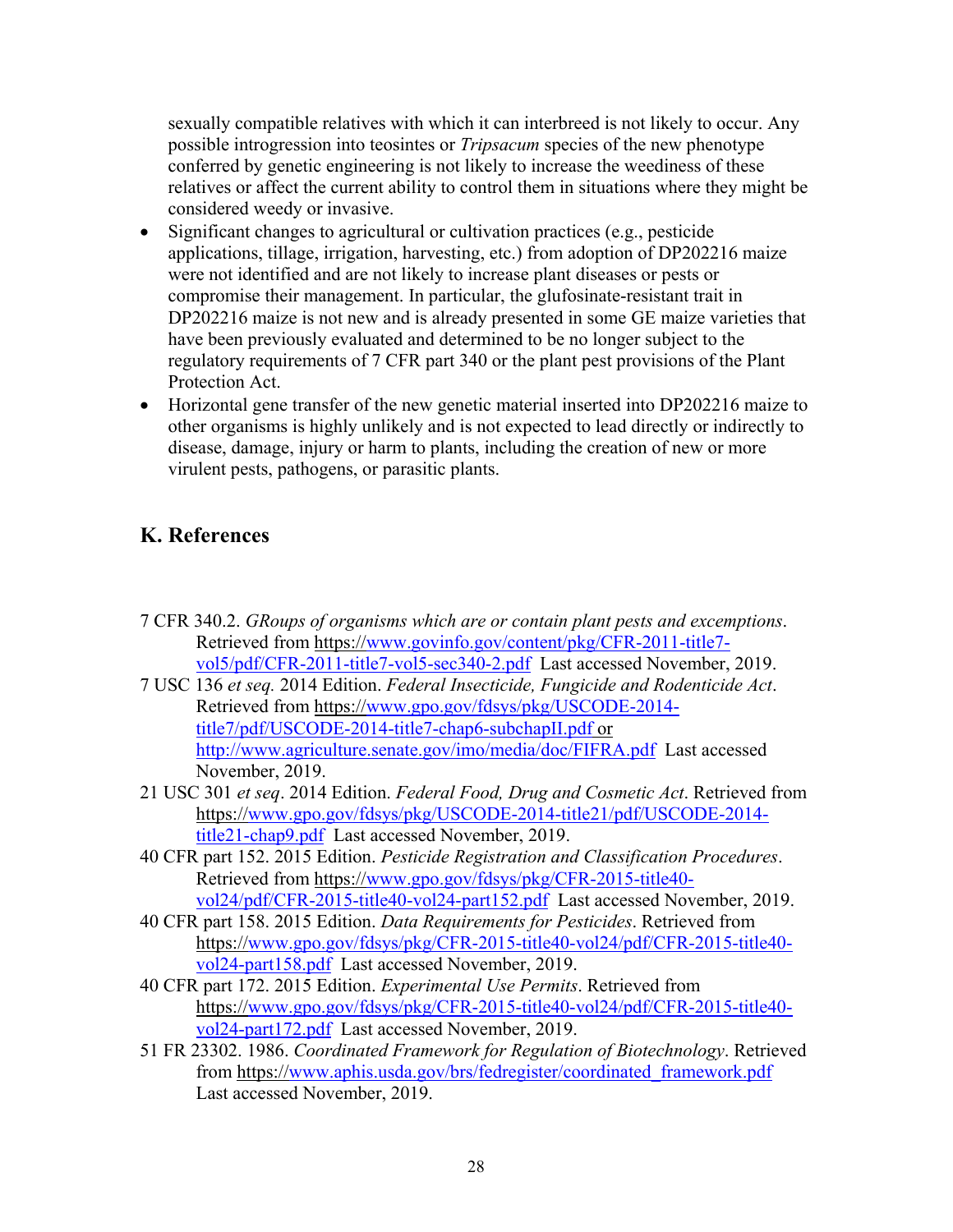- 57 FR 22984. 1992. *Statement of Policy Foods Derived from New Plant Varieties*. Retrieved from http://www.fda.gov/Food/GuidanceRegulation/GuidanceDocumentsRegulatoryInf ormation/Biotechnology/ucm096095.htm Last accessed November, 2019.
- Acuna R, Padilla BE, Florez-Ramos CP, Rubio JD, Herrera JC, Benavides P, Lee SJ, Yeats TH, Egan AN, Doyle JJ, and Rose JK. 2012. *Adaptive horizontal transfer of a bacterial gene to an invasive insect pest of coffee*. PNAS 109, pp. 4197-4202. Retrieved from http://www.pnas.org/content/early/2012/02/17/1121190109.abstract Last accessed November, 2019.
- An G, Mitra A, Choi HK, Costa MA, An K, Thornburg RW, and Ryan CA. 1989. *Functional Analysis of the 3' Control Region of the Potato Wound-Inducible Proteinase Inhibitor II Gene*. The Plant Cell 1, pp. 115-122. Retrieved from http://www.plantcell.org/cgi/content/abstract/1/1/115 Last accessed November, 2019.
- Anderson JA, Brustkern S, Cong B, Deege L, Delaney B, Hong B, Lawit S, Mathesius C, Schmidt J, Wu J, Zhang J, and Zimmermann C. 2019. *Evaluation of the History of Safe Use of the Maize ZMM28 Protein*. Journal of Agricultural and Food Chemistry 67, pp. 7466-7474. Retrieved from

https://doi.org/10.1021/acs.jafc.9b00391 Last accessed November, 2019.

- Anderson WP. 1996. Weed Ecology. In: *Weed Science Principles and Applications, Third Edition* (St. Paul Minnesota: West Publishing Company), pp. 27-38.
- Andersson MS and de Vicente MC. 2010. Maize, Corn (*Zea mays* L.). In: *Gene Flow between Crops and Their Wild Relatives* (Baltimore: The Johns Hopkins University Press), pp. 255 - 291.
- Aref S and Pike D. 1998. *Midwest farmers' perceptions of crop pest infestation*. Agronomy Journal 90:819-825.
- Baker HG. 1965. Characteristics and Modes of Origin of Weeds. In: *The Genetics of Colonizing Species* (New York & London: Academic Press), pp. 147-172.
- Baltazar BM, de Jesus Sanchez-Gonzalez J, de la Cruz-Larios L, and Schoper JB. 2005. *Pollination between maize and teosinte: an important determinant of gene flow in Mexico*. TAG. Theoretical and applied genetics. Theoretische und angewandte Genetik 110(3):519-526. Retrieved from

http://www.ncbi.nlm.nih.gov/pubmed/15592808 Last accessed November, 2019.

- Barr CM, Neiman M, and Taylor DR. 2005. *Inheritance and recombination of mitochondrial genomes in plants, fungi and animals*. New Phytologist 168, pp. 39-50.
- Brown JR. 2003. *Ancient horizontal gene transfer*. Nature Reviews Genetics 4(2):121- 132. Retrieved from http://www.nature.com/nrg/journal/v4/n2/full/nrg1000.html Last accessed November, 2019.
- Carpenter J, Felsot A, Goode T, Hammig M, Onstad D, and Sankula S. 2002. *Comparative Environmental Impacts of Biotechnology-derived and Traditional Soybean, Corn, and Cotton Crops*. Council for Agricultural Science and Technology, Ames, Iowa. 189 pp. Retrieved from https://www.castscience.org/publication/comparative-environmental-impacts-of-biotechnology-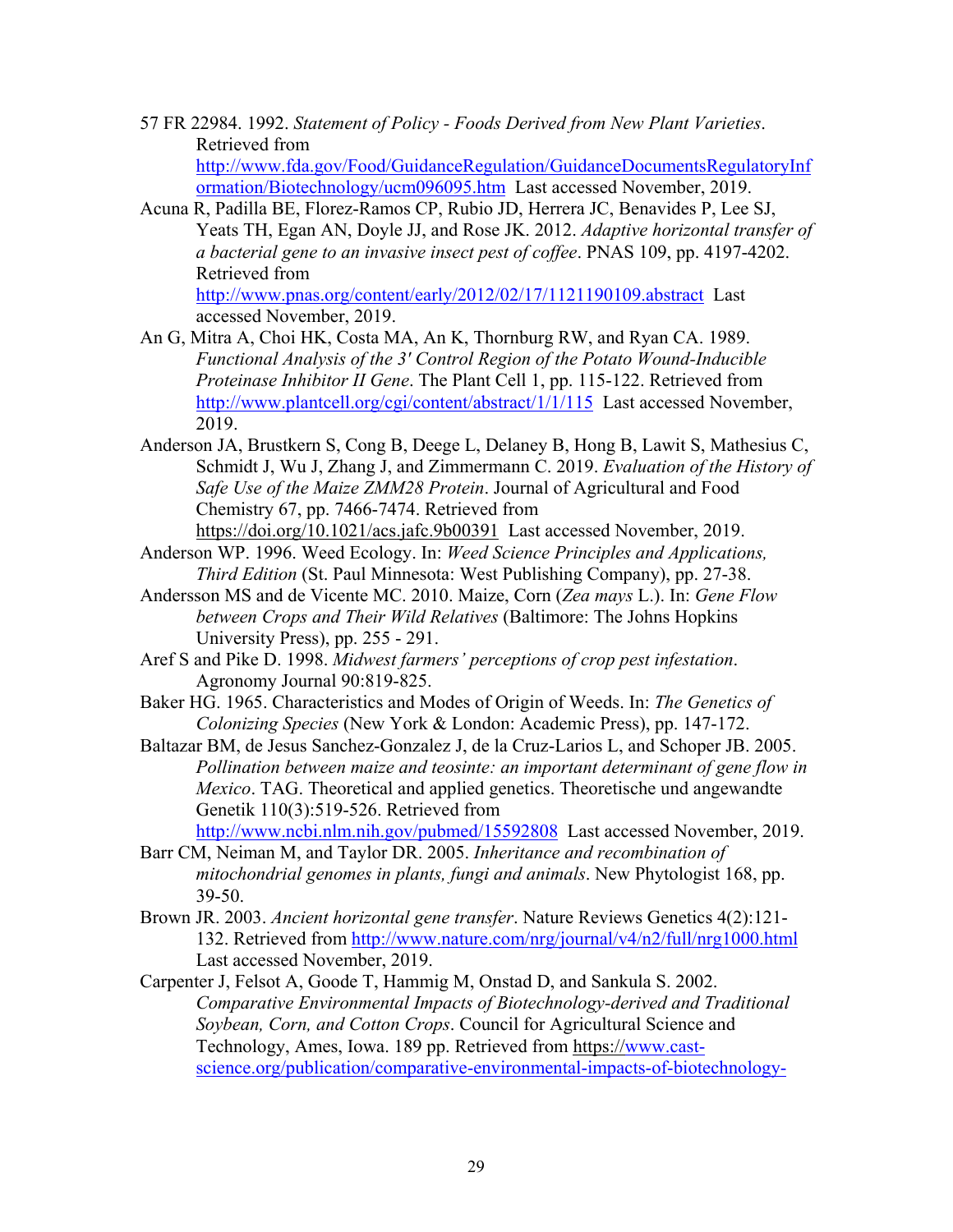derived-and-traditional-soybean-corn-and-cotton-crops/ Last accessed November, 2019.

- CERA ILSI Research Foundation. 2016. *A Review of the Food and Feed Safety of the PAT Protein*. International Life Sciences Institute, Center for Environmental Risk Assessment. Retrieved from http://ilsirf.org/publication/a-review-of-the-food-andfeed-safety-of-the-pat-protein/
- Christensen AH, Sharrock RA, and Quail PH. 1992. *Maize polyubiquitin genes: structure, thermal perturbation of expression and transcript splicing, and promoter activity following transfer to protoplasts by electroporation*. Plant Molecular Biology 18, pp. 675-689. Retrieved from http://dx.doi.org/10.1007/BF00020010 Last accessed November, 2019.
- Codex Alimentarius Commission. 2008. *Guideline for the Conduct of Food Safety Assessment of Foods Derived from Recombinant-DNA Plants*. Retrieved from http://www.fao.org/fileadmin/user\_upload/gmfp/docs/CAC.GL\_45\_2003.pdf Last accessed November, 2019.
- Coe EHJ, Neuffer MG, and Hosington DA. 1988. The Genetics of Corn. In: *Corn and Corn Improvement* (Madison, Wisconsin: American Society of Agronomy, Inc, Crop Science of America, Inc, Soil Science of America, Inc), pp. 81-258.
- Cox MM. 1988. FLP Site-Specific Recombination System of *Saccharomyces cerevisiae*. In: *Genetic Recombination* (American Society for Microbiology), pp. 429-443.
- Crockett LJ. 1977. *Wildly Successful Plants: A Handbook of North American Weeds*. New York: Macmillan, 268 pp.
- Dale EC and Ow DW. 1990. *Intra- and intramolecular site-specific recombination in plant cells mediated by bacteriophage P1 recombinase*. Gene 91, pp. 79-85. Retrieved from

http://www.sciencedirect.com/science/article/pii/037811199090165N Last accessed November, 2019.

- de Pater BS, van der Mark F, Rueb S, Katagiri F, Chua N-H, Schilperoort RA, and Hensgens LAM. 1992. *The promoter of the rice gene GOS2 is active in various different monocot tissues and binds rice nuclear factor ASF-1*. The Plant Journal 2, pp. 837-844. Retrieved from http://dx.doi.org/10.1046/j.1365- 313X.1992.00999.x Last accessed November, 2019.
- Doebley J. 1990. *Molecular evidence for gene flow among Zea species*. BioScience 40(6):443-448. Retrieved from https://teosinte.wisc.edu/pdfs/Bioscience\_1990.pdf Last accessed November, 2019.
- Dröge M, Puhler A, and Selbitschka W. 1998. *Horizontal gene transfer as a biosafety issue: A natural phenomenon of public concern*. Journal of Biotechnology 64, pp. 75–90. Retrieved from http://www.sciencedirect.com/science/article/pii/S0168165698001059 Last

accessed November, 2019.

Duvick DN. 2005. *The Contribution of Breeding to Yield Advances in Maize (Zea mays L.)*. Advances in Agronomy 86, pp. 83-145. Retrieved from http://www.sciencedirect.com/science/article/pii/S006521130586002X Last accessed November, 2019.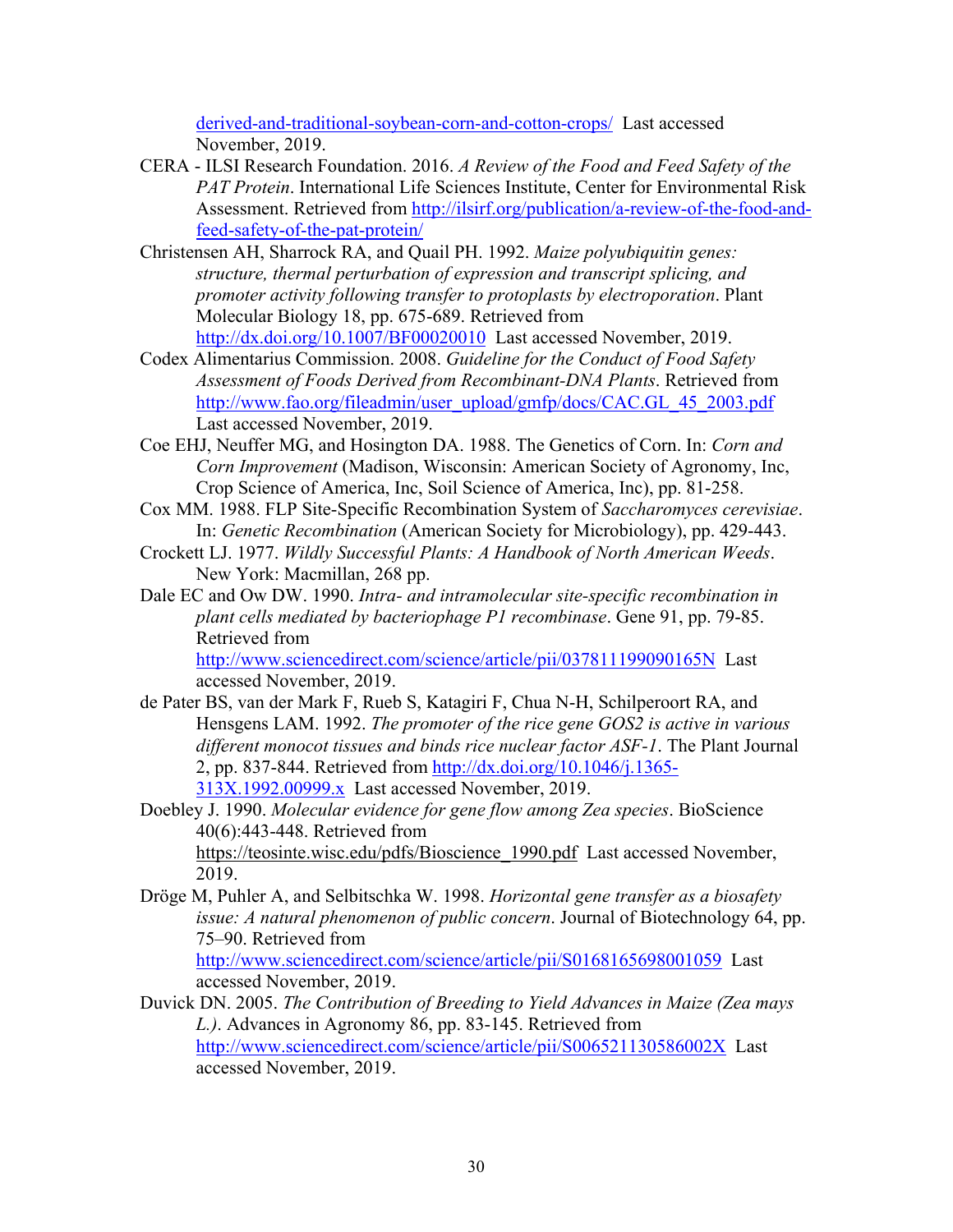- Echarte L, Nagore L, Di Matteo J, Cambareri M, Robles M, and Della Maggiora A. 2013. Grain Yield Determination and Resource Use Efficiency in Maize Hybrids Released in Different Decades. In: *Agricultural Chemistry* (InTech), pp. 19-36. Retrieved from http://www.intechopen.com/books/agricultural-chemistry/grainyield-determination-and-resource-use-efficiency-in-maize-hybrids-released-indifferent-decades Last accessed November, 2019.
- EFSA. 2009. *Statement of EFSA on the consolidated presentation of opinions on the use of antibiotic resistance genes as marker genes in genetically modified plants*. EFSA Journal 1108. Retrieved from http://www.efsa.europa.eu/en/efsajournal/pub/1108.htm Last accessed November, 2019.
- Egli DB. 2008. *Comparison of Corn and Soybean Yields in the United States: Historical Trends and Future Prospects*. Agronomy Journal 100, pp. 79-88. Retrieved from https://dl.sciencesocieties.org/publications/aj/abstracts/100/Supplement\_3/S-79 Last accessed November, 2019.
- Ellstrand NC, Prentice HC, and Hancock JF. 1999. *Gene flow and introgression from domesticated plants into their wild relatives*. Annual Review of Ecology and Systematics 30, pp. 539-563. Retrieved from http://www.annualreviews.org/doi/abs/10.1146%2Fannurev.ecolsys.30.1.539 Last accessed November, 2019.
- Ellstrand NC, Garner LC, Hegde S, Guadagnuolo R, and Blancas L. 2007. *Spontaneous hybridization between maize and teosinte*. The Journal of heredity 98(2):183-187. Retrieved from https://academic.oup.com/jhered/article/98/2/183/2188331 Last accessed November, 2019.
- EPA-FIFRA-SAP. 2006. *Plant Incorporated Protectants Based on Virus Coat Protein Genes: Science Issues Associated with the Proposed Rule*. Retrieved from https://archive.epa.gov/scipoly/sap/meetings/web/pdf/fifraapproach11-18-05.pdf
- FAOSTAT. 2015. *Global Maize Production, Average 1993-2013*. Food and Agriculture Organization of the United Nations. Retrieved from http://faostat3.fao.org/browse/Q/QC/E Last accessed November, 2019.
- FDA. 2019. *Consultations on Food from New Plant Varieties*. Food and Drug Administration. Retrieved from https://www.accessdata.fda.gov/scripts/fdcc/index.cfm?set=Biocon&sort=Food& order=ASC&startrow=1&type=basic&search= Last accessed November, 2019.
- Frischmuth T and Stanley J. 1998. *Recombination between viral DNA and the transgenic coat protein gene of African cassava mosaic geminivirus*. Journal of General Virology 79, pp. 1265-1271. Retrieved from https://jgv.microbiologyresearch.org/content/journal/jgv/10.1099/0022-1317-79- 5-1265#tab2 Last accessed November, 2019.
- Fuchs M and Gonsalves D. 2007. *Safety of virus-resistant transgenic plants two decades after their introduction: lessons from realistic field risk assessment studies*. Annual Review of Phytopathology 45, pp. 173-202. Retrieved from http://www.annualreviews.org/doi/full/10.1146/annurev.phyto.45.062806.094434 ?url\_ver=Z39.88-2003 Last accessed November, 2019.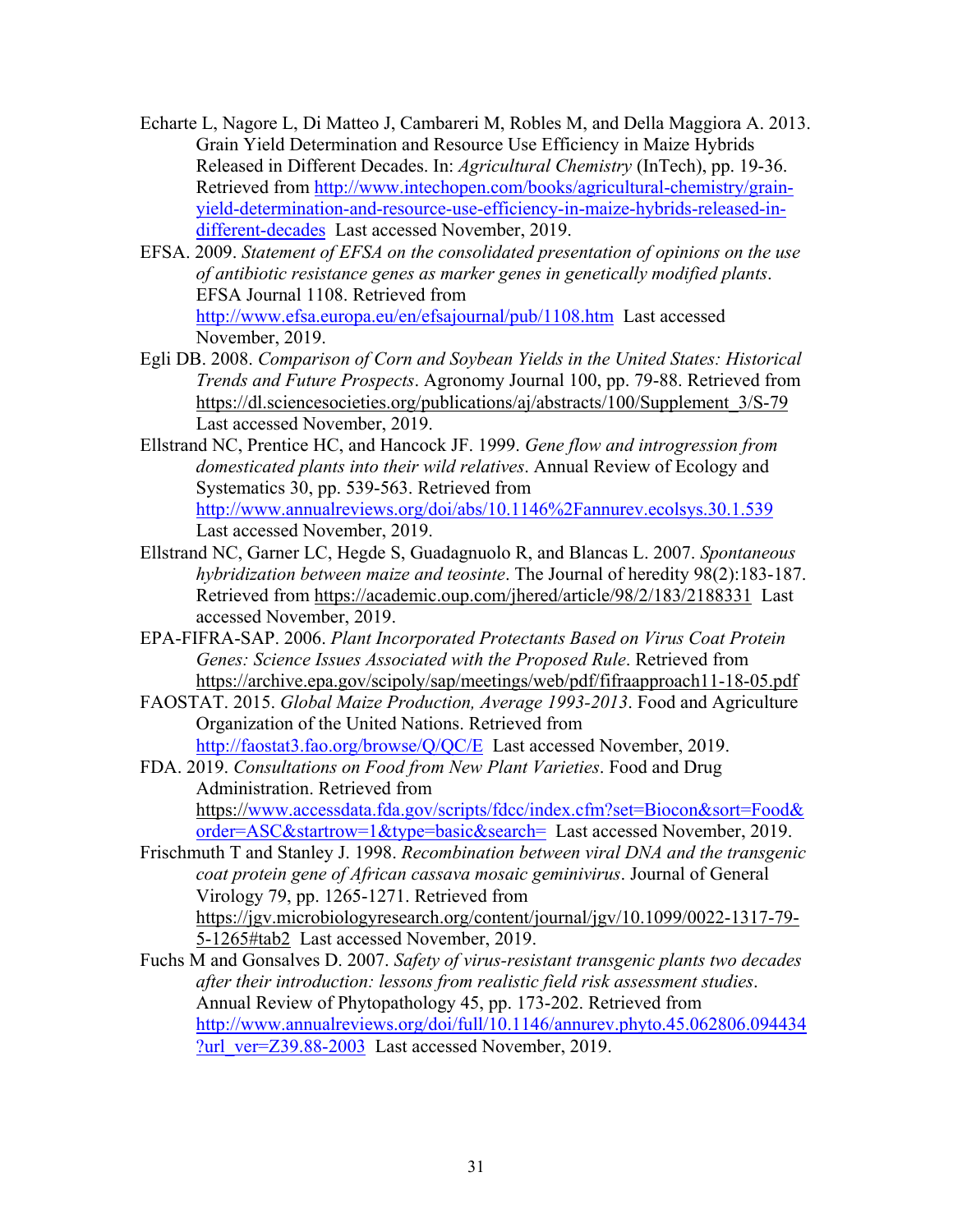- Galinat WC. 1988. The Origin of Corn. In: *Corn and Corn Improvement* (Madison, Wisconsin: American Society of Agronomy, Crop Science Society of America, Soil Science Society of America), pp. 1-17.
- Gibson KD, Johnson WG, and Hillger DE. 2005. *Farmer perceptions of problematic corn and soybean weeds in Indiana*. Weed Technology 19(4):1065-1070. Retrieved from

https://www.jstor.org/stable/4495749?seq=1#metadata\_info\_tab\_contents Last accessed November, 2019.

- Grant V. 1981. *Plant Speciation, 2nd Edition*. New York: Columbia University Press, 563 pp.
- Hegde SG, Nason JD, Clegg JM, and Ellstrand NC. 2006. *The evolution of California's wild radish has resulted in the extinction of its progenitors*. Evolution 60(6):1187- 1197. Retrieved from http://dx.doi.org/10.1554/05-634.1 Last accessed November, 2019.
- Hellens R, Mullineaux P, and Klee H. 2000. *Technical focus: A guide to Agrobacterium binary Ti vectors*. Trends in Plant Science 5(10):446-451. Retrieved from https://www.cell.com/trends/plant-science/fulltext/S1360-1385(00)01740-4 Last accessed November, 2019.
- Hérouet C, Esdaile DJ, Mallyon BA, Debruyne E, Schulz A, Currier T, Hendrickx K, van der Klis R-J, and Rouan D. 2005. *Safety evaluation of the phosphinothricin acetyltransferase proteins encoded by the pat and bar sequences that confer tolerance to glufosinate-ammonium herbicide in transgenic plants*. Regulatory Toxicology and Pharmacology 41(2):134-149. Retrieved from http://www.sciencedirect.com/science/article/pii/S0273230004001606
- Hoeft RG, Nafziger ED, Johnson RR, and Aldrich SR. 2000. *Modern Corn and Soybean Production, First Edition*. Champaign, IL: MCSP Publications, 353 pp.
- Hoekema A, Hirsch PR, Hooykaas PJJ, and Schilperoort RA. 1983. *A binary plant vector strategy based on separation of vir- and T-region of the Agrobacterium tumefaciens Ti-plasmid*. Nature 303:179-180. Retrieved from http://www.nature.com/nature/journal/v303/n5913/abs/303179a0.html Last accessed November, 2019.
- Holm L, Doll J, Holm E, Pancho J, and Herberger J. 1997. *World Weeds: Natural Histories and Distribution*. New York: John Wiley & Sons, Inc., 1152 pp.
- Holm LG, Pancho JV, Herberger JP, and Plucknett DL. 1979. *A Geographical Atlas of World Weeds*. New York: John Wiley and Sons, reprinted 1991 by Krieger Publishing Company. 391 pp.
- Jenczewski E, Ronfort J, and Chevre A-M. 2003. *Crop-to-wild gene flow, introgression and possible fitness effects of transgenes*. Environmental Biosafety Research 2(1):9-24. Retrieved from https://www.ebr-

journal.org/articles/ebr/abs/2003/01/02/02.html Last accessed November, 2019.

Jeschke MJ and Doerge T. 2010. *Managing Volunteer Corn in Corn Fields*. Crop Insights 18, pp. 4. Retrieved from http://s3.amazonaws.com/zanran\_storage/www.mccormickcompany.net/ContentP

ages/44064101.pdf Last accessed October, 2019.

Kaneko T, Nakamura Y, Sato S, Minamisawa K, T. U, Sasamoto S, Watanabe A, Idesawa K, Irigushi M, Kawashima K, Kohara M, Matsumoto M, Shimpo S,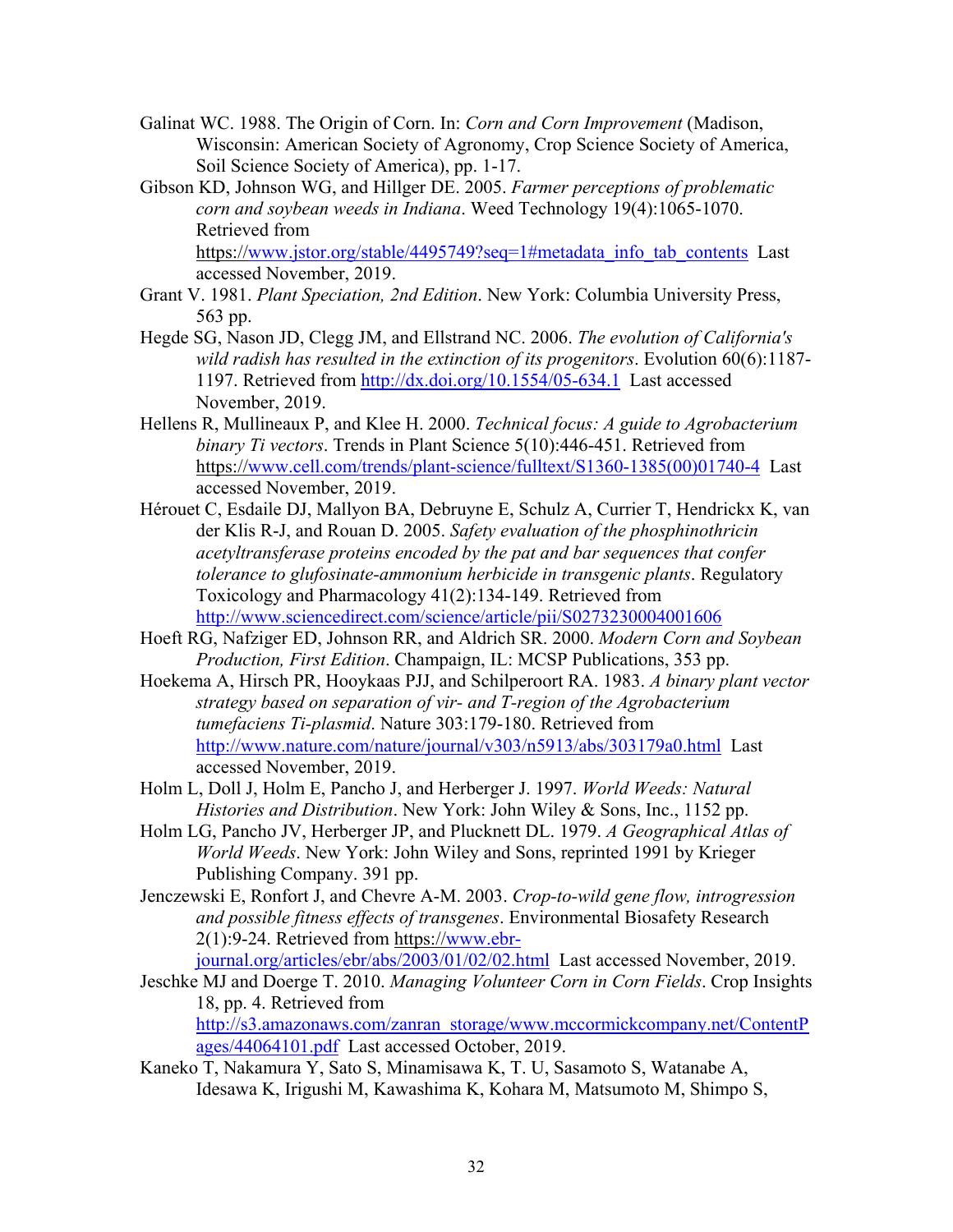Tsuruoka H, Wada T, Yamada M, and Tabats S. 2002. *Complete Genomic Sequence of Nitrogen-fixing Symbiotic Bacterium Bradyrhizobium japonicum USDA110*. DNA Research 9, pp. 189-197. Retrieved from http://dnaresearch.oxfordjournals.org/content/9/6/189.long > Last accessed November, 2019.

- Keeling PJ and Palmer JD. 2008. *Horizontal gene transfer in eukaryotic evolution*. Nature reviews. Genetics 9, pp. 605-618. Retrieved from https://www.nature.com/articles/nrg2386 Last accessed November, 2019.
- Keese P. 2008. *Risks from GMOs due to horizontal gene transfer*. Environmental Biosafety Research 7, pp. 123-149. Retrieved from http://publications.edpsciences.org/10.1051/ebr:2008014 Last accessed November, 2019.
- Keil M, Sanchez-Serrano J, Schell J, and Willmitzer L. 1986. *Primary structure of a proteinase inhibitor II gene from potato (Solanum tuberosum)*. Nucleic Acids Research 14, pp. 5641-5650. Retrieved from http://nar.oxfordjournals.org/content/14/14/5641.abstract Last accessed November, 2019.
- Khoury CK, Greene S, Wiersema J, Maxted N, Jarvis A, and Struik PC. 2013. *An Inventory of Crop Wild Relatives of the United States*. Crop Science 53, pp. 1496- 1508. Retrieved from https://www.crops.org/publications/cs/abstracts/53/4/1496 > Last accessed November, 2019.
- Kim S-I, Veena, and Gelvin SB. 2007. *Genome-wide analysis of Agrobacterium T-DNA integration sites in the Arabidopsis genome generated under non-selective conditions*. The Plant Journal 51, pp. 779-791. Retrieved from http://dx.doi.org/10.1111/j.1365-313X.2007.03183.x Last accessed November, 2019.
- Komari T, Hiei Y, Saito Y, Murai N, and Kumashiro T. 1996. *Vectors carrying two separate T-DNAs for co-transformation of higher plants mediated by Agrobacterium tumefaciens and segregation of transformants free from selection markers*. The Plant Journal 10, pp. 165-174. Retrieved from http://dx.doi.org/10.1046/j.1365-313X.1996.10010165.x Last accessed November, 2019.
- Koonin EV, Makarova KS, and Aravind L. 2001. *Horizontal gene transfer in prokaryotes: Quantification and classification*. Annual Review of Microbiology 55:709-742. Retrieved from http://www.annualreviews.org/doi/full/10.1146/annurev.micro.55.1.709?url\_ver= Z39.88-2003 Last accessed November, 2019.
- Luna S, Figueroa J, Baltazar BM, Gomez R, Townsend R, and Schoper JB. 2001. *Maize pollen longevity and distance isolation requirements for effective pollen control.* Crop Science 41:1551-1557. Retrieved from https://www.semanticscholar.org/paper/Maize-Pollen-Longevity-and-Distance-Isolation-for-Luna/61fd937650e38b9dafa9ad28f3b16786125d06a7 Last accessed November, 2019.
- Mallory-Smith CA and Sanchez Olguin E. 2010. *Gene flow from herbicide-resistant crops: It's not just for transgenes*. Journal of Agricultural and Food Chemistry 59(11):5813-5818. Retrieved from http://dx.doi.org/10.1021/jf103389v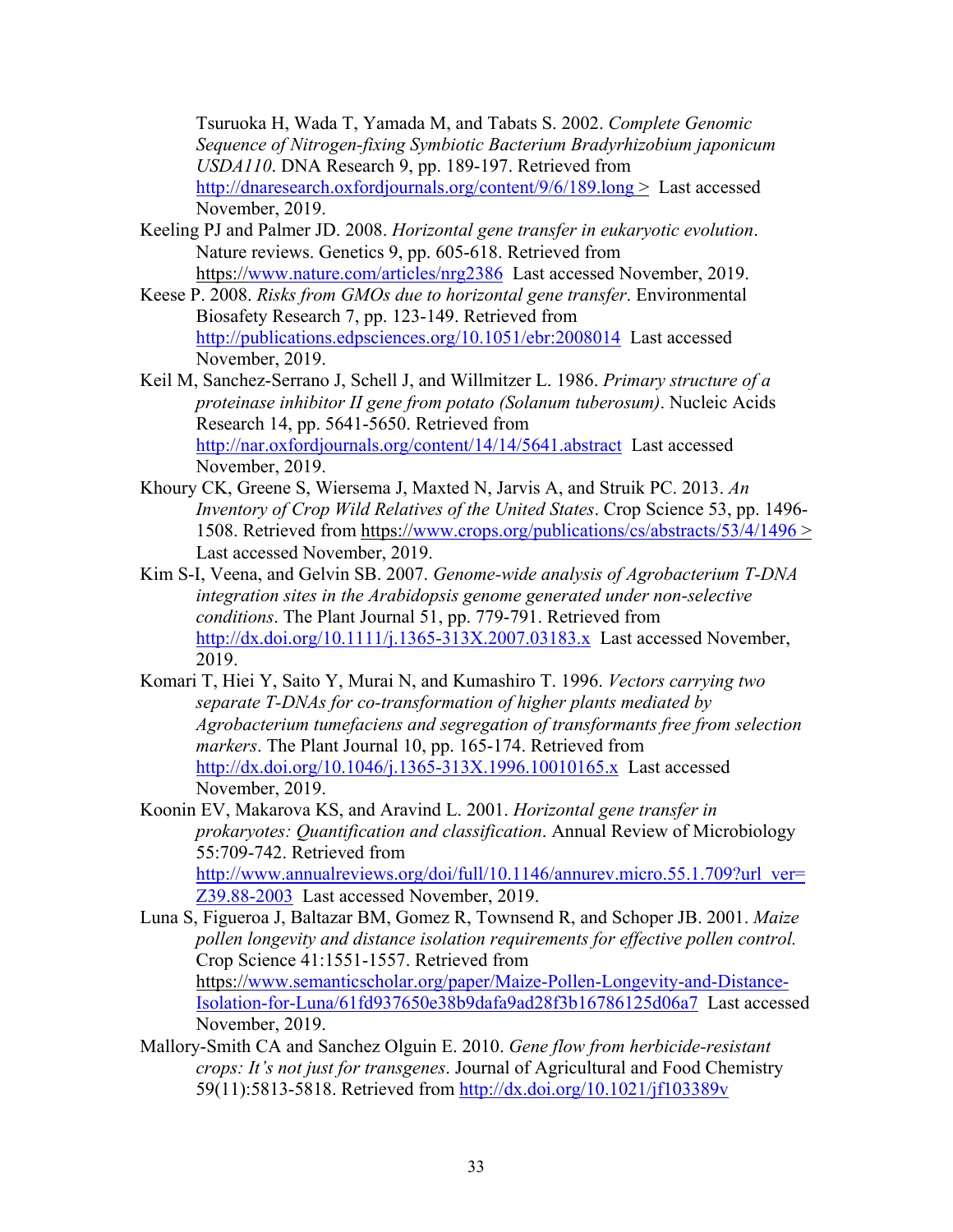- Morroni M, Jacquemond M, and Tepfer M. 2013. *Deep sequencing of recombinant virus populations in transgenic and nontransgenic plants infected with Cucumber mosaic virus*. Molecular Plant-Microbe Interactions 26, pp. 801-811. Retrieved from http://apsjournals.apsnet.org/doi/abs/10.1094/MPMI-02-13-0057- R?url\_ver=Z39.88-2003 Last accessed November, 2019.
- OECD. 2002. *Consensus Document on Compositional Considerations for New Varieties of Maize (Zea Mays): Key Food and Feed Nutrients, Anti-Nutrients and Secondary Plant Metabolites*. Paris, France. Retrieved from https://www.oecd.org/env/ehs/biotrack/46815196.pdf Last accessed November, 2019.
- OECD. 2003. *Consensus Document on the Biology of Zea mays subsp. mays (Maize). ENV/JM/MONO(2003)11*. Organisation for Economic Co-operation and Development, 49 pp. Retrieved from http://www.oecd.org/env/ehs/biotrack/46815758.pdf Last accessed November, 2019.
- Oerke EC. 2006. *Crop losses to pests*. The Journal of Agricultural Science 144(1):31-43. Retrieved from http://dx.doi.org/10.1017/S0021859605005708 Last accessed November, 2019.
- OGTR. 2008. *The Biology of Zea mays, L. ssp mays (maize or corn)*. Australian Government Department of Health and Ageing, Office of the Gene Technology Regulator, 80 pp. Retrieved from http://www.ogtr.gov.au/internet/ogtr/publishing.nsf/content/maize-3/\$FILE/biologymaize08\_2.pdf Last accessed November, 2019.
- Owen MDK. 2005. Maize and Soybeans Controllable Volunteerism Without Ferality? In: *Crop Ferality and Volunteerism* (Boca Raton: CRC Press), pp. 149-165.
- Peterson CD, Pearman DA, and Dines TD. 2002. *New Atlas of the British flora*. Oxford University Press.
- Pioneer Hi-Bred International, Inc. 2019. *Petition for Determination of Nonregulated Status for Enhanced Grain Yield Potential and Glufosinate-ammonium Resistant DP202216 Maize*. Submitted by S.A. Catron, Registration Manager. Pioneer Hi-Bred International, Inc. Johnston, IA.
- Rajcan I and Tollenaar M. 1999. *Source : sink ratio and leaf senescence in maize: I. Dry matter accumulation and partitioning during grain filling*. Field Crops Research 60, pp. 245-253. Retrieved from

http://www.sciencedirect.com/science/article/pii/S0378429098001427 Last accessed November, 2019.

- Raybould A, Higgins LS, Horak MJ, Layton RJ, Storer NP, De La Fuente JM, and Herman RA. 2012. *Assessing the ecological risks from the persistence and spread of feral populations of insect-resistant transgenic maize*. Transgenic research 21(3):655-664. Retrieved from http://www.ncbi.nlm.nih.gov/pubmed/22002083 Last accessed November, 2019.
- Richards TA, Soanes DM, Foster PG, Leonard G, Thornton CR, and Talbot NJ. 2009. *Phylogenomic analysis demonstrates a pattern of rare and ancient horizontal gene transfer between plants and fungi*. Plant Cell 21, pp. 1897-1911. Retrieved from http://www.plantcell.org/content/21/7/1897.long Last accessed November, 2019.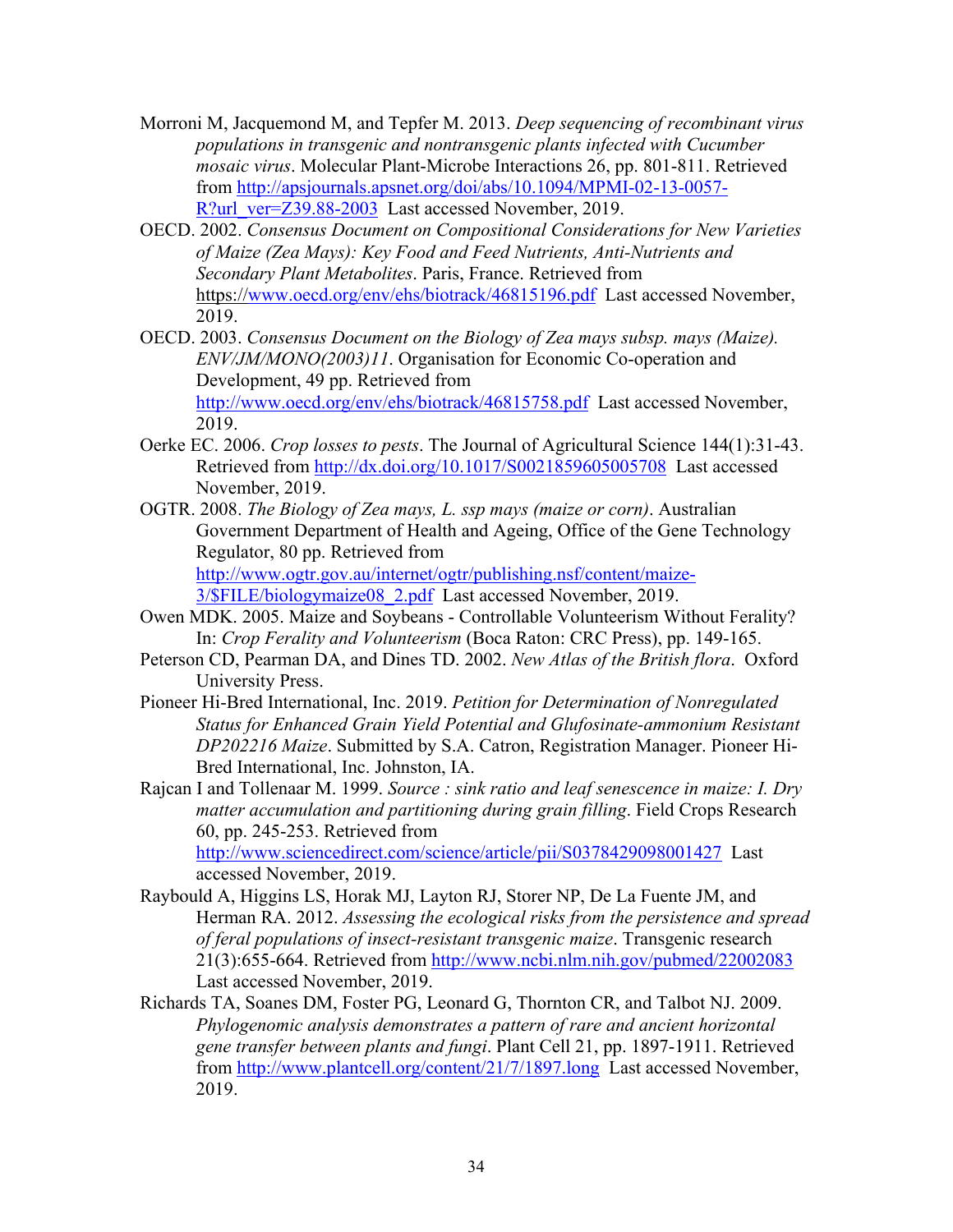- Richardson AO and Palmer JD. 2007. *Horizontal gene transfer in plants*. Journal of Experimental Botany 58, pp. 1-9. Retrieved from
	- http://jxb.oxfordjournals.org/content/58/1/1.long Last accessed November, 2019.
- Rieseberg LH and Wendel JF. 1993. Introgression and its consequences in plants. In: *Hybrid Zones and the Evolutionary Process* (Oxford University Press), pp. 70- 109.
- Russell WA. 1991. Genetic Improvement of Maize Yields. In: *Advances in Agronomy* (Academic Press), pp. 245-298. Retrieved from http://www.sciencedirect.com/science/article/pii/S0065211308605829 Last accessed August, 2019.
- Sammons B, Whitsel J, Stork LG, Reeves W, and Horak M. 2014. *Characterization of Drought-Tolerant Maize MON 87460 for Use in Environmental Risk Assessment*. Crop Science 54(2):719-729. Retrieved from http://dx.doi.org/10.2135/cropsci2013.07.0452 Last accessed November, 2019.
- Sleper DA and Poehlman JM. 2006. Breeding Corn (Maize). In: *Breeding Field Crops*
	- (Blackwell Publishing), pp. 277-296.
- Soltis DE and Soltis PS. 1993. *Molecular Data and the Dynamic Nature of Polyploidy*. Critical Reviews in Plant Sciences 12, pp. 243-273. Retrieved from http://dx.doi.org/10.1080/07352689309701903 Last accessed November, 2019.
- Stace CA. 1987. *Hybridization and the plant species*.
- Stewart CN, Jr., Halfhill MD, and Warwick SI. 2003. *Transgene introgression from genetically modified crops to their wild relatives*. Nature Reviews Genetics 4(4):806-817. Retrieved from https://www.nature.com/articles/nrg1179 Last accessed November, 2019.
- Thompson DV and Tepfer M. 2010. *Assessement of the Benefits and Risksfor Engineered Virus Resistance*. Advances in Virus Research 76, pp. 33-55. Retrieved from https://www.sciencedirect.com/science/article/pii/S0065352710760024 Last accessed November, 2019.
- Thorpe HM and Smith MCM. 1998. *In vitro site-specific integration of bacteriophage DNA catalyzed by a recombinase of the resolvase/invertase family*. Proceedings of the National Academy of Sciences of the United States of America 95, pp. 5505-5510. Retrieved from http://www.pnas.org/content/95/10/5505.abstract Last accessed November, 2019.
- Tollenaar M and Lee EA. 2004. Genetic Yield Improvement and Stress Tolerance in Maize. In: *Physiology and Biotechnology Integration for Plant Breeding*, pp. 51- 81.
- Turturo C, Friscina A, Gaubert S, Jacquemond M, Thompson JR, and Tepfer M. 2008. *Evaluation of potential risks associated with recombination in transgenic plants expressing viral sequences*. The Journal of General Virology 89, pp. 327-335. Retrieved from

https://www.microbiologyresearch.org/content/journal/jgv/10.1099/vir.0.83339- 0#tab2 Last accessed November, 2019.

US-FDA. 2006. *Guidance for Industry: Recommendations for the Early Food Safety Evaluation of New Non-Pesticidal Proteins Produced by New Plant Varieties Intended for Food Use*. United States Department of Health and Human Services, Food and Drug Administration, Office of Food Additive Safety, Center for Food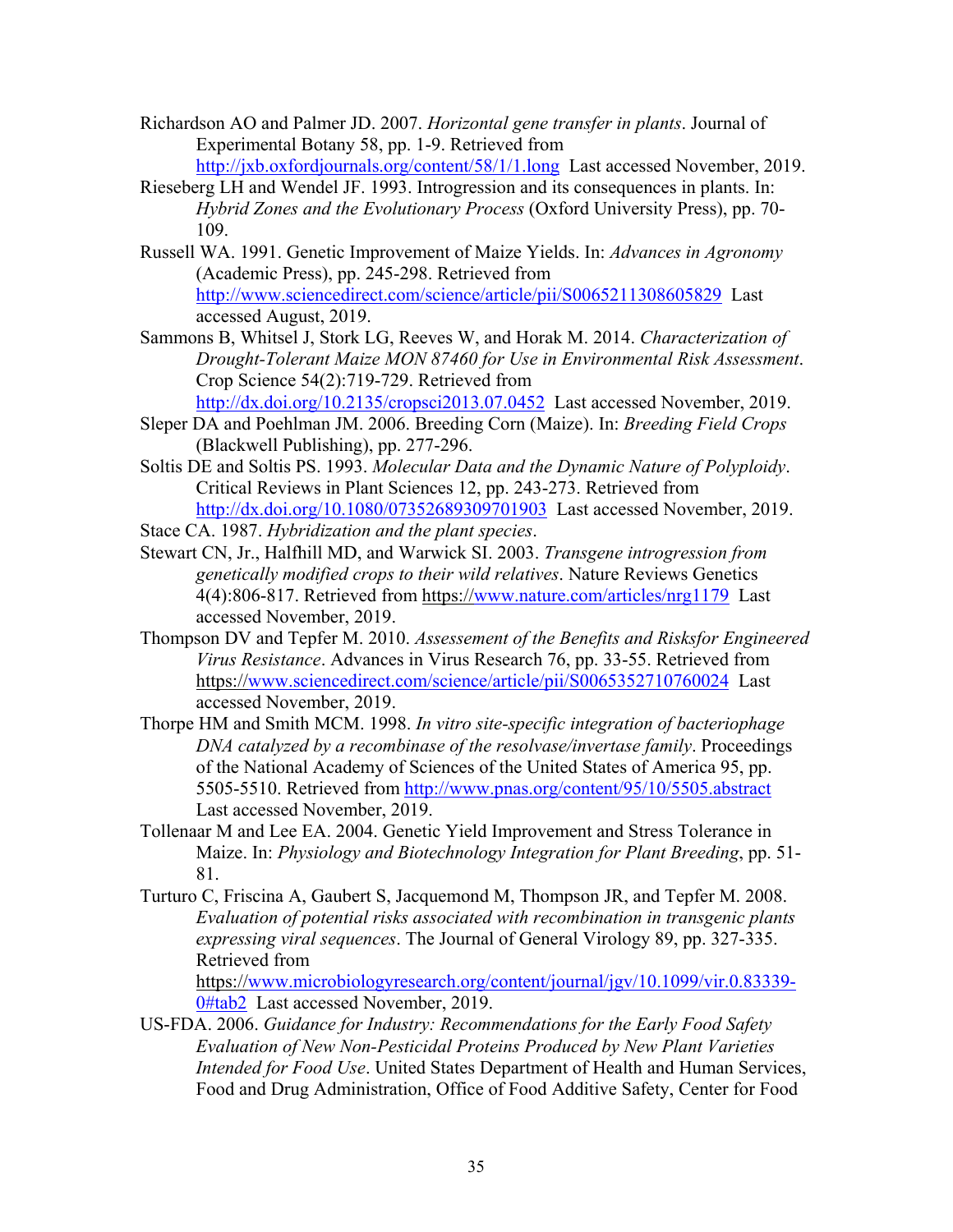Safety and Applied Nutrition. Retrieved from

http://www.fda.gov/Food/GuidanceRegulation/GuidanceDocumentsRegulatoryInf ormation/ucm096156.htm Last accessed November, 2019.

- USDA-APHIS. 2001. *Approval of Mycogen Seeds c/o Dow AgroSciences LLC and Pioneer Hi-Bred International, Inc., Request (00-136-01p) Seeking a Determination of Non-regulated Status for Bt Cry1F Insect Resistant, Glufosinate Tolerant Corn Line 1507: Environmental Assessment and Finding of No Significant Impact*. Retrieved from https://www.aphis.usda.gov/aphis/ourfocus/biotechnology/permits-notificationspetitions/petitions/petition-status Last accessed November, 2019.
- USDA-APHIS. 2005. *Approval of Mycogen Seeds/Dow AgroSciences LLC and Pioneer Hi-Bred International Inc.; Availability of Determination of Nonregulated Status for Genetically Engineered Corn: Environmental Assessment and Finding of No Significant Impact*. Retrieved from https://www.aphis.usda.gov/aphis/ourfocus/biotechnology/permits-notifications-

petitions/petitions/petition-status Last accessed November, 2019.

USDA-APHIS. 2013a. *Plant Pest Risk Assessment for Pioneer 4114 Maize*. United States Department of Agriculture, Animal and Plant Health Inspection Service. Retrieved from https://www.aphis.usda.gov/aphis/ourfocus/biotechnology/permits-notifications-

petitions/petitions/petition-status Last accessed November, 2019. USDA-APHIS. 2013b. *Plant Pest Risk Assessment for HCEM485 Corn; 09-063-01p*.

United States Department of Agriculture, Animal and Plant Health Inspection Service. Retrieved from https://www.aphis.usda.gov/aphis/ourfocus/biotechnology/permits-notifications-

petitions/petitions/petition-status Last accessed November, 2019.

- USDA-APHIS. 2019a. *Plant Pest and Disease Programs*. Retrieved from http://www.aphis.usda.gov/plant\_health/plant\_pest\_info/index.shtml. Last accessed September, 2019.
- USDA-APHIS. 2019b. *Petitions for Determination of Nonregulated Status*. United States Department of Agriculture - Animal and Plant Health Inspection Service. Retrieved from https://www.aphis.usda.gov/aphis/ourfocus/biotechnology/permits-notifications-

petitions/petitions/petition-status Last accessed October, 2019.

- USDA-ERS. 2017. *Agricultural Productivity in the U.S., Summary of Recent Findings*. United States Department of Agriculture, Economic Research Service. Retrieved from https://www.ers.usda.gov/data-products/agricultural-productivity-in-theus/summary-of-recent-findings/ Last accessed August, 2019.
- USDA-ERS. 2019. *Corn Overview*. United States Department of Agriculture, Economic Research Service. Retrieved from http://www.ers.usda.gov/topics/crops/corn.aspx Last accessed August, 2019.
- USDA-NASS. 2019a. *Crop Production 2018 Summary*. United States Department of Agriculture, National Agricultural Statistics Service. Retrieved from https://www.nass.usda.gov/Publications/Todays\_Reports/reports/cropan19.pdf Last accessed August, 2019.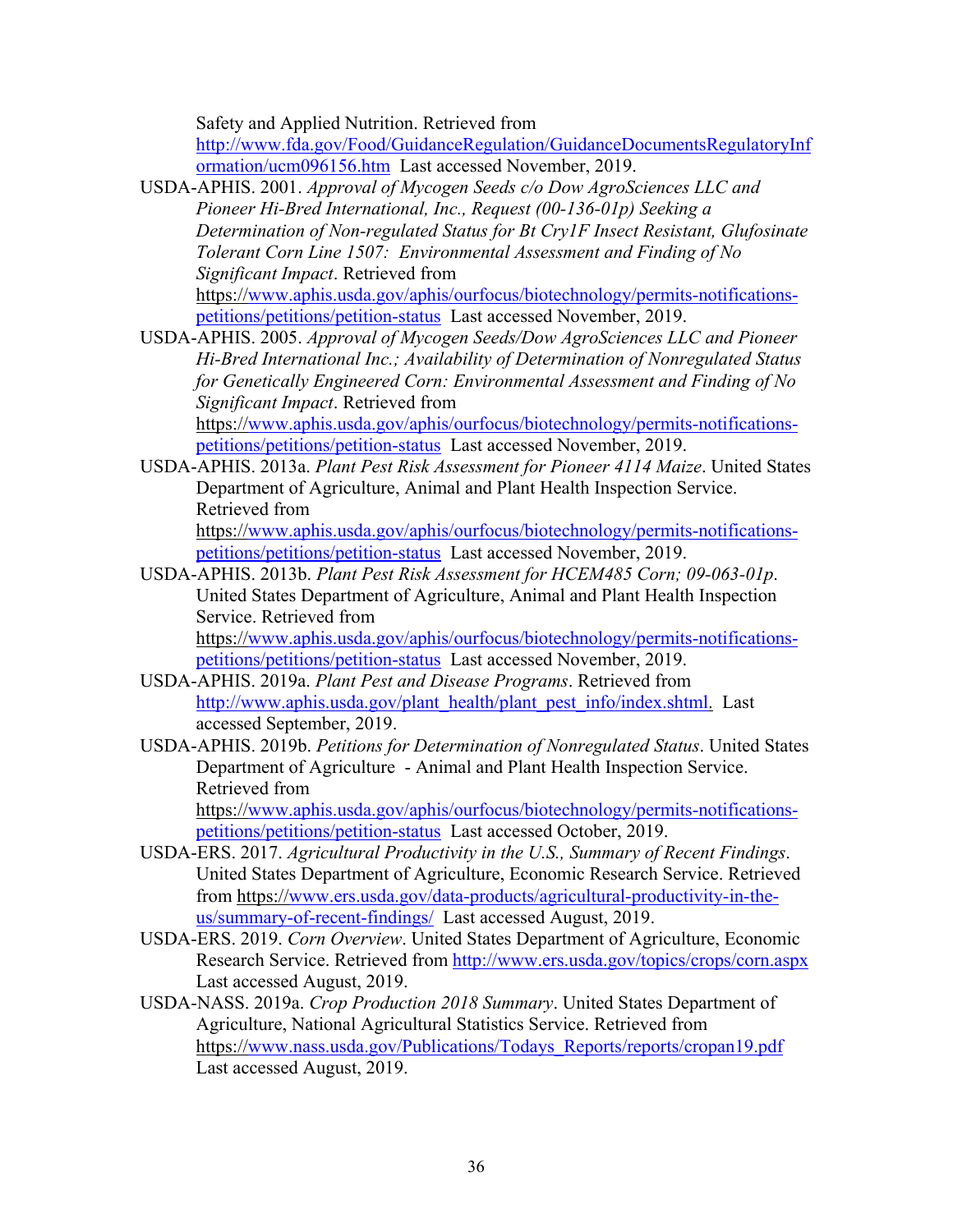- USDA-NASS. 2019b. *Corn for Grain Production 8-12-19*. United States Department of Agriculture, National Agricultural Statistics Service. Retrieved from http://www.nass.usda.gov/Charts\_and\_Maps/graphics/cornprod.pdf Last accessed August, 2019.
- USDA-NRCS. 2015a. *Zea diploperennis*. The PLANTS Database. National Plant Data Center, Greensboro, NC 27401-4901. USA. Retrieved from https://plants.usda.gov/core/profile?symbol=ZEDI Last accessed October, 2019.
- USDA-NRCS. 2015b. *Zea mexicana*. The Plants Database. National Plant Data Center, Greensboro, NC 27401-4901. USA. Retrieved from http://plants.usda.gov/core/profile?symbol=ZEME Last accessed October, 2019.
- USDA-NRCS. 2015c. *Zea perennis*. The PLANTS Database. National Plant Data Center, Greensboro, NC 27401-4901. USA. Retrieved from http://plants.usda.gov/core/profile?symbol=ZEPE Last accessed October, 2019.
- USDA-NRCS. 2015d. *Tripsacum latifolium*. The PLANTS Database, National Plant Data Center, Greensboro, NC 27301-4901. USA. Retrieved from http://plants.usda.gov/core/profile?symbol=TRLA24 Last accessed October, 2019.
- USDA-NRCS. 2015e. *Tripsacum fasciculatum*. The PLANTS Database. National Plant Data Center, Greensboro, NC 27401-4901. USA. Retrieved from http://plants.usda.gov/core/profile?symbol=TRFA2 Last accessed October, 2019.
- USDA-NRCS. 2015f. *Tripsacum lanceolatum*. The PLANTS Database. National Plant Data Center, Greensboro, NC 27401-4901. USA. Retrieved from http://plants.usda.gov/core/profile?symbol=TRLA11 Last accessed October, 2019.
- USDA-NRCS. 2015g. *Tripsacum floridatum*. The PLANTS Database. National Plant Data Center, Greensboro, NC 27401-4901. USA. Retrieved from http://plants.usda.gov/core/profile?symbol=TRFL4 Last accessed October, 2019.
- USDA-NRCS. 2015h. *Tripsacum dactyloides*. The PLANTS Database. National Plant Data Center, Greensboro, NC 27401-4901. USA. Retrieved from http://plants.usda.gov/core/profile?symbol=TRDA3 Last accessed October, 2019.
- USDA-NRCS. 2015i. *Zea luxurians*. The PLANTS Database. National Plant Data Center, Greensboro, NC 27401-4901. USA. Retrieved from http://plants.usda.gov/core/profile?symbol=ZELU Last accessed October, 2019.
- USDA-NRCS. 2015j. *Striga asiatica (L.) Kuntze, Asiatic witchweed*. The PLANTS Database. National Plant Data Center, Grensboro, NC 27401-4901. USA. Retrieved from https://plants.usda.gov/core/profile?symbol=STAS2 Last accessed October, 2019.
- USDA-NRCS. 2016. *Introduced, Invasive, and Noxious Plants*. Unites States Deptartment of Agriculture, Natural Resources Conservation Service. Retrieved from http://plants.usda.gov/java/invasiveOne?startChar=Z Last accessed November, 2019.
- USDA-NRCS. 2019. *Striga asiatica (L.) Kuntze, Asiatic witchweed*. The PLANTS Database. National Plant Data Center, Grensboro, NC 27401-4901. USA. Retrieved from https://plants.usda.gov/core/profile?symbol=STAS2 Last accessed March 11, 2015.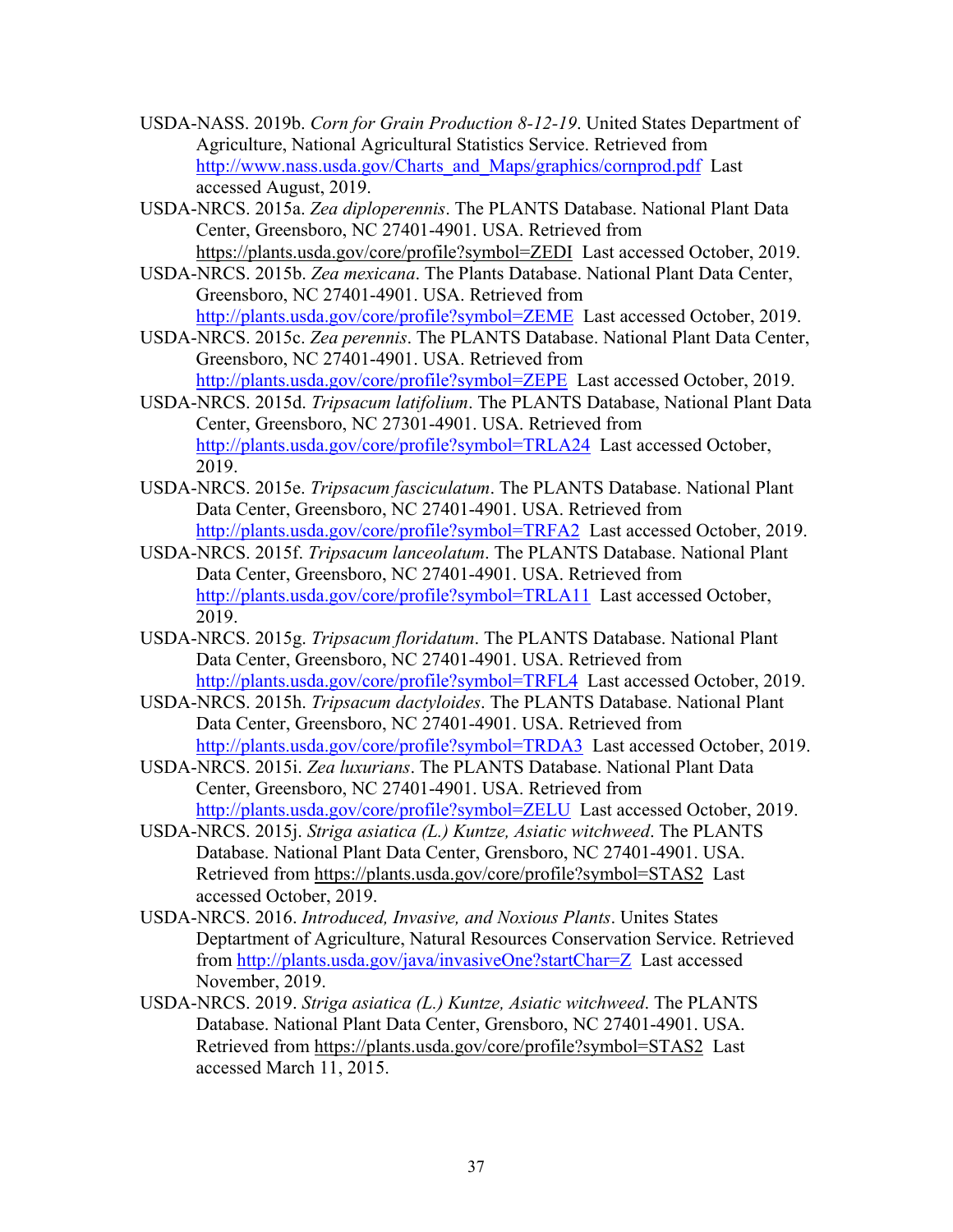- Vencill WK, Nichols RL, Webster TM, Soteres JK, Mallory-Smith C, Burgos NR, Johnson WG, and McClelland MR. 2012. *Herbicide resistance: Toward an understanding of resistance development and the impact of herbicide-resistant crops*. Weed Science 60(sp1):2-30. Retrieved from https://bioone.org/journals/Weed-Science/volume-60/issue-sp1/WS-D-11- 00206.1/Herbicide-Resistance--Toward-an-Understanding-of-Resistance-Development-and/10.1614/WS-D-11-00206.1.full Last accessed November, 2019.
- Wehrmann A, Vliet AV, Opsomer C, Botterman J, and Schulz A. 1996. *The similarities of bar and pat gene products make them equally applicable for plant engineers*. Nature Biotechnology 14(10):1274-1278. Retrieved from http://www.nature.com/nbt/journal/v14/n10/abs/nbt1096-1274.html Last accessed November, 2019.
- Wohlleben W, Arnold W, Broer I, Hillemann D, Strauch E, and Punier A. 1988. *Nucleotide sequence of the phosphinothricin N-acetyltransferase gene from Streptomyces viridochromogenes Tü494 and its expression in Nicotiana tabacum*. Gene 70, pp. 25-37. Retrieved from

http://www.sciencedirect.com/science/article/pii/0378111988901011 Last accessed November, 2019.

- Wood DW, Setubal JC, Kaul R, Monks DE, Kitajima JP, Okura VK, Zhou Y, Chen L, Wood GE, Almeida NF, Jr., Woo L, Chen Y, Paulsen IT, Eisen JA, Karp PD, Bovee D, Sr., Chapman P, Clendenning J, Deatherage G, Gillet W, Grant C, Kutyavin T, Levy R, Li MJ, McClelland E, Palmieri A, Raymond C, Rouse G, Saenphimmachak C, Wu Z, Romero P, Gordon D, Zhang S, Yoo H, Tao Y, Biddle P, Jung M, Krespan W, Perry M, Gordon-Kamm B, Liao L, Kim S, Hendrick C, Zhao ZY, Dolan M, Chumley F, Tingey SV, Tomb JF, Gordon MP, Olson MV, and Nester EW. 2001. *The genome of the natural genetic engineer Agrobacterium tumefaciens C58*. Science 294, pp. 2317-2323. Retrieved from http://www.sciencemag.org/content/294/5550/2317.long Last accessed November, 2019.
- Wozniak CA. 2002. Gene Flow Assessment for Plant-Incorporated Protectants by the Biopesticide and Pollution Prevention Division, U.S. EPA, Gene Flow Workshop (Columbus Ohio: The Ohio State University), pp. 162-177. Retrieved from http://www.biosci.ohio-state.edu/~asnowlab/Proceed...
- Xi S, Bradley RB, Wurdack KJ, Wong KM, Sugumaran M, Bomblies K, Rest JS, and Davis CC. 2012. *Horizontal transfer of expressed genes in a parasitic flowering plant*. BMC Genomics. Retrieved from http://www.biomedcentral.com/1471- 2164/13/227 Last accessed November, 2019.
- Xi Z, Wang Y, Bradley RK, Sugumaran M, Marx CJ, Rest JS, and Davis CC. 2013. *Massive mitochondrial gene transfer in a parasitic flowering plant clade*. PLoS Genetics 9. Retrieved from http://www.plosgenetics.org/article/info%3Adoi%2F10.1371%2Fjournal.pgen.10 03265 Last accessed November, 2019.
- Yoshida S, Maruyama S, Nozaki H, and Shirasu K. 2010. *Horizontal gene transfer by the parasitic plant Striga hermonthica*. Science 328:1128. Retrieved from